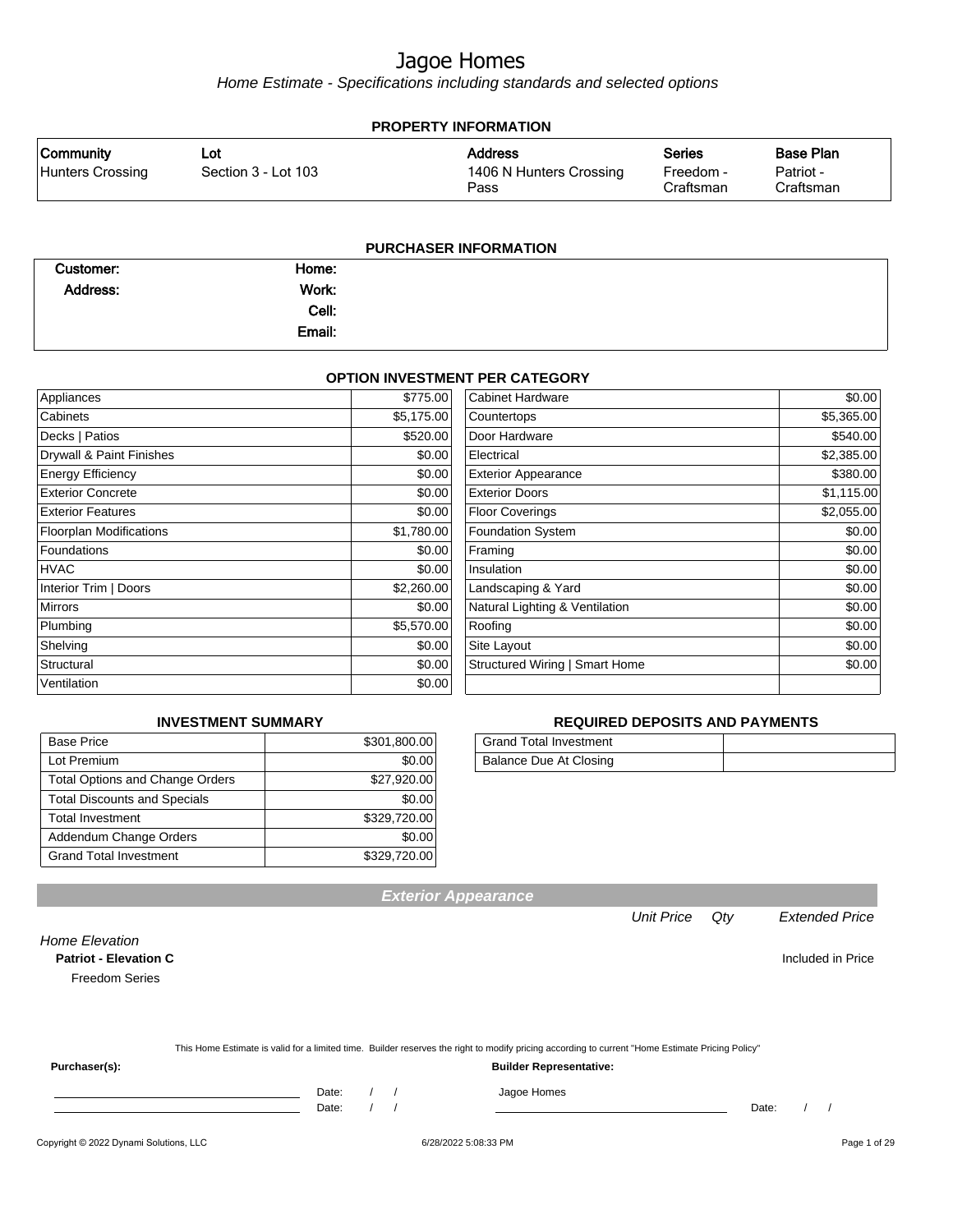|                                                                                                 |                                                                                                                                                                             | <b>PROPERTY INFORMATION</b>                                                                                                                                                        |                                         |     |                                            |
|-------------------------------------------------------------------------------------------------|-----------------------------------------------------------------------------------------------------------------------------------------------------------------------------|------------------------------------------------------------------------------------------------------------------------------------------------------------------------------------|-----------------------------------------|-----|--------------------------------------------|
| Community<br><b>Hunters Crossing</b>                                                            | Lot<br>Section 3 - Lot 103                                                                                                                                                  | <b>Address</b><br>1406 N Hunters Crossing<br>Pass                                                                                                                                  | <b>Series</b><br>Freedom -<br>Craftsman |     | <b>Base Plan</b><br>Patriot -<br>Craftsman |
|                                                                                                 |                                                                                                                                                                             | <b>Exterior Appearance</b>                                                                                                                                                         |                                         |     |                                            |
|                                                                                                 |                                                                                                                                                                             |                                                                                                                                                                                    | <b>Unit Price</b>                       | Qty | <b>Extended Price</b>                      |
| <b>Home Exterior Brick</b><br><b>Brick Veneer Front - Per Plan</b><br><b>Brick Color</b>        | Includes brick front of home. See plan for details. Does not include drop brick ledge.                                                                                      |                                                                                                                                                                                    |                                         |     | Included in Price                          |
|                                                                                                 | Selected Brick Color: Brownstone                                                                                                                                            |                                                                                                                                                                                    |                                         |     | Included in Price                          |
| <b>Address Stone</b><br><b>Address Stone</b>                                                    | Includes one 8"x16" address stone for front of the house. Street Number ONLY will be on the                                                                                 |                                                                                                                                                                                    |                                         |     | \$380.00                                   |
|                                                                                                 | stone. Location of address stone will be predetermined by builder.                                                                                                          |                                                                                                                                                                                    |                                         |     |                                            |
|                                                                                                 |                                                                                                                                                                             | <b>Foundation System</b>                                                                                                                                                           |                                         |     |                                            |
|                                                                                                 |                                                                                                                                                                             |                                                                                                                                                                                    | <b>Unit Price</b>                       | Qty | <b>Extended Price</b>                      |
| <b>Foundation System</b><br><b>Insulated Concrete Slab</b>                                      |                                                                                                                                                                             |                                                                                                                                                                                    |                                         |     | Included in Price                          |
|                                                                                                 |                                                                                                                                                                             | <b>Energy Efficiency</b>                                                                                                                                                           |                                         |     |                                            |
| <b>HERS Rating</b>                                                                              |                                                                                                                                                                             |                                                                                                                                                                                    | <b>Unit Price</b>                       | Qty | <b>Extended Price</b>                      |
| <b>HERS Rated Home (Less than 85 Score)</b>                                                     | Note - Jagoe Homes receives all applicable rebates for energy efficiency, utilities,<br>manufacturers, etc. Rebates have been reflected as a discount in Base Price of Home |                                                                                                                                                                                    |                                         |     | Included in Price                          |
|                                                                                                 |                                                                                                                                                                             | <b>Floorplan Modifications</b>                                                                                                                                                     |                                         |     |                                            |
|                                                                                                 |                                                                                                                                                                             |                                                                                                                                                                                    | <b>Unit Price</b>                       | Qty | <b>Extended Price</b>                      |
| <b>Floorplan Modifications</b><br>Home Office/Storage ILO Living Room<br>See plans for details. |                                                                                                                                                                             |                                                                                                                                                                                    |                                         |     | \$1,780.00                                 |
| Relocate Storage Closet Door into Office                                                        | Relocate Storage Closet Door into the Office                                                                                                                                |                                                                                                                                                                                    |                                         |     | \$0.00                                     |
|                                                                                                 |                                                                                                                                                                             | <b>Structural</b>                                                                                                                                                                  |                                         |     |                                            |
|                                                                                                 |                                                                                                                                                                             |                                                                                                                                                                                    | <b>Unit Price</b>                       | Qty | <b>Extended Price</b>                      |
| Concrete Slab<br>Barrier, Termite Warranty 1 year                                               | Concrete Slab 4" thick (avg), 3500 psi, Slab fill 6" minimum, 6 mil polyethylene Vapor                                                                                      |                                                                                                                                                                                    |                                         |     | Included in Price                          |
| <b>Foundation Block</b><br><b>Foundation Block Size 8"x8"x16"</b>                               |                                                                                                                                                                             |                                                                                                                                                                                    |                                         |     | Included in Price                          |
| Purchaser(s):                                                                                   |                                                                                                                                                                             | This Home Estimate is valid for a limited time. Builder reserves the right to modify pricing according to current "Home Estimate Pricing Policy"<br><b>Builder Representative:</b> |                                         |     |                                            |
|                                                                                                 | Date:<br>$\sqrt{2}$<br>the control of the control of the control of the control of the control of<br>$\prime$<br>Date:                                                      | Jagoe Homes<br>$\sqrt{ }$<br>$\prime$                                                                                                                                              |                                         |     | Date:<br>$\prime$<br>$\sqrt{2}$            |
| Copyright © 2022 Dynami Solutions, LLC                                                          |                                                                                                                                                                             | 6/28/2022 5:08:33 PM                                                                                                                                                               |                                         |     | Page 2 of 29                               |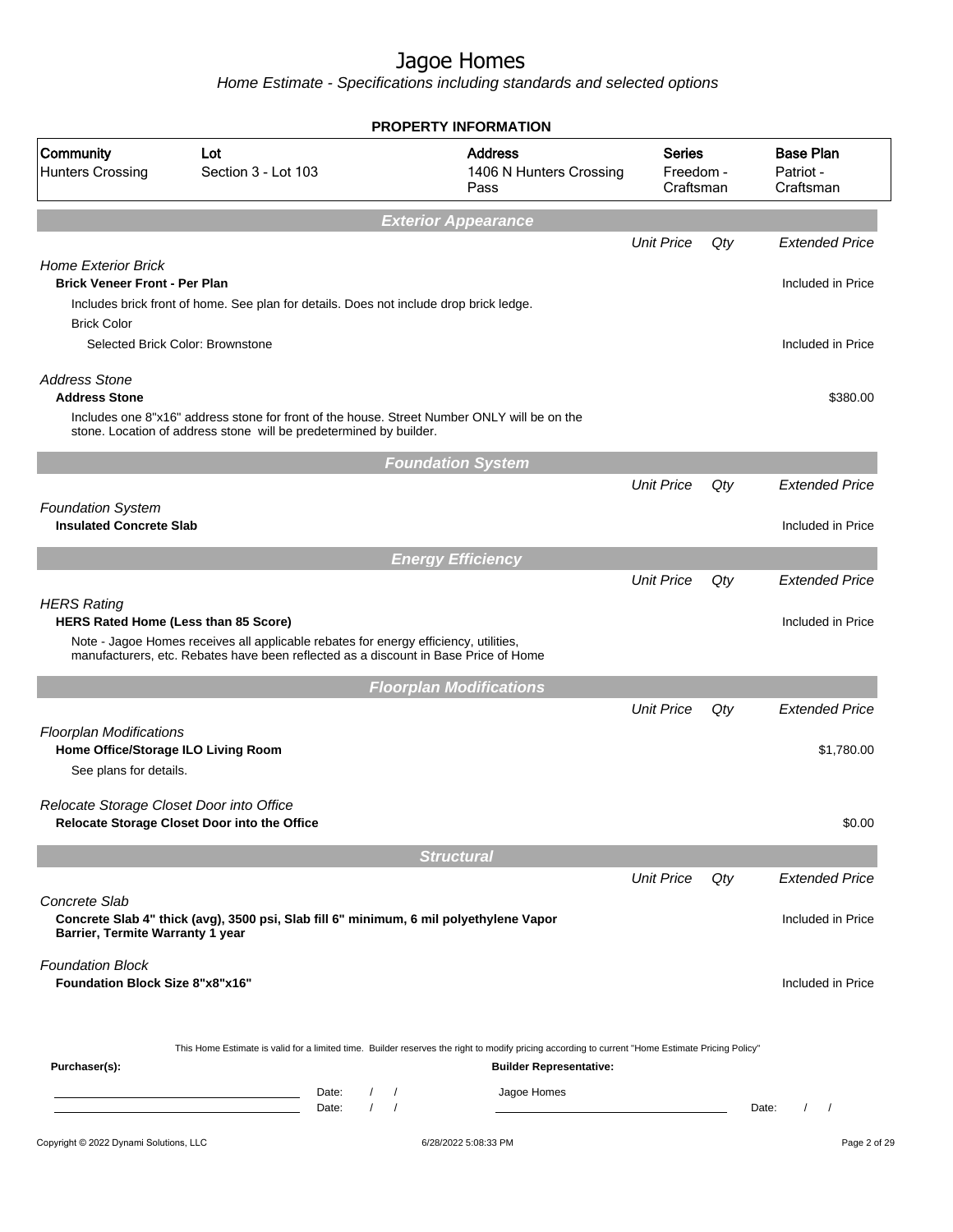Home Estimate - Specifications including standards and selected options

|                                               |                                                                                       | <b>PROPERTY INFORMATION</b>                                                           |                   |     |                                            |
|-----------------------------------------------|---------------------------------------------------------------------------------------|---------------------------------------------------------------------------------------|-------------------|-----|--------------------------------------------|
| Community<br><b>Hunters Crossing</b>          | Lot<br>Section 3 - Lot 103                                                            | <b>Address</b><br>Series<br>1406 N Hunters Crossing<br>Freedom -<br>Craftsman<br>Pass |                   |     | <b>Base Plan</b><br>Patriot -<br>Craftsman |
|                                               |                                                                                       | <b>Structural</b>                                                                     |                   |     |                                            |
|                                               |                                                                                       |                                                                                       | <b>Unit Price</b> | Qty | <b>Extended Price</b>                      |
| <b>Foundation Drain</b>                       |                                                                                       |                                                                                       |                   |     |                                            |
| <b>Foundation Drain - Gravel French Drain</b> |                                                                                       |                                                                                       |                   |     | Included in Price                          |
|                                               |                                                                                       | <b>Decks   Patios</b>                                                                 |                   |     |                                            |
|                                               |                                                                                       |                                                                                       | <b>Unit Price</b> | Qty | <b>Extended Price</b>                      |
|                                               | Outside Retreat Concrete Patio or Covered Patio                                       |                                                                                       |                   |     |                                            |
|                                               | 12' Wide x 12' Deep Concrete Patio, 3500 psi                                          |                                                                                       |                   |     | \$520.00                                   |
| Finish<br>Selected Finish: Broom Finish       |                                                                                       |                                                                                       |                   |     | Included in Price                          |
|                                               |                                                                                       |                                                                                       |                   |     |                                            |
|                                               |                                                                                       | <b>Exterior Doors</b>                                                                 |                   |     |                                            |
|                                               |                                                                                       |                                                                                       | <b>Unit Price</b> | Qty | <b>Extended Price</b>                      |
| Front Entry Door                              |                                                                                       |                                                                                       |                   |     |                                            |
|                                               | HD Smooth Steel 3/0 Painted 4 Lite Hollister MHD-404-S04-1                            |                                                                                       |                   |     | \$240.00                                   |
|                                               | Consult with Design Coordinator for Glass Pattern, Door Handle, and Paint Selections. |                                                                                       |                   |     |                                            |
| <b>Glass Pattern</b>                          |                                                                                       |                                                                                       |                   |     |                                            |
| Selected Glass Pattern: Clear                 |                                                                                       |                                                                                       |                   |     | Included in Price                          |
| 16' Craftsman Garage Overhead Door            |                                                                                       |                                                                                       |                   |     |                                            |
|                                               | Carriage House Stamped 16x7 Garage Door                                               |                                                                                       |                   |     | Included in Price                          |
|                                               | CHI 5250   Stamped Carriage House Steel   Includes Decorative Hardware                |                                                                                       |                   |     |                                            |
| Color                                         |                                                                                       |                                                                                       |                   |     |                                            |
| Selected Color: White                         |                                                                                       |                                                                                       |                   |     | Included in Price                          |
| Dining Area Patio Door                        |                                                                                       |                                                                                       |                   |     |                                            |
|                                               | Vinyl 6/0 Sliding Door w/ NO Grilles, Screen, and 1/0 Transom                         |                                                                                       |                   |     | \$875.00                                   |
|                                               | Vinyl 6/0 Sliding Door w/ NO Grilles, Screen, and 1/0 Transom                         |                                                                                       |                   |     |                                            |
| Color                                         |                                                                                       |                                                                                       |                   |     |                                            |
| Selected Color: White                         |                                                                                       |                                                                                       |                   |     | Included in Price                          |
| Garage-to-Home Door                           | HD Steel Smooth 2 Panel Square 2/8 x 6/8 Door                                         |                                                                                       |                   |     | \$0.00                                     |
| Smooth Finish<br><b>Primed for Paint</b>      | Interior Door Paint Selection unless otherwise Specified                              |                                                                                       |                   |     |                                            |
| Garage Door Opener                            |                                                                                       |                                                                                       |                   |     |                                            |
|                                               | <b>Garage Door Opener(s) with 2 Transmitters</b>                                      |                                                                                       |                   |     | Included in Price                          |

This Home Estimate is valid for a limited time. Builder reserves the right to modify pricing according to current "Home Estimate Pricing Policy" **Purchaser(s): Builder Representative:** Date: / / Jagoe Homes<br>Date: / / Jagoe Homes Date: / / Date: / /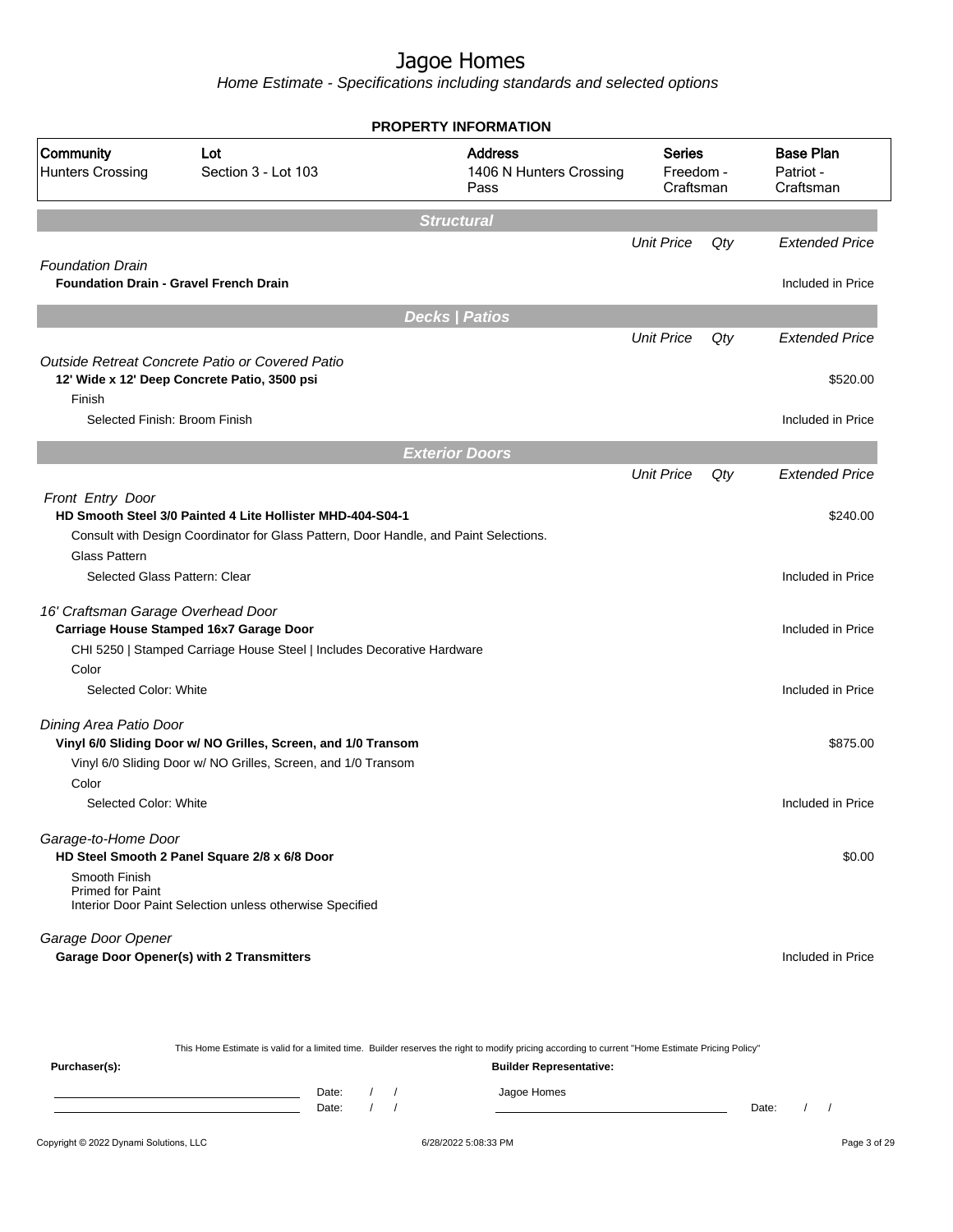|                                                          |                                                                                                                                                                                            | <b>PROPERTY INFORMATION</b>                       |                                         |     |                                            |
|----------------------------------------------------------|--------------------------------------------------------------------------------------------------------------------------------------------------------------------------------------------|---------------------------------------------------|-----------------------------------------|-----|--------------------------------------------|
| Community<br><b>Hunters Crossing</b>                     | Lot<br>Section 3 - Lot 103                                                                                                                                                                 | <b>Address</b><br>1406 N Hunters Crossing<br>Pass | <b>Series</b><br>Freedom -<br>Craftsman |     | <b>Base Plan</b><br>Patriot -<br>Craftsman |
|                                                          |                                                                                                                                                                                            | <b>Natural Lighting &amp; Ventilation</b>         |                                         |     |                                            |
|                                                          |                                                                                                                                                                                            |                                                   | <b>Unit Price</b>                       | Qty | <b>Extended Price</b>                      |
| <b>Entire Home Windows</b>                               | Vinyl Low E Single Hung Window w/ GBG & Half Screen                                                                                                                                        |                                                   |                                         |     | Included in Price                          |
| confirm with New Home Consultant.<br><b>Window Color</b> | Vinyl Low E Single Hung Window w/ GBG & Half Screen. Glass is Clear unless otherwise<br>noted. Grilles are between the glass. Grille patterns will differ based on Home Series. Please     |                                                   |                                         |     |                                            |
|                                                          | Selected Window Color: White Exterior/White Interior                                                                                                                                       |                                                   |                                         |     | Included in Price                          |
| Entire Home Extended Jambs and Casing                    | <b>Extended Jambs and Casing (No Window Stool) Package for Windows</b><br>Includes extended jambs and casing on all additional windows                                                     |                                                   |                                         |     | Included in Price                          |
|                                                          | Extended Jambs and Casing for Additional Windows<br><b>Extended Jambs and Casing (No Window Stool) Package for Windows</b><br>Includes extended jambs and casing on all additional windows |                                                   |                                         |     | Included in Price                          |
|                                                          |                                                                                                                                                                                            | <b>Exterior Concrete</b>                          |                                         |     |                                            |
|                                                          |                                                                                                                                                                                            |                                                   | <b>Unit Price</b>                       | Qty | <b>Extended Price</b>                      |
| <b>Exterior Concrete Driveway</b><br>Finish              | Driveway/Parking Double Garage: 16' 3" wide, 3500 psi                                                                                                                                      |                                                   |                                         |     | Included in Price                          |
| Selected Finish: Broom Finish                            |                                                                                                                                                                                            |                                                   |                                         |     | Included in Price                          |
|                                                          | Exterior Concrete - Front Porch & Sidewalk                                                                                                                                                 |                                                   |                                         |     | Included in Price                          |
| Finish                                                   | Exterior Concrete - Front Porch & Sidewalk, 3500 psi                                                                                                                                       |                                                   |                                         |     |                                            |
| Selected Finish: Broom Finish                            |                                                                                                                                                                                            |                                                   |                                         |     | Included in Price                          |
| <b>Exterior Concrete - City Sidewalk</b>                 | Exterior Concrete - City Sidewalk, 3500 psi, Broom Finish                                                                                                                                  |                                                   |                                         |     | Included in Price                          |
|                                                          |                                                                                                                                                                                            | <b>Exterior Features</b>                          |                                         |     |                                            |
|                                                          |                                                                                                                                                                                            |                                                   | <b>Unit Price</b>                       | Qty | <b>Extended Price</b>                      |
| <b>Exterior Siding</b>                                   | Exterior Portfolio - Double 4" Vinyl Siding                                                                                                                                                |                                                   |                                         |     | Included in Price                          |
| Color<br>Selected Color: Canyon                          |                                                                                                                                                                                            |                                                   |                                         |     | Included in Price                          |
|                                                          |                                                                                                                                                                                            |                                                   |                                         |     |                                            |
|                                                          |                                                                                                                                                                                            |                                                   |                                         |     |                                            |

| This Home Estimate is valid for a limited time. Builder reserves the right to modify pricing according to current "Home Estimate Pricing Policy" |  |       |  |  |                                |       |  |
|--------------------------------------------------------------------------------------------------------------------------------------------------|--|-------|--|--|--------------------------------|-------|--|
| Purchaser(s):                                                                                                                                    |  |       |  |  | <b>Builder Representative:</b> |       |  |
|                                                                                                                                                  |  | Date: |  |  | Jagoe Homes                    |       |  |
|                                                                                                                                                  |  | Date: |  |  |                                | Date: |  |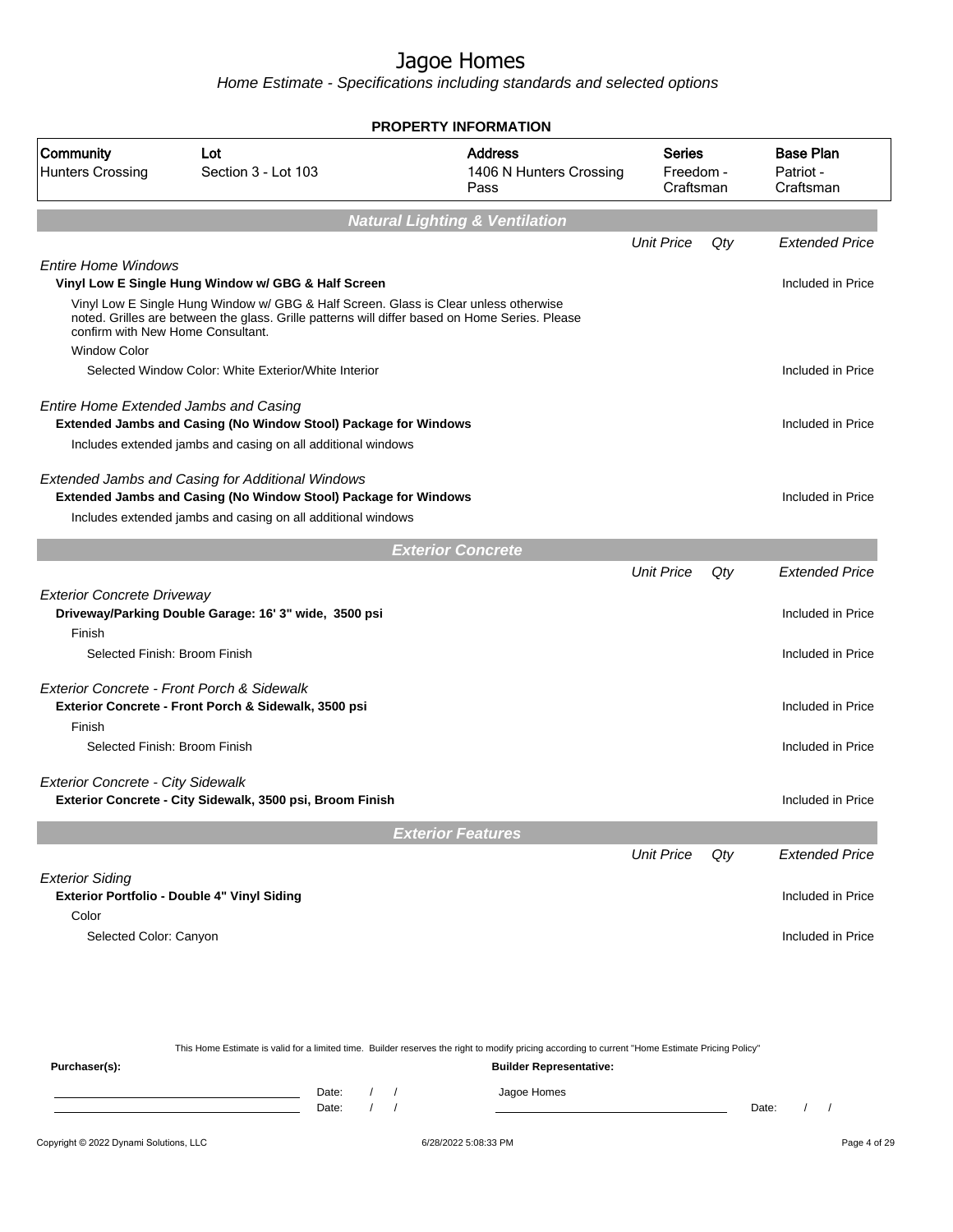Home Estimate - Specifications including standards and selected options

|                                                                          |                                                                                                | <b>PROPERTY INFORMATION</b>                       |                                         |     |                                            |
|--------------------------------------------------------------------------|------------------------------------------------------------------------------------------------|---------------------------------------------------|-----------------------------------------|-----|--------------------------------------------|
| Community<br><b>Hunters Crossing</b>                                     | Lot<br>Section 3 - Lot 103                                                                     | <b>Address</b><br>1406 N Hunters Crossing<br>Pass | <b>Series</b><br>Freedom -<br>Craftsman |     | <b>Base Plan</b><br>Patriot -<br>Craftsman |
|                                                                          |                                                                                                | <b>Exterior Features</b>                          |                                         |     |                                            |
|                                                                          |                                                                                                |                                                   | <b>Unit Price</b>                       | Qty | <b>Extended Price</b>                      |
| <b>Exterior Bracket/Corbel</b><br>Exterior Bracket(s), Corbel(s) Painted |                                                                                                |                                                   |                                         |     | Included in Price                          |
| Color                                                                    |                                                                                                |                                                   |                                         |     |                                            |
|                                                                          | Selected Color: SW7006 Extra White (White Coordinate)                                          |                                                   |                                         |     | Included in Price                          |
| <b>Exterior Decorative Siding</b>                                        |                                                                                                |                                                   |                                         |     |                                            |
| <b>Exterior Portfolio Perfection Shake</b>                               | Perfection shingles have a more finished appearance than a hand-split shake. They are          |                                                   |                                         |     | Included in Price                          |
| Color                                                                    | patterned from #1 Red Cedar and offer a cleaner and more uniform appearance.                   |                                                   |                                         |     |                                            |
| Selected Color: Clay                                                     |                                                                                                |                                                   |                                         |     | Included in Price                          |
|                                                                          |                                                                                                |                                                   |                                         |     |                                            |
|                                                                          | Exterior Vertical Board & Batten Decorative Siding                                             |                                                   |                                         |     |                                            |
|                                                                          | <b>Exterior Portfolio Vinyl Board and Batten</b>                                               |                                                   |                                         |     | Included in Price                          |
| replicate real cedar.                                                    | Exterior Portfolio Vinyl Board and Batten features architecturally correct 10-inch boards that |                                                   |                                         |     |                                            |
| Color                                                                    |                                                                                                |                                                   |                                         |     |                                            |
| Selected Color: Country Beige                                            |                                                                                                |                                                   |                                         |     | Included in Price                          |
| <b>Exterior Special Trim Areas</b>                                       |                                                                                                |                                                   |                                         |     |                                            |
| color selected.                                                          | Aluminum Wrapped Trim: Window Trim, Beams, Rake/Fascia, etc. Color will match Soffit           |                                                   |                                         |     | Included in Price                          |
|                                                                          | See plan for details. Color will match Soffit Color Selected.                                  |                                                   |                                         |     |                                            |
| <b>Exterior Vinyl Corner Trim(s)</b>                                     |                                                                                                |                                                   |                                         |     |                                            |
| <b>Vinyl Corner Trim(s)</b>                                              |                                                                                                |                                                   |                                         |     | Included in Price                          |
| Color                                                                    |                                                                                                |                                                   |                                         |     |                                            |
| Selected Color: White                                                    |                                                                                                |                                                   |                                         |     | Included in Price                          |
| Fascia                                                                   |                                                                                                |                                                   |                                         |     |                                            |
| <b>Fascia Aluminum</b>                                                   |                                                                                                |                                                   |                                         |     | Included in Price                          |
| Color will match Soffit Color Selected                                   |                                                                                                |                                                   |                                         |     |                                            |
| Soffit                                                                   |                                                                                                |                                                   |                                         |     |                                            |
| <b>Soffit - Continuous Perforated Vinyl</b>                              |                                                                                                |                                                   |                                         |     | Included in Price                          |
| Color                                                                    |                                                                                                |                                                   |                                         |     |                                            |
| Selected Color: White                                                    |                                                                                                |                                                   |                                         |     | Included in Price                          |
|                                                                          |                                                                                                |                                                   |                                         |     |                                            |

This Home Estimate is valid for a limited time. Builder reserves the right to modify pricing according to current "Home Estimate Pricing Policy" **Purchaser(s): Builder Representative:** Date: / / Jagoe Homes<br>Date: / / Jagoe Homes Date: / / **Date: / / 2006** Date: / / / Date: / / /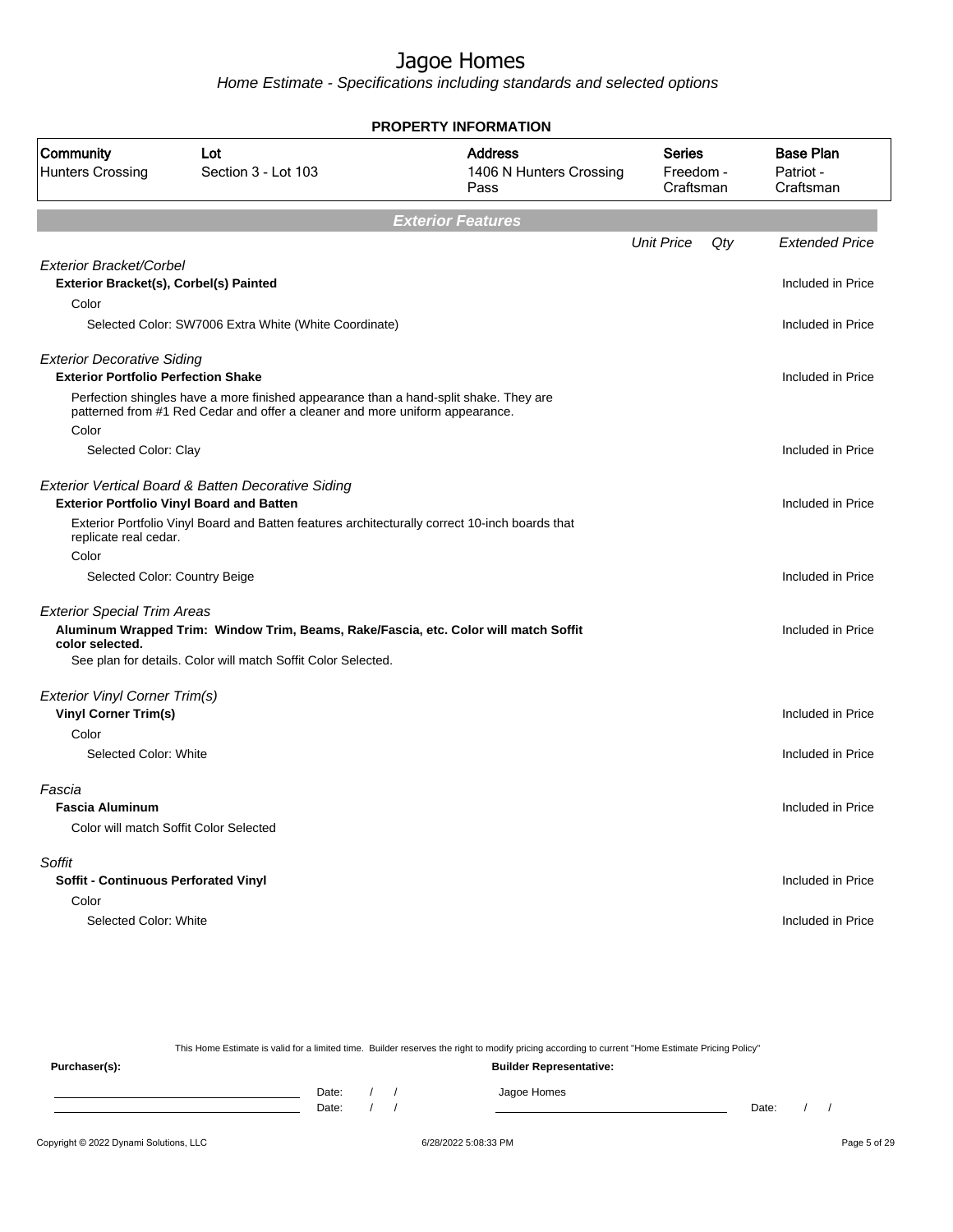Home Estimate - Specifications including standards and selected options

|                                                                                |                                                                                                         | <b>PROPERTY INFORMATION</b>                       |                                         |     |                                            |
|--------------------------------------------------------------------------------|---------------------------------------------------------------------------------------------------------|---------------------------------------------------|-----------------------------------------|-----|--------------------------------------------|
| Community<br><b>Hunters Crossing</b>                                           | Lot<br>Section 3 - Lot 103                                                                              | <b>Address</b><br>1406 N Hunters Crossing<br>Pass | <b>Series</b><br>Freedom -<br>Craftsman |     | <b>Base Plan</b><br>Patriot -<br>Craftsman |
|                                                                                |                                                                                                         | <b>Exterior Features</b>                          |                                         |     |                                            |
|                                                                                |                                                                                                         |                                                   | <b>Unit Price</b>                       | Qty | <b>Extended Price</b>                      |
| Gutter<br>Gutters Aluminum 5" (.027 gauge)<br>Color                            |                                                                                                         |                                                   |                                         |     | Included in Price                          |
| Selected Color: White                                                          |                                                                                                         |                                                   |                                         |     | Included in Price                          |
| Downspout                                                                      | Downspouts Aluminum 3" x 2" (.027 gauge)                                                                |                                                   |                                         |     | Included in Price                          |
| Splash Block<br>Splash Blocks 24" precast concrete                             |                                                                                                         |                                                   |                                         |     | Included in Price                          |
| <b>Front Porch Post</b>                                                        | Front Porch Column(s) Size & Type per plan, Painted<br>Placement predetermined. Check plan for details. |                                                   |                                         |     | Included in Price                          |
| Color                                                                          | Selected Color: SW7006 Extra White                                                                      |                                                   |                                         |     | Included in Price                          |
| Flashing<br><b>Flashing see Plan Detail</b>                                    |                                                                                                         |                                                   |                                         |     | Included in Price                          |
| <b>Exterior Mailbox</b>                                                        | Mail Box Rural Route Box w/ treated post                                                                |                                                   |                                         |     | Included in Price                          |
|                                                                                |                                                                                                         | <b>Roofing</b>                                    |                                         |     |                                            |
|                                                                                |                                                                                                         |                                                   | <b>Unit Price</b>                       | Qty | <b>Extended Price</b>                      |
| Roof Felt                                                                      | Synthetic Underlayment or Felt, Aluminum Drip Edge                                                      |                                                   |                                         |     | Included in Price                          |
| <b>Roof Shingles</b><br>30 Year GAF Dimensional Roof Shingles<br>Roofing Color |                                                                                                         |                                                   |                                         |     | Included in Price                          |
|                                                                                | Selected Roofing Color: Charcoal                                                                        |                                                   |                                         |     | Included in Price                          |
| Roof Valley Material<br>Ice and Water Shield or Equivalent                     |                                                                                                         |                                                   |                                         |     | Included in Price                          |
| Roof Flashing<br>Roof Flashing- required by design                             |                                                                                                         |                                                   |                                         |     | Included in Price                          |

This Home Estimate is valid for a limited time. Builder reserves the right to modify pricing according to current "Home Estimate Pricing Policy"

**Purchaser(s): Builder Representative:** Date: / / Jagoe Homes<br>Date: / / Jagoe Homes Date: / / **Date: / / 2006** Date: / / / Date: / / /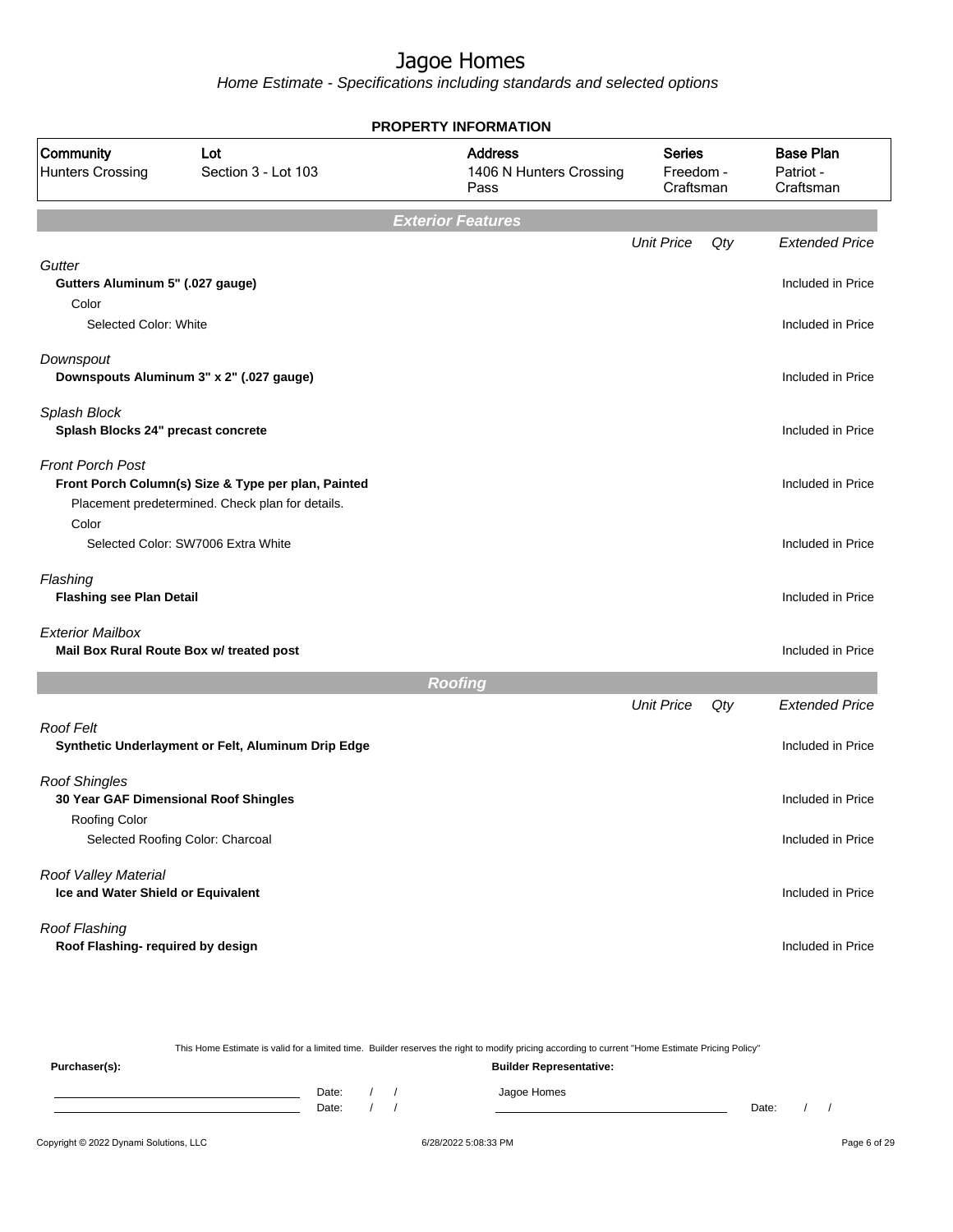Home Estimate - Specifications including standards and selected options

|                                                                                               |                                                                                      | <b>PROPERTY INFORMATION</b>                       |                                         |     |                                            |
|-----------------------------------------------------------------------------------------------|--------------------------------------------------------------------------------------|---------------------------------------------------|-----------------------------------------|-----|--------------------------------------------|
| Community<br><b>Hunters Crossing</b>                                                          | Lot<br>Section 3 - Lot 103                                                           | <b>Address</b><br>1406 N Hunters Crossing<br>Pass | <b>Series</b><br>Freedom -<br>Craftsman |     | <b>Base Plan</b><br>Patriot -<br>Craftsman |
|                                                                                               |                                                                                      | <b>Insulation</b>                                 |                                         |     |                                            |
| <b>Entire Home Foundation Insulation</b>                                                      |                                                                                      |                                                   | <b>Unit Price</b>                       | Qty | <b>Extended Price</b>                      |
|                                                                                               | Foundation Perimeter 1"x24" Styrofoam R5.0                                           |                                                   |                                         |     | Included in Price                          |
| Living Area Wall Insulation                                                                   | Living Area Walls R15 Fiberglass Blown-In &/or Batt Wall System                      |                                                   |                                         |     | Included in Price                          |
| Living Area Ceiling Insulation                                                                | Living Area Flat Ceiling R38 (Average) Blown-In Fiberglass                           |                                                   |                                         |     | Included in Price                          |
|                                                                                               |                                                                                      | <b>Drywall &amp; Paint Finishes</b>               |                                         |     |                                            |
|                                                                                               |                                                                                      |                                                   | <b>Unit Price</b>                       | Qty | <b>Extended Price</b>                      |
| <b>Interior Home Wall Finish</b>                                                              | 1/2" Drywall   Finished, Primed, & Painted Smooth                                    |                                                   |                                         |     | Included in Price                          |
| <b>Interior Home Ceiling Finish</b>                                                           |                                                                                      |                                                   |                                         |     |                                            |
| <b>Drywall   Textured Throughout</b>                                                          | 1/2in Structural or 5/8in Drywall   Stomped Texture   White                          |                                                   |                                         |     | Included in Price                          |
| Garage Drywall and Finish Application<br>Two Car Garage   Drywall, Prime, & Paint             |                                                                                      |                                                   |                                         |     | Included in Price                          |
|                                                                                               | Entire Home Paint Color used unless otherwise specified under Additional Paint Color |                                                   |                                         |     |                                            |
| <b>Mechanical Storage</b><br><b>Unfinished Drywall</b>                                        |                                                                                      |                                                   |                                         |     | Included in Price                          |
|                                                                                               |                                                                                      |                                                   |                                         |     |                                            |
| <b>Interior Wall Surfaces Paint</b><br><b>Sherwin Williams Duration Latex   Flat</b><br>Color |                                                                                      |                                                   |                                         |     | Included in Price                          |
|                                                                                               | Selected Color: SW7015 Repose Gray                                                   |                                                   |                                         |     | Included in Price                          |
| Sheen                                                                                         |                                                                                      |                                                   |                                         |     |                                            |
| Selected Sheen: Flat                                                                          |                                                                                      |                                                   |                                         |     | Included in Price                          |
| Interior Trim & Door Paint                                                                    | Trim & Door   Sherwin Williams ProClassic Waterborne Acrylic   Semi-Gloss            |                                                   |                                         |     | Included in Price                          |
| Color                                                                                         | Selected Color: SW7006 Extra White                                                   |                                                   |                                         |     | Included in Price                          |

This Home Estimate is valid for a limited time. Builder reserves the right to modify pricing according to current "Home Estimate Pricing Policy"

**Purchaser(s): Builder Representative:** Date: / / Jagoe Homes<br>Date: / / Jagoe Homes Date: / / **Date: / / 2006** Date: / / / Date: / / /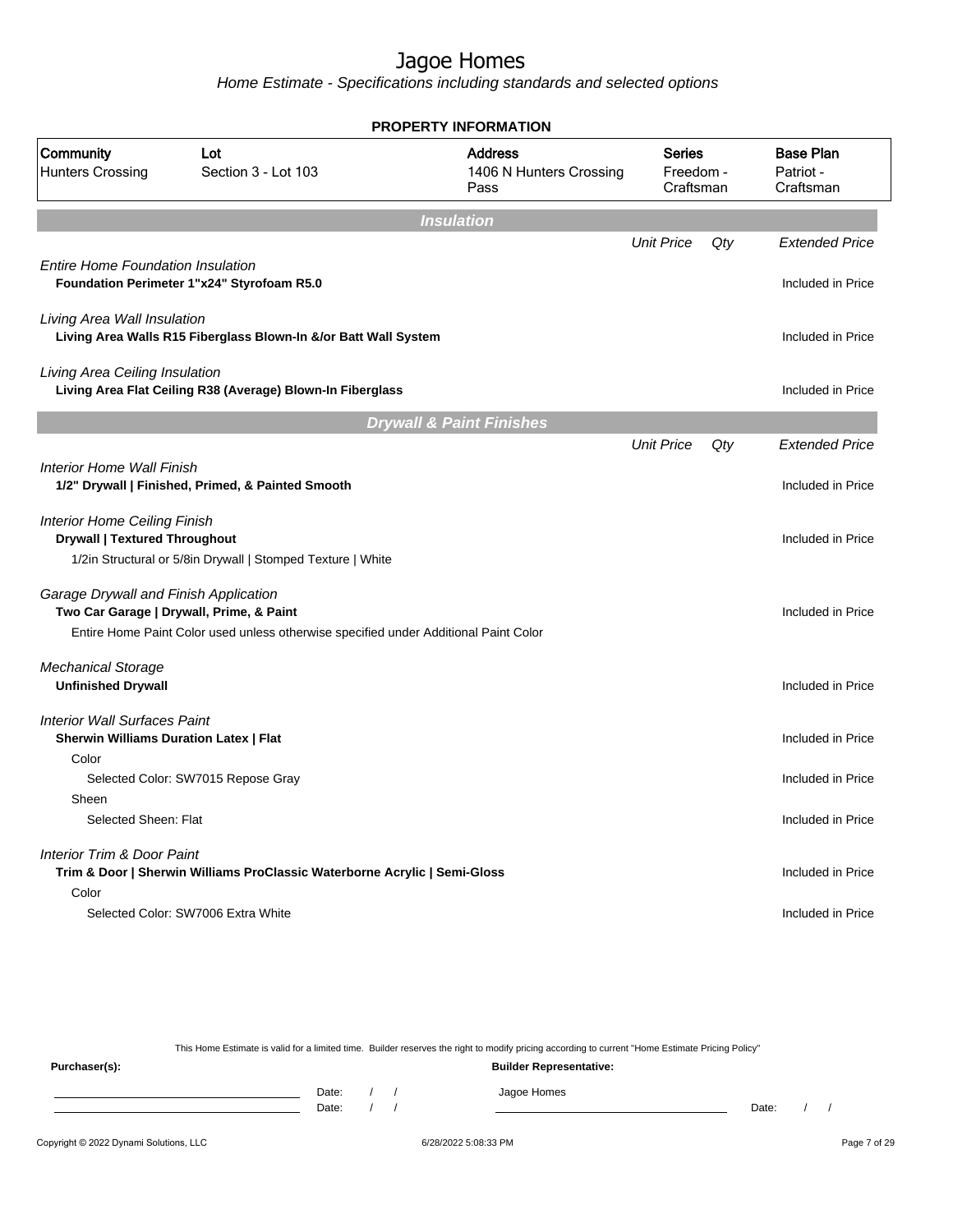Home Estimate - Specifications including standards and selected options

|                                                                        |                                                                                                                                                                                       | <b>PROPERTY INFORMATION</b>                       |                                         |     |                                            |
|------------------------------------------------------------------------|---------------------------------------------------------------------------------------------------------------------------------------------------------------------------------------|---------------------------------------------------|-----------------------------------------|-----|--------------------------------------------|
| Community<br><b>Hunters Crossing</b>                                   | Lot<br>Section 3 - Lot 103                                                                                                                                                            | <b>Address</b><br>1406 N Hunters Crossing<br>Pass | <b>Series</b><br>Freedom -<br>Craftsman |     | <b>Base Plan</b><br>Patriot -<br>Craftsman |
|                                                                        |                                                                                                                                                                                       | <b>Drywall &amp; Paint Finishes</b>               |                                         |     |                                            |
|                                                                        |                                                                                                                                                                                       |                                                   | <b>Unit Price</b>                       | Qty | <b>Extended Price</b>                      |
| <b>Exterior Door Paint</b><br><b>Exterior Door Color   Latex</b>       |                                                                                                                                                                                       |                                                   |                                         |     | Included in Price                          |
| painted Interior Trim Color.                                           | Paint color for all HINGED Exterior Doors, Including Front Door. Interior of door will be                                                                                             |                                                   |                                         |     |                                            |
| Color                                                                  | Color Requests outside of Available Personal Options will be subject to approval.                                                                                                     |                                                   |                                         |     |                                            |
|                                                                        | Selected Color: SW7006 Extra White                                                                                                                                                    |                                                   |                                         |     | Included in Price                          |
|                                                                        |                                                                                                                                                                                       | <b>Interior Trim / Doors</b>                      |                                         |     |                                            |
|                                                                        |                                                                                                                                                                                       |                                                   | <b>Unit Price</b>                       | Qtv | <b>Extended Price</b>                      |
| <b>Entire Home Interior Doors</b><br>Smooth Finish<br>Primed for Paint | Interior Door Units, Hollow Core, 6/8 Tall, 2 Panel Square, Smooth                                                                                                                    |                                                   |                                         |     | \$0.00                                     |
| Baseboard 4 1/4"                                                       | Entire Home Craftsman Style Trim Package<br>Craftsman Interior Flat Door Casing 3 1/2", Interior Flat Window Trim 3 1/2", Interior Flat                                               |                                                   |                                         |     | \$1,130.00                                 |
|                                                                        | Door & Window Casing: 3 1/2" 1015M   Base: 4 1/4"                                                                                                                                     |                                                   |                                         |     |                                            |
|                                                                        | Base installed in Finished Living Areas Only                                                                                                                                          |                                                   |                                         |     |                                            |
| Open Stairway with Balusters                                           |                                                                                                                                                                                       |                                                   |                                         |     |                                            |
| <b>Rosette   Carpet Steps</b>                                          | 21/2 Open Step w/ Stained Exposed End   Iron Balusters   Stained Newel Post, Handrail &                                                                                               |                                                   |                                         |     | \$1,130.00                                 |
| unless otherwise specified                                             | Exposed Step End, Newel Post, Rosette, Hand Rail to be Stained. Stain TBD. Skirt Board &<br>Risers to be painted Interior Trim Color. Carpet Steps to be Entire Home Carpet Selection |                                                   |                                         |     |                                            |
| Room 3 option                                                          | Technical Specification: 3-steps included. must be chosen in conjunction with Bonus                                                                                                   |                                                   |                                         |     |                                            |
| Pattern                                                                |                                                                                                                                                                                       |                                                   |                                         |     |                                            |
| Selected Pattern: Straight                                             |                                                                                                                                                                                       |                                                   |                                         |     | Included in Price                          |
| <b>Stain Color</b>                                                     |                                                                                                                                                                                       |                                                   |                                         |     |                                            |
|                                                                        | Selected Stain Color: MW409 Carbon                                                                                                                                                    |                                                   |                                         |     | Included in Price                          |
|                                                                        |                                                                                                                                                                                       |                                                   |                                         |     |                                            |

This Home Estimate is valid for a limited time. Builder reserves the right to modify pricing according to current "Home Estimate Pricing Policy"

**Purchaser(s): Builder Representative:** Date: / / Jagoe Homes<br>Date: / / Jagoe Homes Date: / / Date: / /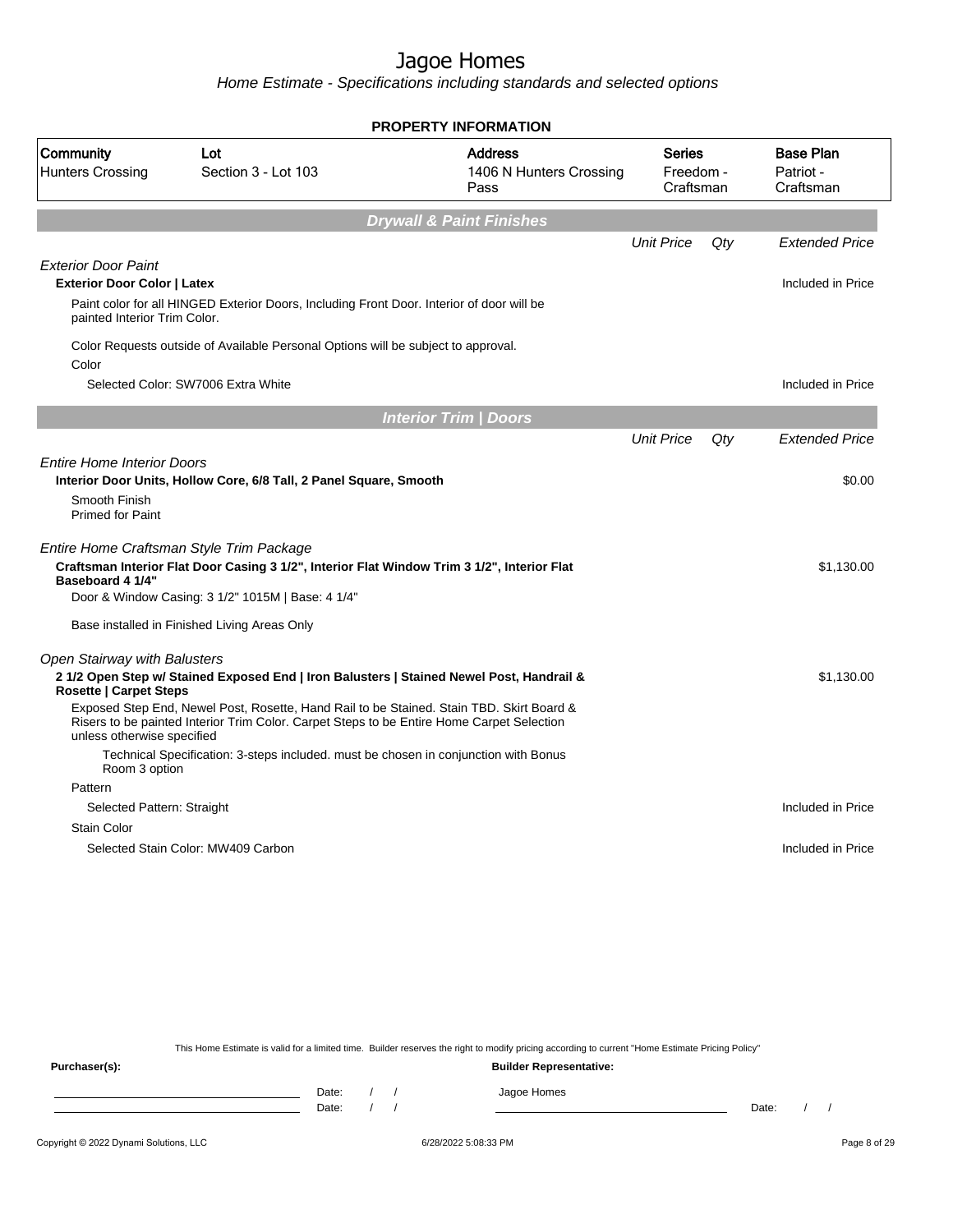|                                                                  |                                                                                                                                                                                             | <b>PROPERTY INFORMATION</b>                                                                                                                      |                                  |     |                                                 |
|------------------------------------------------------------------|---------------------------------------------------------------------------------------------------------------------------------------------------------------------------------------------|--------------------------------------------------------------------------------------------------------------------------------------------------|----------------------------------|-----|-------------------------------------------------|
| Community<br><b>Hunters Crossing</b>                             | Lot<br>Section 3 - Lot 103                                                                                                                                                                  | <b>Address</b><br>1406 N Hunters Crossing<br>Pass                                                                                                | Series<br>Freedom -<br>Craftsman |     | <b>Base Plan</b><br>Patriot -<br>Craftsman      |
|                                                                  |                                                                                                                                                                                             | <b>Door Hardware</b>                                                                                                                             |                                  |     |                                                 |
|                                                                  |                                                                                                                                                                                             |                                                                                                                                                  | <b>Unit Price</b>                | Qty | <b>Extended Price</b>                           |
| <b>Front Door Handleset</b>                                      | Kwikset   Amador Handleset   Exterior Trim Kit Included                                                                                                                                     |                                                                                                                                                  |                                  |     | \$150.00                                        |
| and Hinges of Front Door.                                        | Includes (1) Exterior Handleset and (1) Interior Door Hardware, to match Exterior Door<br>Hardware Selection Style. Finish selection will be indicated below for Interior Door Hardware     |                                                                                                                                                  |                                  |     |                                                 |
| Front Door Handle Set Finish                                     |                                                                                                                                                                                             |                                                                                                                                                  |                                  |     |                                                 |
|                                                                  | Selected Front Door Handle Set Finish: Satin Nickel                                                                                                                                         |                                                                                                                                                  |                                  |     | Included in Price                               |
| Hinge & Interior Hardware Finish                                 |                                                                                                                                                                                             |                                                                                                                                                  |                                  |     |                                                 |
|                                                                  | Selected Hinge & Interior Hardware Finish: Match Exterior Handleset - Satin Nickel                                                                                                          |                                                                                                                                                  |                                  |     | Included in Price                               |
| <b>Home Exterior Door Hardware</b><br>Kwikset   Ladera Lever     |                                                                                                                                                                                             |                                                                                                                                                  |                                  |     | \$60.00                                         |
| Finish                                                           | Includes Front Door (if Front Door Handleset is not selected) Garage to Home Door and any<br>Hinged Patio or Service Door selected in the HE.                                               |                                                                                                                                                  |                                  |     |                                                 |
| Selected Finish: Satin Nickel                                    |                                                                                                                                                                                             |                                                                                                                                                  |                                  |     | Included in Price                               |
| <b>Entire Home Interior Door Locks</b><br>Kwikset   Ladera Lever |                                                                                                                                                                                             |                                                                                                                                                  |                                  |     | \$330.00                                        |
| Includes all Interior Doors                                      |                                                                                                                                                                                             |                                                                                                                                                  |                                  |     |                                                 |
| Finish                                                           |                                                                                                                                                                                             |                                                                                                                                                  |                                  |     |                                                 |
| Selected Finish: Satin Nickel                                    |                                                                                                                                                                                             |                                                                                                                                                  |                                  |     | Included in Price                               |
| Door Stops<br>Hardware-Spring & Hinge Door Stops                 |                                                                                                                                                                                             |                                                                                                                                                  |                                  |     | Included in Price                               |
|                                                                  |                                                                                                                                                                                             | <b>Cabinets</b>                                                                                                                                  |                                  |     |                                                 |
|                                                                  |                                                                                                                                                                                             |                                                                                                                                                  | <b>Unit Price</b>                | Qty | <b>Extended Price</b>                           |
| Kitchen Cabinet Design Options<br><b>Upgraded Kitchen Layout</b> |                                                                                                                                                                                             |                                                                                                                                                  |                                  |     | \$2,795.00                                      |
| run.                                                             | 42" Wall Cabinets Base will return in L shape on rear exterior wall w/Triple Window centered<br>on Kitchen Sink. Adds (3) Floating Wall Shelves to match Kitchen Cabinets at end of L shape |                                                                                                                                                  |                                  |     |                                                 |
| w/Crown Mould.                                                   | Technical Specification: Change existing layout of Wall Cabinets to 42" Tall Straight Lay                                                                                                   |                                                                                                                                                  |                                  |     |                                                 |
| <b>Kitchen Cabinets</b>                                          | Brellin Purestyle Full Overlay Laminate Cabinets w/ Floating Shelves                                                                                                                        |                                                                                                                                                  |                                  |     | \$1,730.00                                      |
| Full Overlay Shaker Door                                         |                                                                                                                                                                                             |                                                                                                                                                  |                                  |     |                                                 |
| Color                                                            |                                                                                                                                                                                             |                                                                                                                                                  |                                  |     |                                                 |
| Selected Color: Greyhound                                        |                                                                                                                                                                                             |                                                                                                                                                  |                                  |     | Included in Price                               |
|                                                                  |                                                                                                                                                                                             | This Home Estimate is valid for a limited time. Builder reserves the right to modify pricing according to current "Home Estimate Pricing Policy" |                                  |     |                                                 |
| Purchaser(s):                                                    |                                                                                                                                                                                             | <b>Builder Representative:</b>                                                                                                                   |                                  |     |                                                 |
|                                                                  | Date:<br>$\frac{1}{2}$                                                                                                                                                                      | Jagoe Homes                                                                                                                                      |                                  |     |                                                 |
|                                                                  | <u> 1989 - Johann Barn, mars et al. (b. 1989)</u><br>$\sqrt{ }$<br>Date:<br><u> 1989 - Johann Barn, fransk politik (d. 1989)</u>                                                            |                                                                                                                                                  |                                  |     | $\sqrt{2}$<br>$\overline{\phantom{a}}$<br>Date: |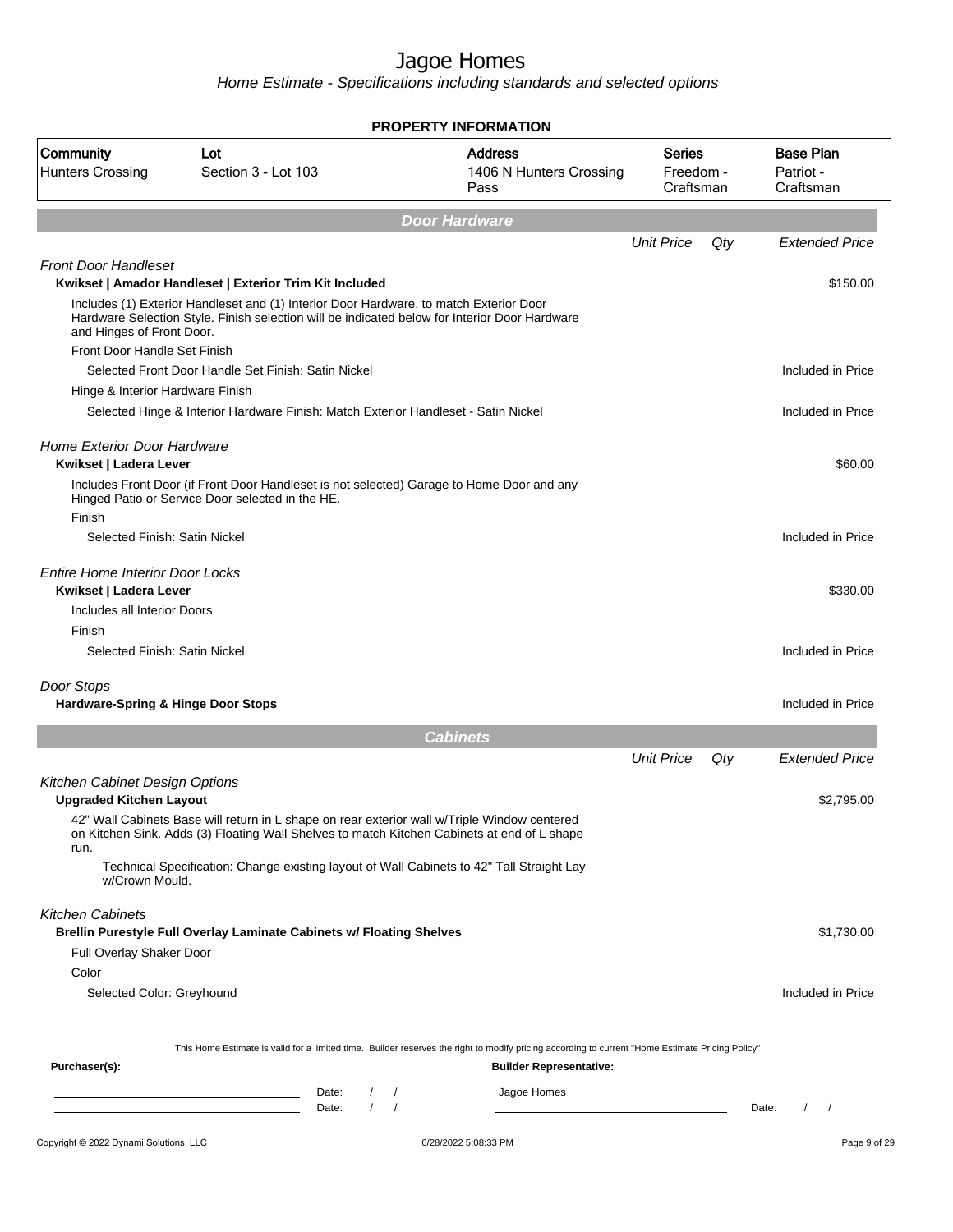Home Estimate - Specifications including standards and selected options

|                                                                               | <b>PROPERTY INFORMATION</b>             |                                                   |                                         |     |                                            |  |  |  |
|-------------------------------------------------------------------------------|-----------------------------------------|---------------------------------------------------|-----------------------------------------|-----|--------------------------------------------|--|--|--|
| Community<br><b>Hunters Crossing</b>                                          | Lot<br>Section 3 - Lot 103              | <b>Address</b><br>1406 N Hunters Crossing<br>Pass | <b>Series</b><br>Freedom -<br>Craftsman |     | <b>Base Plan</b><br>Patriot -<br>Craftsman |  |  |  |
|                                                                               |                                         | <b>Cabinets</b>                                   |                                         |     |                                            |  |  |  |
|                                                                               |                                         |                                                   | <b>Unit Price</b>                       | Qty | <b>Extended Price</b>                      |  |  |  |
| <b>Owners Bath Cabinets</b><br><b>Brellin Full Overlay Purestyle Laminate</b> |                                         |                                                   |                                         |     | \$290.00                                   |  |  |  |
| Finish<br>Selected Finish: Greyhound                                          |                                         |                                                   |                                         |     | Included in Price                          |  |  |  |
| Vanity Height                                                                 |                                         |                                                   |                                         |     |                                            |  |  |  |
|                                                                               | Selected Vanity Height: Raised - 35"    |                                                   |                                         |     | \$70.00                                    |  |  |  |
| <b>Bath 2 Cabinets</b>                                                        |                                         |                                                   |                                         |     |                                            |  |  |  |
| <b>Brellin Full Overlay Purestyle Laminate</b>                                |                                         |                                                   |                                         |     | \$220.00                                   |  |  |  |
| Finish<br>Selected Finish: Greyhound                                          |                                         |                                                   |                                         |     | Included in Price                          |  |  |  |
| Vanity Height                                                                 |                                         |                                                   |                                         |     |                                            |  |  |  |
|                                                                               | Selected Vanity Height: Raised - 35"    |                                                   |                                         |     | \$70.00                                    |  |  |  |
|                                                                               |                                         | <b>Cabinet Hardware</b>                           |                                         |     |                                            |  |  |  |
|                                                                               |                                         |                                                   | <b>Unit Price</b>                       | Qty | <b>Extended Price</b>                      |  |  |  |
| <b>Kitchen Cabinet Hardware</b><br><b>Rosalynn Collection</b>                 |                                         |                                                   |                                         |     | \$0.00                                     |  |  |  |
| <b>Cabinet Door Hardware</b>                                                  |                                         |                                                   |                                         |     |                                            |  |  |  |
|                                                                               | Selected Cabinet Door Hardware: 192mm   |                                                   |                                         |     | Included in Price                          |  |  |  |
| <b>Cabinet Drawer Hardware</b>                                                |                                         |                                                   |                                         |     |                                            |  |  |  |
|                                                                               | Selected Cabinet Drawer Hardware: 128mm |                                                   |                                         |     | Included in Price                          |  |  |  |
| Finish                                                                        |                                         |                                                   |                                         |     |                                            |  |  |  |
|                                                                               | Selected Finish: Polished Chrome        |                                                   |                                         |     | Included in Price                          |  |  |  |
| <b>Owner's Bath Cabinet Hardware</b><br><b>Rosalynn Collection</b>            |                                         |                                                   |                                         |     | \$0.00                                     |  |  |  |
| <b>Cabinet Door Hardware</b>                                                  |                                         |                                                   |                                         |     |                                            |  |  |  |
|                                                                               | Selected Cabinet Door Hardware: 192mm   |                                                   |                                         |     | Included in Price                          |  |  |  |
| <b>Cabinet Drawer Hardware</b>                                                |                                         |                                                   |                                         |     |                                            |  |  |  |
|                                                                               | Selected Cabinet Drawer Hardware: 128mm |                                                   |                                         |     | Included in Price                          |  |  |  |
| Finish                                                                        |                                         |                                                   |                                         |     |                                            |  |  |  |
|                                                                               | Selected Finish: Polished Chrome        |                                                   |                                         |     | Included in Price                          |  |  |  |
| <b>Bath 2 Cabinet Hardware</b>                                                |                                         |                                                   |                                         |     |                                            |  |  |  |
| <b>Rosalynn Collection</b>                                                    |                                         |                                                   |                                         |     | \$0.00                                     |  |  |  |
| <b>Cabinet Door Hardware</b>                                                  |                                         |                                                   |                                         |     |                                            |  |  |  |
|                                                                               | Selected Cabinet Door Hardware: 128mm   |                                                   |                                         |     | Included in Price                          |  |  |  |

This Home Estimate is valid for a limited time. Builder reserves the right to modify pricing according to current "Home Estimate Pricing Policy"

| Purchaser(s): |                |  | <b>Builder Representative:</b> |       |  |
|---------------|----------------|--|--------------------------------|-------|--|
|               | Date:<br>Date: |  | Jagoe Homes                    | Date: |  |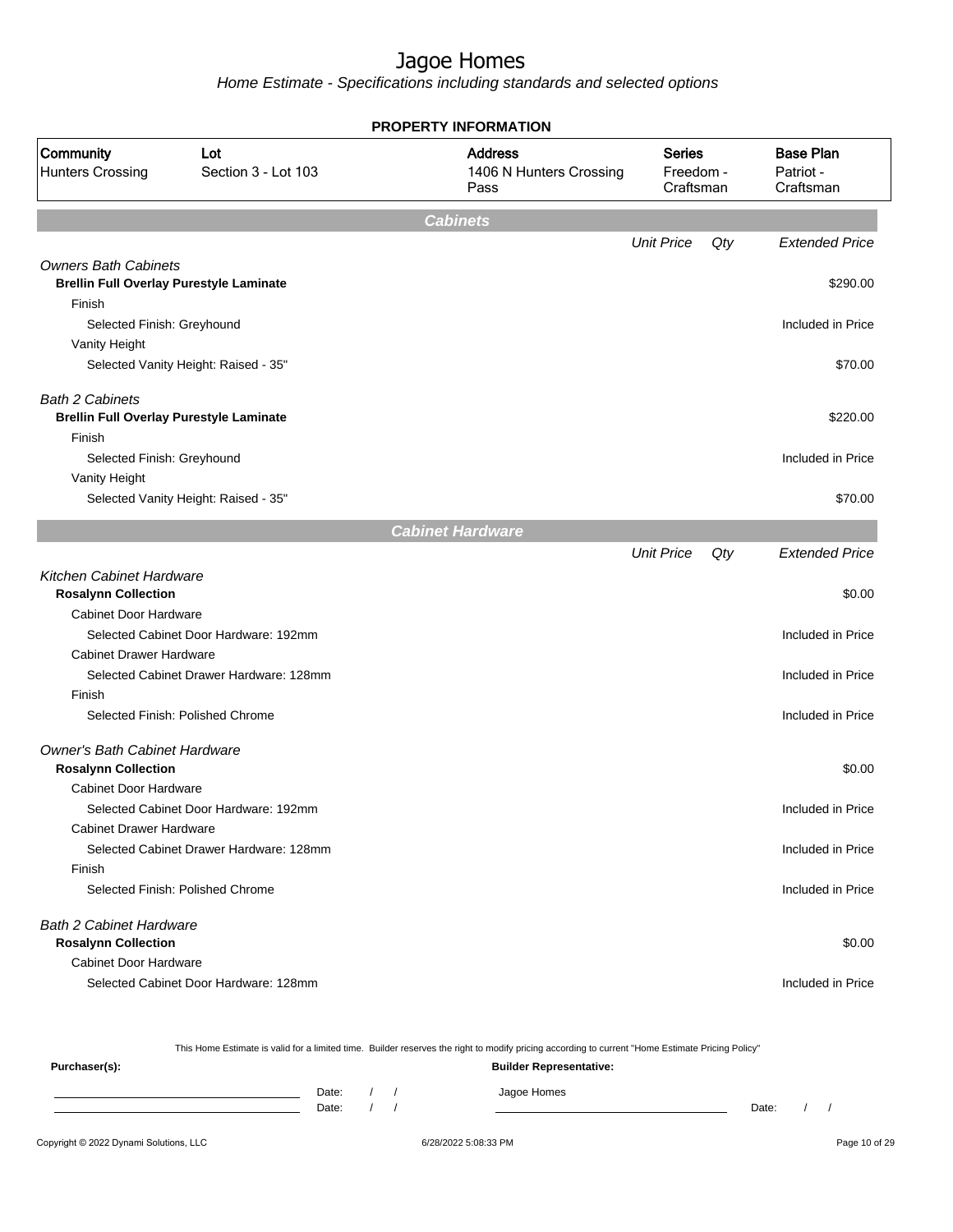Home Estimate - Specifications including standards and selected options

|                                      |                                                                                                                                                                                                                                                                                                                                                                                              | <b>PROPERTY INFORMATION</b>                       |                                         |        |                                            |
|--------------------------------------|----------------------------------------------------------------------------------------------------------------------------------------------------------------------------------------------------------------------------------------------------------------------------------------------------------------------------------------------------------------------------------------------|---------------------------------------------------|-----------------------------------------|--------|--------------------------------------------|
| Community<br><b>Hunters Crossing</b> | Lot<br>Section 3 - Lot 103                                                                                                                                                                                                                                                                                                                                                                   | <b>Address</b><br>1406 N Hunters Crossing<br>Pass | <b>Series</b><br>Freedom -<br>Craftsman |        | <b>Base Plan</b><br>Patriot -<br>Craftsman |
|                                      |                                                                                                                                                                                                                                                                                                                                                                                              | <b>Cabinet Hardware</b>                           |                                         |        |                                            |
|                                      |                                                                                                                                                                                                                                                                                                                                                                                              |                                                   | <b>Unit Price</b>                       | $Q$ ty | <b>Extended Price</b>                      |
| <b>Bath 2 Cabinet Hardware</b>       |                                                                                                                                                                                                                                                                                                                                                                                              |                                                   |                                         |        |                                            |
| <b>Cabinet Drawer Hardware</b>       |                                                                                                                                                                                                                                                                                                                                                                                              |                                                   |                                         |        |                                            |
|                                      | Selected Cabinet Drawer Hardware: 96mm                                                                                                                                                                                                                                                                                                                                                       |                                                   |                                         |        | Included in Price                          |
| Finish                               |                                                                                                                                                                                                                                                                                                                                                                                              |                                                   |                                         |        |                                            |
| Selected Finish: Polished Chrome     |                                                                                                                                                                                                                                                                                                                                                                                              |                                                   |                                         |        | Included in Price                          |
|                                      |                                                                                                                                                                                                                                                                                                                                                                                              | <b>Countertops</b>                                |                                         |        |                                            |
|                                      |                                                                                                                                                                                                                                                                                                                                                                                              |                                                   | <b>Unit Price</b>                       | $Q$ ty | <b>Extended Price</b>                      |
| Ugraded Kitchen Design - Countertops |                                                                                                                                                                                                                                                                                                                                                                                              |                                                   |                                         |        |                                            |
| Granite   3cm Class I                |                                                                                                                                                                                                                                                                                                                                                                                              |                                                   |                                         |        | \$3,020.00                                 |
|                                      | Includes Stainless Steel Undermount Double Bowl Sink and 4 in Granite splash. Included<br>splash will be removed if decorative backsplash is selected.                                                                                                                                                                                                                                       |                                                   |                                         |        |                                            |
|                                      | Granite is not seamless and seams will be visible and can be felt.<br>Colors could vary from samples due to the nature of natural stone.                                                                                                                                                                                                                                                     |                                                   |                                         |        |                                            |
| Color                                |                                                                                                                                                                                                                                                                                                                                                                                              |                                                   |                                         |        |                                            |
| Selected Color: Dallas White         |                                                                                                                                                                                                                                                                                                                                                                                              |                                                   |                                         |        | Included in Price                          |
| Edge Profile                         |                                                                                                                                                                                                                                                                                                                                                                                              |                                                   |                                         |        |                                            |
|                                      | Selected Edge Profile: Pencil Edge Top & Bottom                                                                                                                                                                                                                                                                                                                                              |                                                   |                                         |        | Included in Price                          |
| Upgraded Kitchen Design - Backsplash |                                                                                                                                                                                                                                                                                                                                                                                              |                                                   |                                         |        |                                            |
| <b>Mythology</b>                     |                                                                                                                                                                                                                                                                                                                                                                                              |                                                   |                                         |        | \$1,800.00                                 |
| the Mediterranean islands.           | Experience Mediterranean essence with the Mythology™ collection – featuring<br>styles and characteristics sure to stir your soul. As dramatic as it is chic in the detailing; rich<br>natural earth tones and textures with handmade look punches<br>are the foundation of Mythology™. With curvaceous 6-inch arabesque shapes & Picket<br>Mosaic options, embody the warmth and serenity of |                                                   |                                         |        |                                            |
| Ceramic                              |                                                                                                                                                                                                                                                                                                                                                                                              |                                                   |                                         |        |                                            |
|                                      |                                                                                                                                                                                                                                                                                                                                                                                              |                                                   |                                         |        | Included in Price                          |
|                                      | Selected Ceramic: Mythology Arabesque Santorini MY90                                                                                                                                                                                                                                                                                                                                         |                                                   |                                         |        |                                            |
| <b>Grout Color</b>                   |                                                                                                                                                                                                                                                                                                                                                                                              |                                                   |                                         |        |                                            |
| Selected Grout Color: 02 Pewter      |                                                                                                                                                                                                                                                                                                                                                                                              |                                                   |                                         |        | Included in Price                          |
| Trim                                 |                                                                                                                                                                                                                                                                                                                                                                                              |                                                   |                                         |        |                                            |

This Home Estimate is valid for a limited time. Builder reserves the right to modify pricing according to current "Home Estimate Pricing Policy"

**Purchaser(s): Builder Representative:** Date: / / Jagoe Homes<br>Date: / / Jagoe Homes Date: / / Date: / /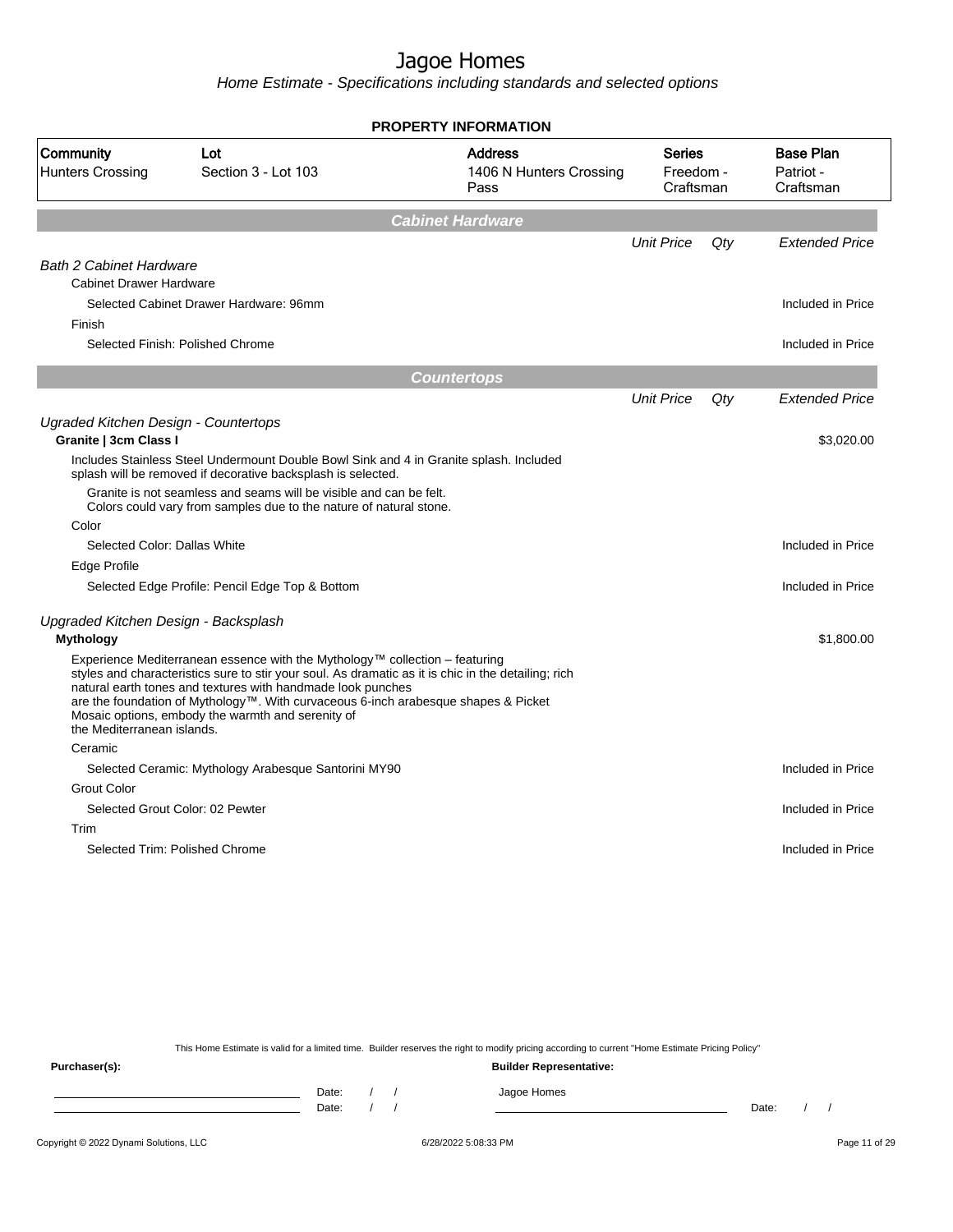|                                                                       |                                                                                                                                                                                                                                                                                                                                                                                                                                                                                                                                                                               | <b>PROPERTY INFORMATION</b>                       |                                         |     |                                            |
|-----------------------------------------------------------------------|-------------------------------------------------------------------------------------------------------------------------------------------------------------------------------------------------------------------------------------------------------------------------------------------------------------------------------------------------------------------------------------------------------------------------------------------------------------------------------------------------------------------------------------------------------------------------------|---------------------------------------------------|-----------------------------------------|-----|--------------------------------------------|
| Community<br><b>Hunters Crossing</b>                                  | Lot<br>Section 3 - Lot 103                                                                                                                                                                                                                                                                                                                                                                                                                                                                                                                                                    | <b>Address</b><br>1406 N Hunters Crossing<br>Pass | <b>Series</b><br>Freedom -<br>Craftsman |     | <b>Base Plan</b><br>Patriot -<br>Craftsman |
|                                                                       |                                                                                                                                                                                                                                                                                                                                                                                                                                                                                                                                                                               | <b>Countertops</b>                                |                                         |     |                                            |
|                                                                       |                                                                                                                                                                                                                                                                                                                                                                                                                                                                                                                                                                               |                                                   | <b>Unit Price</b>                       | Qty | <b>Extended Price</b>                      |
| Owner's Bath Vanity Top                                               | <b>Cultured Marble   Double Rectangle Bowl</b>                                                                                                                                                                                                                                                                                                                                                                                                                                                                                                                                |                                                   |                                         |     |                                            |
| abrasive products.<br>mildew and chips.<br>Color                      | Cultured Marble is Beautiful - Veining and patterns can be incorporated during the casting<br>process, creating character, depth and interest that mimics its natural counterpart.<br>Low Maintenance - Cultured marble never needs to be sealed and is easy to clean with non-<br>Durable - Cultured marble is non-porous, making it extremely tough and resistant to stains,<br>Economical - In general, cultured marble is less expensive to fabricate and install than slab<br>marble, but will increase the overall value of a home just as natural stone products will. |                                                   |                                         |     | \$390.00                                   |
| Selected Color: Classic White                                         |                                                                                                                                                                                                                                                                                                                                                                                                                                                                                                                                                                               |                                                   |                                         |     | Included in Price                          |
| Finish                                                                |                                                                                                                                                                                                                                                                                                                                                                                                                                                                                                                                                                               |                                                   |                                         |     |                                            |
| Selected Finish: Matte                                                |                                                                                                                                                                                                                                                                                                                                                                                                                                                                                                                                                                               |                                                   |                                         |     | Included in Price                          |
| Bath 2 Vanity Top<br><b>Cultured Marble   Rectangle Bowl</b><br>Color |                                                                                                                                                                                                                                                                                                                                                                                                                                                                                                                                                                               |                                                   |                                         |     | \$155.00                                   |
| Selected Color: Classic White                                         |                                                                                                                                                                                                                                                                                                                                                                                                                                                                                                                                                                               |                                                   |                                         |     | Included in Price                          |
| Finish                                                                |                                                                                                                                                                                                                                                                                                                                                                                                                                                                                                                                                                               |                                                   |                                         |     |                                            |
| Selected Finish: Matte                                                |                                                                                                                                                                                                                                                                                                                                                                                                                                                                                                                                                                               |                                                   |                                         |     | Included in Price                          |
|                                                                       |                                                                                                                                                                                                                                                                                                                                                                                                                                                                                                                                                                               | <b>Mirrors</b>                                    |                                         |     |                                            |
| <b>Owner's Bath Mirrors</b>                                           | Beveled Edged Mirrors, (Qty 2) 30" X 36"                                                                                                                                                                                                                                                                                                                                                                                                                                                                                                                                      |                                                   | <b>Unit Price</b>                       | Qty | <b>Extended Price</b><br>\$0.00            |
| Bath 2 Mirror<br>Beveled Edge Mirror(s)   Per Base Plan               |                                                                                                                                                                                                                                                                                                                                                                                                                                                                                                                                                                               |                                                   |                                         |     | Included in Price                          |
| <b>Powder Room Mirror</b><br>Beveled Edge Mirror(s)   Per Base Plan   |                                                                                                                                                                                                                                                                                                                                                                                                                                                                                                                                                                               |                                                   |                                         |     | Included in Price                          |
|                                                                       |                                                                                                                                                                                                                                                                                                                                                                                                                                                                                                                                                                               | <b>Appliances</b>                                 |                                         |     |                                            |
|                                                                       |                                                                                                                                                                                                                                                                                                                                                                                                                                                                                                                                                                               |                                                   | <b>Unit Price</b>                       | Qty | <b>Extended Price</b>                      |
| Kitchen Range<br>Finish                                               | Range - Gas - Free Standing Continuous Grates                                                                                                                                                                                                                                                                                                                                                                                                                                                                                                                                 |                                                   |                                         |     | \$320.00                                   |
|                                                                       | Selected Finish: Stainless Steel - JGBS66REKSS                                                                                                                                                                                                                                                                                                                                                                                                                                                                                                                                |                                                   |                                         |     | \$150.00                                   |

| This Home Estimate is valid for a limited time. Builder reserves the right to modify pricing according to current "Home Estimate Pricing Policy" |  |       |  |  |                                |       |  |  |
|--------------------------------------------------------------------------------------------------------------------------------------------------|--|-------|--|--|--------------------------------|-------|--|--|
| Purchaser(s):                                                                                                                                    |  |       |  |  | <b>Builder Representative:</b> |       |  |  |
|                                                                                                                                                  |  | Date: |  |  | Jagoe Homes                    |       |  |  |
|                                                                                                                                                  |  | Date: |  |  |                                | Date: |  |  |
|                                                                                                                                                  |  |       |  |  |                                |       |  |  |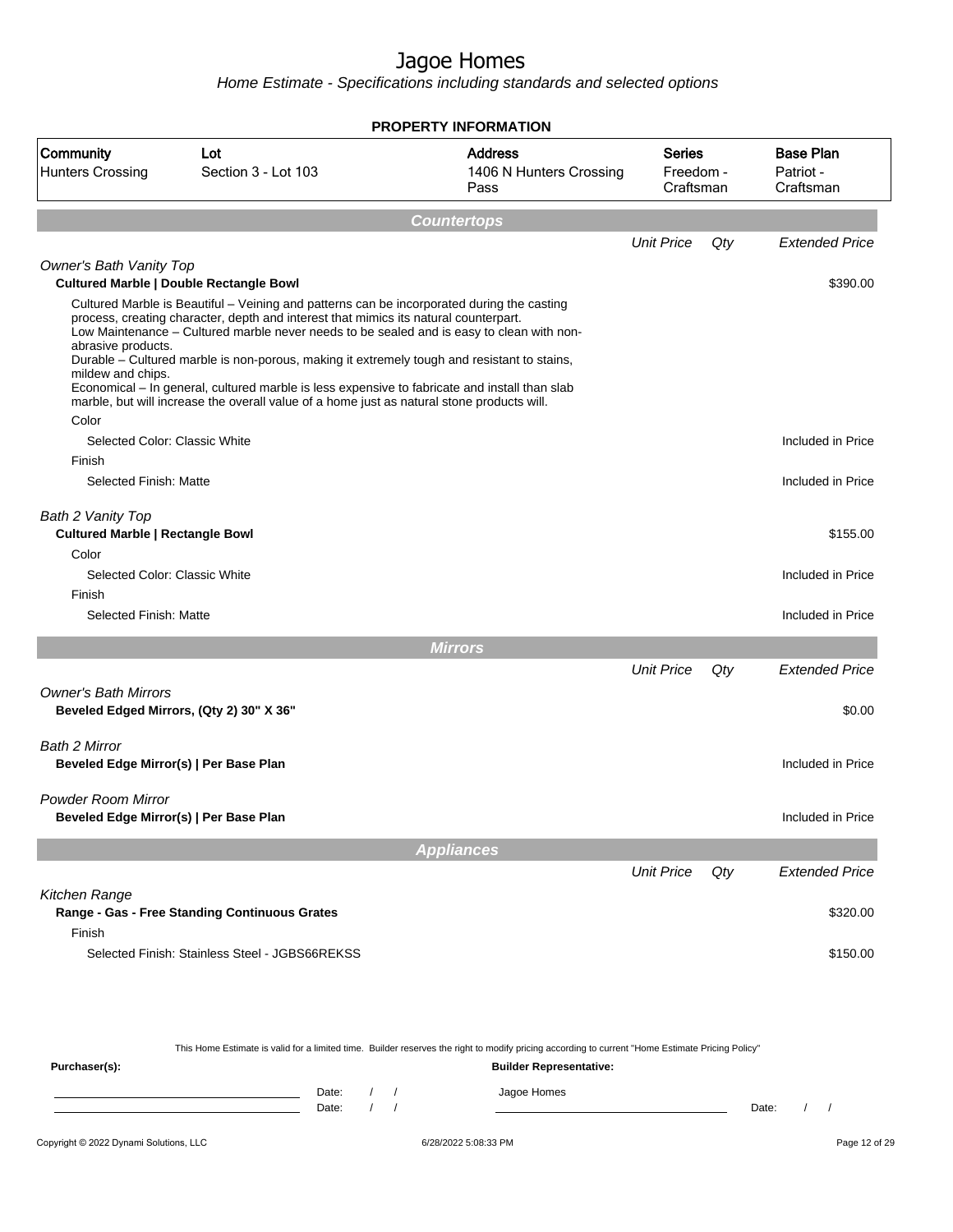|                                                                           |                                                                                               | <b>PROPERTY INFORMATION</b>                       |                                         |                |                                            |
|---------------------------------------------------------------------------|-----------------------------------------------------------------------------------------------|---------------------------------------------------|-----------------------------------------|----------------|--------------------------------------------|
| Community<br><b>Hunters Crossing</b>                                      | Lot<br>Section 3 - Lot 103                                                                    | <b>Address</b><br>1406 N Hunters Crossing<br>Pass | <b>Series</b><br>Freedom -<br>Craftsman |                | <b>Base Plan</b><br>Patriot -<br>Craftsman |
|                                                                           |                                                                                               | <b>Appliances</b>                                 |                                         |                |                                            |
|                                                                           |                                                                                               |                                                   | <b>Unit Price</b>                       | Qty            | <b>Extended Price</b>                      |
| Kitchen Microwave or Microwave Hood<br><b>Microwave - Stainless Steel</b> |                                                                                               |                                                   |                                         |                | \$80.00                                    |
|                                                                           | GE® 1.6 CU. FT. OVER-THE-RANGE MICROWAVE OVEN                                                 |                                                   |                                         |                |                                            |
|                                                                           | Technical Specification: APPROXIMATE DIMENSIONS (HxWxD)<br>16 1/8 H x 29 7/8 W x 15 9/16 D in |                                                   |                                         |                |                                            |
| Finish                                                                    |                                                                                               |                                                   |                                         |                |                                            |
|                                                                           | Selected Finish: Stainless Steel - JVM3160RFSS                                                |                                                   |                                         |                | Included in Price                          |
| <b>Kitchen Dishwasher</b>                                                 | Dishwasher - Front Control - Stainless Steel                                                  |                                                   |                                         |                | \$60.00                                    |
| <b>CYCLE &amp; DRY BOOST</b>                                              | GE® FRONT CONTROL WITH PLASTIC INTERIOR DISHWASHER WITH SANITIZE                              |                                                   |                                         |                |                                            |
|                                                                           | Technical Specification: APPROXIMATE DIMENSIONS (HxWxD)<br>33 3/8 H x 23 3/4 W x 24 D in      |                                                   |                                         |                |                                            |
| Finish                                                                    |                                                                                               |                                                   |                                         |                |                                            |
|                                                                           | Selected Finish: GDF535PSRSS                                                                  |                                                   |                                         |                | Included in Price                          |
| Refrigerator                                                              | Refrigerator - Side by Side w/ Ice & Water on Door                                            |                                                   |                                         |                | Included in Price                          |
| Finish                                                                    |                                                                                               |                                                   |                                         |                |                                            |
|                                                                           | Selected Finish: Stainless Steel - GSS25GYPFS                                                 |                                                   |                                         |                | \$165.00                                   |
|                                                                           |                                                                                               | <b>Plumbing</b>                                   |                                         |                |                                            |
|                                                                           |                                                                                               |                                                   | <b>Unit Price</b>                       | Qty            | <b>Extended Price</b>                      |
| Owner's Bath Fixture Color Package<br><b>Bath Fixture Color</b>           |                                                                                               |                                                   |                                         |                | Included in Price                          |
| Color                                                                     |                                                                                               |                                                   |                                         |                |                                            |
| Selected Color: White                                                     |                                                                                               |                                                   |                                         |                | Included in Price                          |
| <b>Owner's Bath Vanity</b><br>72" Double Bowl w/ 24" Linen Cabinet        |                                                                                               |                                                   |                                         |                | \$2,320.00                                 |
| <b>Owner's Bath Lavatory Faucet</b>                                       |                                                                                               |                                                   |                                         |                |                                            |
| <b>Delta Ashlyn Collection</b><br>Finish                                  |                                                                                               |                                                   |                                         | $\overline{c}$ | Included in Price                          |
| Selected Finish: Chrome                                                   |                                                                                               |                                                   |                                         |                | Included in Price                          |
| Spread                                                                    |                                                                                               |                                                   |                                         |                |                                            |
|                                                                           | Selected Spread: 2564   4" Spread                                                             |                                                   |                                         |                | Included in Price                          |
|                                                                           |                                                                                               |                                                   |                                         |                |                                            |

|               |       |  | This Home Estimate is valid for a limited time. Builder reserves the right to modify pricing according to current "Home Estimate Pricing Policy" |  |  |
|---------------|-------|--|--------------------------------------------------------------------------------------------------------------------------------------------------|--|--|
| Purchaser(s): |       |  | <b>Builder Representative:</b>                                                                                                                   |  |  |
|               | Date: |  | Jagoe Homes                                                                                                                                      |  |  |
|               | Date: |  | Date:                                                                                                                                            |  |  |
|               |       |  |                                                                                                                                                  |  |  |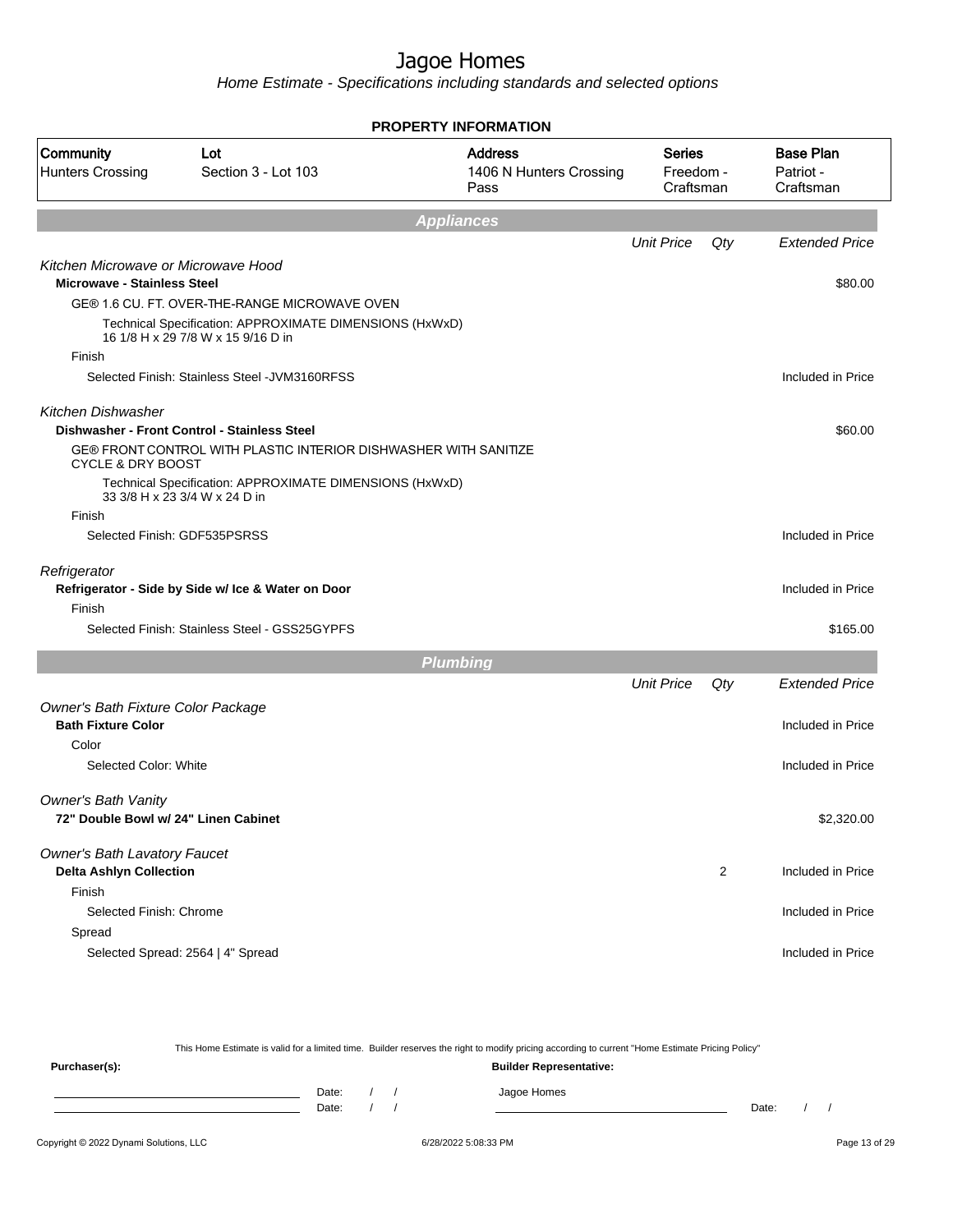Home Estimate - Specifications including standards and selected options

| <b>PROPERTY INFORMATION</b>                                                       |                                                                                    |                                                   |                                         |     |                                            |  |
|-----------------------------------------------------------------------------------|------------------------------------------------------------------------------------|---------------------------------------------------|-----------------------------------------|-----|--------------------------------------------|--|
| Community<br><b>Hunters Crossing</b>                                              | Lot<br>Section 3 - Lot 103                                                         | <b>Address</b><br>1406 N Hunters Crossing<br>Pass | <b>Series</b><br>Freedom -<br>Craftsman |     | <b>Base Plan</b><br>Patriot -<br>Craftsman |  |
|                                                                                   |                                                                                    | <b>Plumbing</b>                                   |                                         |     |                                            |  |
|                                                                                   |                                                                                    |                                                   | <b>Unit Price</b>                       | Qty | <b>Extended Price</b>                      |  |
| <b>Chrome Towel Bar &amp; Paper Holder</b>                                        | Owner's Bath Towel Bar or Robe Hooks & Paper Holder                                |                                                   |                                         |     | Included in Price                          |  |
| <b>Owners Bath Tub/Shower or Shower Stall</b>                                     | 60" Fiberglass Shower Stall   Shower Door                                          |                                                   |                                         |     | \$1,240.00                                 |  |
| accomodate shower.                                                                | Semi Frameless Chrome Shower Door with Clear Glass Included Plan may be revised to |                                                   |                                         |     |                                            |  |
| <b>Glass Pattern</b>                                                              |                                                                                    |                                                   |                                         |     |                                            |  |
| Selected Glass Pattern: Clear                                                     |                                                                                    |                                                   |                                         |     | Included in Price                          |  |
| <b>Shower Door</b>                                                                | Selected Shower Door: Semi Frameless Slider                                        |                                                   |                                         |     |                                            |  |
| Shower Door Finish                                                                |                                                                                    |                                                   |                                         |     | Included in Price                          |  |
|                                                                                   | Selected Shower Door Finish: Chrome                                                |                                                   |                                         |     | Included in Price                          |  |
| Owners Bath   Tub/Shower Faucet                                                   | Custom Option (Approved) Dynami Error. Disregard                                   |                                                   |                                         |     | \$0.00                                     |  |
| <b>Owner's Bath Shower Stall Faucet</b><br>Model # T14264                         | Delta Ashlyn Shower Stall Faucet T14264                                            |                                                   |                                         |     | Included in Price                          |  |
| Finish<br>Selected Finish: Chrome                                                 |                                                                                    |                                                   |                                         |     | Included in Price                          |  |
| <b>Owner's Bath Commode</b>                                                       |                                                                                    |                                                   |                                         |     |                                            |  |
| Standard 1.6 Gallon Commode, 2 pc.<br>1.6 Gallon<br>2 PC                          |                                                                                    |                                                   |                                         |     | Included in Price                          |  |
| <b>Bath 2 Fixture Color Package</b><br><b>Bath Fixture Color</b>                  |                                                                                    |                                                   |                                         |     | Included in Price                          |  |
| Color                                                                             |                                                                                    |                                                   |                                         |     |                                            |  |
| Selected Color: White                                                             |                                                                                    |                                                   |                                         |     | Included in Price                          |  |
| <b>Bath 2 Commode</b><br>Standard 1.6 Gallon Commode, 2 pc.<br>1.6 Gallon<br>2 PC |                                                                                    |                                                   |                                         |     | Included in Price                          |  |

This Home Estimate is valid for a limited time. Builder reserves the right to modify pricing according to current "Home Estimate Pricing Policy"

**Purchaser(s): Builder Representative:** Date: / / Jagoe Homes<br>Date: / / Jagoe Homes Date: / / **Date: / / 2006** Date: / / / Date: / / /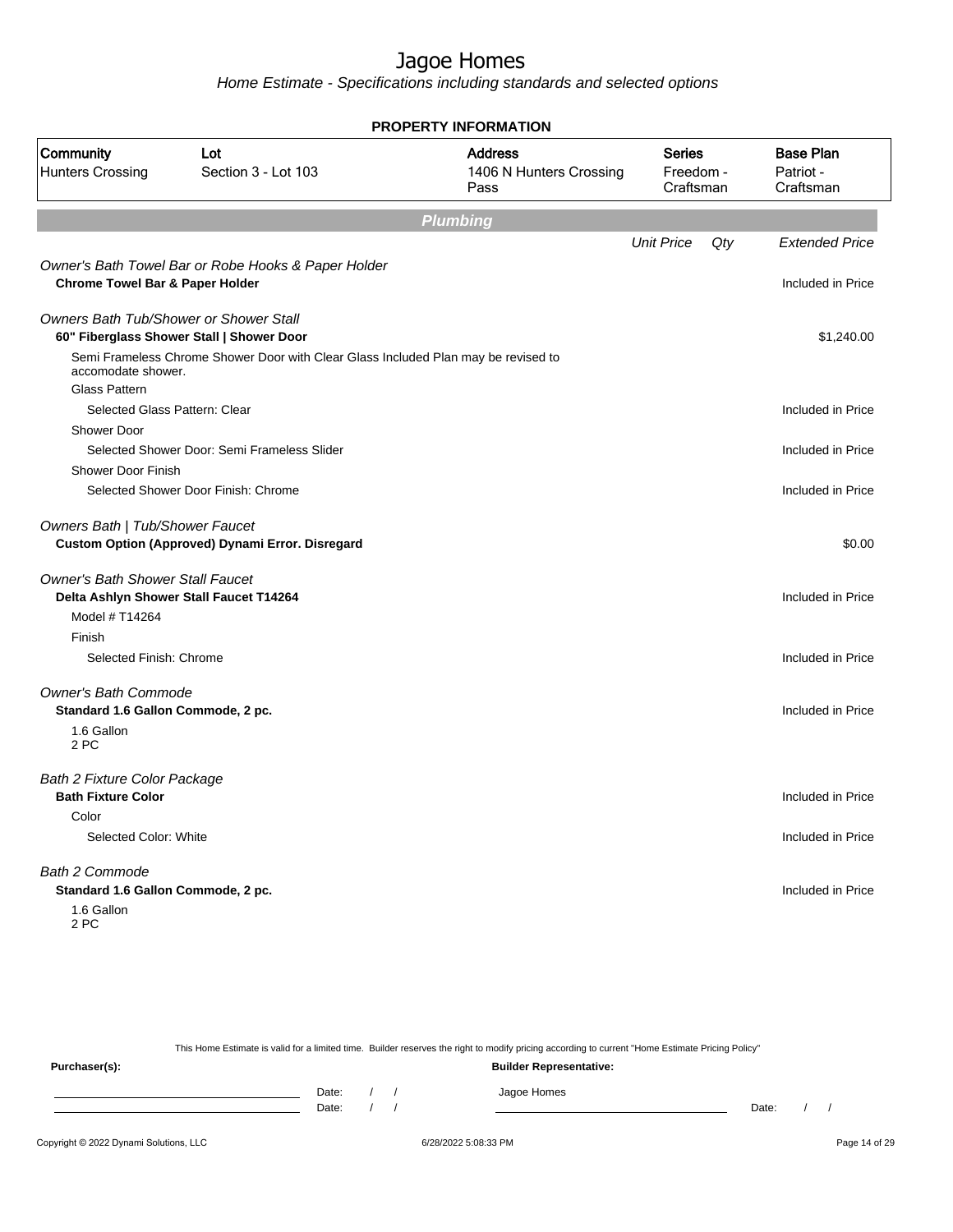Home Estimate - Specifications including standards and selected options

|                                                                |                                       | <b>PROPERTY INFORMATION</b>                       |                                         |     |                                            |
|----------------------------------------------------------------|---------------------------------------|---------------------------------------------------|-----------------------------------------|-----|--------------------------------------------|
| Community<br><b>Hunters Crossing</b>                           | Lot<br>Section 3 - Lot 103            | <b>Address</b><br>1406 N Hunters Crossing<br>Pass | <b>Series</b><br>Freedom -<br>Craftsman |     | <b>Base Plan</b><br>Patriot -<br>Craftsman |
|                                                                |                                       | <b>Plumbing</b>                                   |                                         |     |                                            |
|                                                                |                                       |                                                   | <b>Unit Price</b>                       | Qty | <b>Extended Price</b>                      |
| <b>Bath 2 Lavatory Faucet</b>                                  |                                       |                                                   |                                         |     | Included in Price                          |
| <b>Delta Ashlyn Collection</b><br>Finish                       |                                       |                                                   |                                         |     |                                            |
| Selected Finish: Chrome                                        |                                       |                                                   |                                         |     | Included in Price                          |
| Spread                                                         |                                       |                                                   |                                         |     |                                            |
|                                                                | Selected Spread: 2564   4" Spread     |                                                   |                                         |     | Included in Price                          |
| Bath 2 Towel Bar & Paper Holder                                |                                       |                                                   |                                         |     |                                            |
| <b>Chrome Towel Bar &amp; Paper Holder</b>                     |                                       |                                                   |                                         |     | Included in Price                          |
| <b>Bath 2 Tub/Shower or Shower Stall</b>                       |                                       |                                                   |                                         |     |                                            |
| 60" Fiberglass Tub/Shower                                      |                                       |                                                   |                                         |     | Included in Price                          |
| Bath 2 Tub/Shower Faucet                                       |                                       |                                                   |                                         |     |                                            |
|                                                                | Delta Ashlyn Tub/Shower Faucet T14464 |                                                   |                                         |     | Included in Price                          |
| Finish<br>Selected Finish: Chrome                              |                                       |                                                   |                                         |     | Included in Price                          |
|                                                                |                                       |                                                   |                                         |     |                                            |
| Powder Room Fixture Color Package<br><b>Bath Fixture Color</b> |                                       |                                                   |                                         |     | Included in Price                          |
| Color                                                          |                                       |                                                   |                                         |     |                                            |
| Selected Color: White                                          |                                       |                                                   |                                         |     | Included in Price                          |
| Powder Room Vanity / Pedestal                                  |                                       |                                                   |                                         |     |                                            |
| <b>Pedestal Sink</b>                                           |                                       |                                                   |                                         |     | Included in Price                          |
| Powder Room Lavatory Faucet                                    |                                       |                                                   |                                         |     |                                            |
| <b>Delta Ashlyn Collection</b>                                 |                                       |                                                   |                                         |     | \$0.00                                     |
| Finish                                                         |                                       |                                                   |                                         |     |                                            |
| Selected Finish: Chrome                                        |                                       |                                                   |                                         |     | Included in Price                          |
| Spread                                                         |                                       |                                                   |                                         |     |                                            |
|                                                                | Selected Spread: 2564   4" Spread     |                                                   |                                         |     | Included in Price                          |
|                                                                | Powder Room Towel Ring & Paper Holder |                                                   |                                         |     |                                            |
| <b>Chrome Towel Ring &amp; Paper Holder</b>                    |                                       |                                                   |                                         |     | Included in Price                          |
| Powder Room Commode                                            |                                       |                                                   |                                         |     |                                            |
| Standard 1.6 Gallon Commode, 2 pc.                             |                                       |                                                   |                                         |     | Included in Price                          |
| 1.6 Gallon                                                     |                                       |                                                   |                                         |     |                                            |

2 PC

This Home Estimate is valid for a limited time. Builder reserves the right to modify pricing according to current "Home Estimate Pricing Policy" **Purchaser(s): Builder Representative:** Date: / / Jagoe Homes<br>Date: / / Jagoe Homes Date: / / Date: / /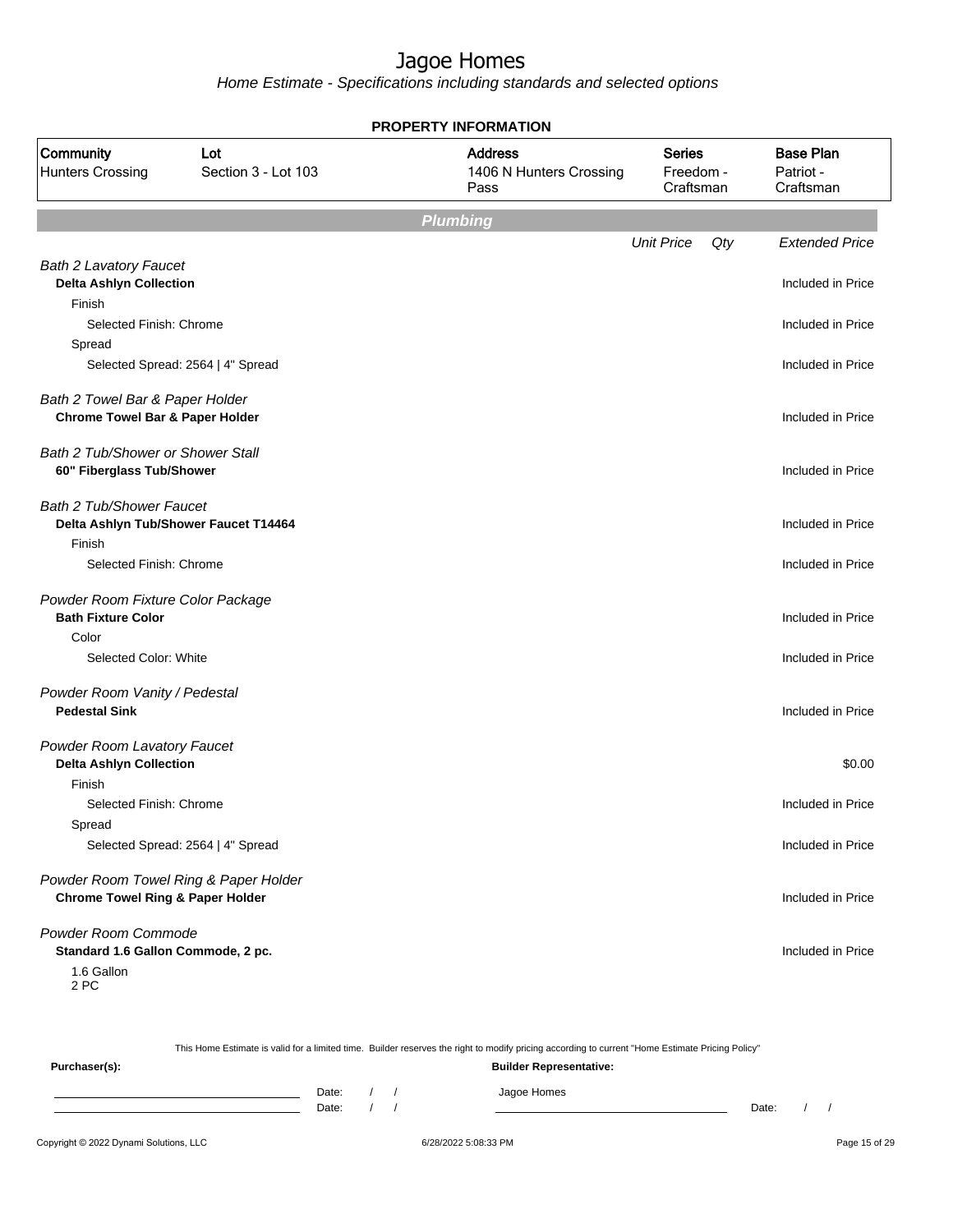Home Estimate - Specifications including standards and selected options

|                                                                            |                                                                            | <b>PROPERTY INFORMATION</b>                                                                                                                                                        |                                         |     |                                            |
|----------------------------------------------------------------------------|----------------------------------------------------------------------------|------------------------------------------------------------------------------------------------------------------------------------------------------------------------------------|-----------------------------------------|-----|--------------------------------------------|
| Community<br><b>Hunters Crossing</b>                                       | Lot<br>Section 3 - Lot 103                                                 | <b>Address</b><br>1406 N Hunters Crossing<br>Pass                                                                                                                                  | <b>Series</b><br>Freedom -<br>Craftsman |     | <b>Base Plan</b><br>Patriot -<br>Craftsman |
|                                                                            |                                                                            | <b>Plumbing</b>                                                                                                                                                                    |                                         |     |                                            |
|                                                                            |                                                                            |                                                                                                                                                                                    | <b>Unit Price</b>                       | Qty | <b>Extended Price</b>                      |
| <b>Kitchen Sink</b><br>Sink 9 1/2" Deep<br>Color                           | Blanco Precis Undermount Sink - Super Single Bowl w/Chrome Disposal Flange |                                                                                                                                                                                    |                                         |     | \$680.00                                   |
|                                                                            | Selected Color: Metallic Gray 440148                                       |                                                                                                                                                                                    |                                         |     | Included in Price                          |
| <b>Kitchen Sink Faucet</b><br>Finish<br>Selected Finish: Chrome            | Kitchen Sink Faucet - Delta Emmaline Single Handle Pull Down #9182         |                                                                                                                                                                                    |                                         |     | \$360.00<br>Included in Price              |
| Kitchen Garbage Disposal<br>Garbage Disposal 1/3 hp                        |                                                                            |                                                                                                                                                                                    |                                         |     | Included in Price                          |
| Kitchen Ice Maker Water Line<br><b>Ice Maker Water Line</b>                |                                                                            |                                                                                                                                                                                    |                                         |     | Included in Price                          |
| Kitchen Gas Line for Range<br>Existing 220v outlet remains.                | Gas Line for Range, Includes 110-Volt Outlet                               |                                                                                                                                                                                    |                                         |     | \$970.00                                   |
| Entire Home Water Heater<br><b>Tankless Water Heater</b>                   |                                                                            |                                                                                                                                                                                    |                                         |     | Included in Price                          |
| Entire Home Main Water Shutoff Valve<br><b>Main Water Shutoff Valve</b>    |                                                                            |                                                                                                                                                                                    |                                         |     | Included in Price                          |
| <b>Entire Home Plumbing Supply Pipes</b>                                   | <b>Plumbing Pipes: Water Continuous PEX Piping</b>                         |                                                                                                                                                                                    |                                         |     | Included in Price                          |
| <b>Plumbing Drains and Vents PVC</b>                                       | Entire Home Plumbing Waste & Vent Lines                                    |                                                                                                                                                                                    |                                         |     | Included in Price                          |
| Entire Home Secondary Shut-Off Valves                                      | Secondary Shut-Off Valves at each fixture                                  |                                                                                                                                                                                    |                                         |     | Included in Price                          |
| <b>Exterior Plumbing Sewer Lines</b>                                       | Plumbing Pipes: Exterior Sewer Lines PVC Schedule 40                       |                                                                                                                                                                                    |                                         |     | Included in Price                          |
| <b>Exterior Sillcocks</b><br><b>Outside Faucets Frost Proof (Per Plan)</b> |                                                                            |                                                                                                                                                                                    |                                         |     | Included in Price                          |
| Purchaser(s):                                                              |                                                                            | This Home Estimate is valid for a limited time. Builder reserves the right to modify pricing according to current "Home Estimate Pricing Policy"<br><b>Builder Representative:</b> |                                         |     |                                            |

Date: / / Jagoe Homes<br>Date: / / Jagoe Homes Date: / / Date: / /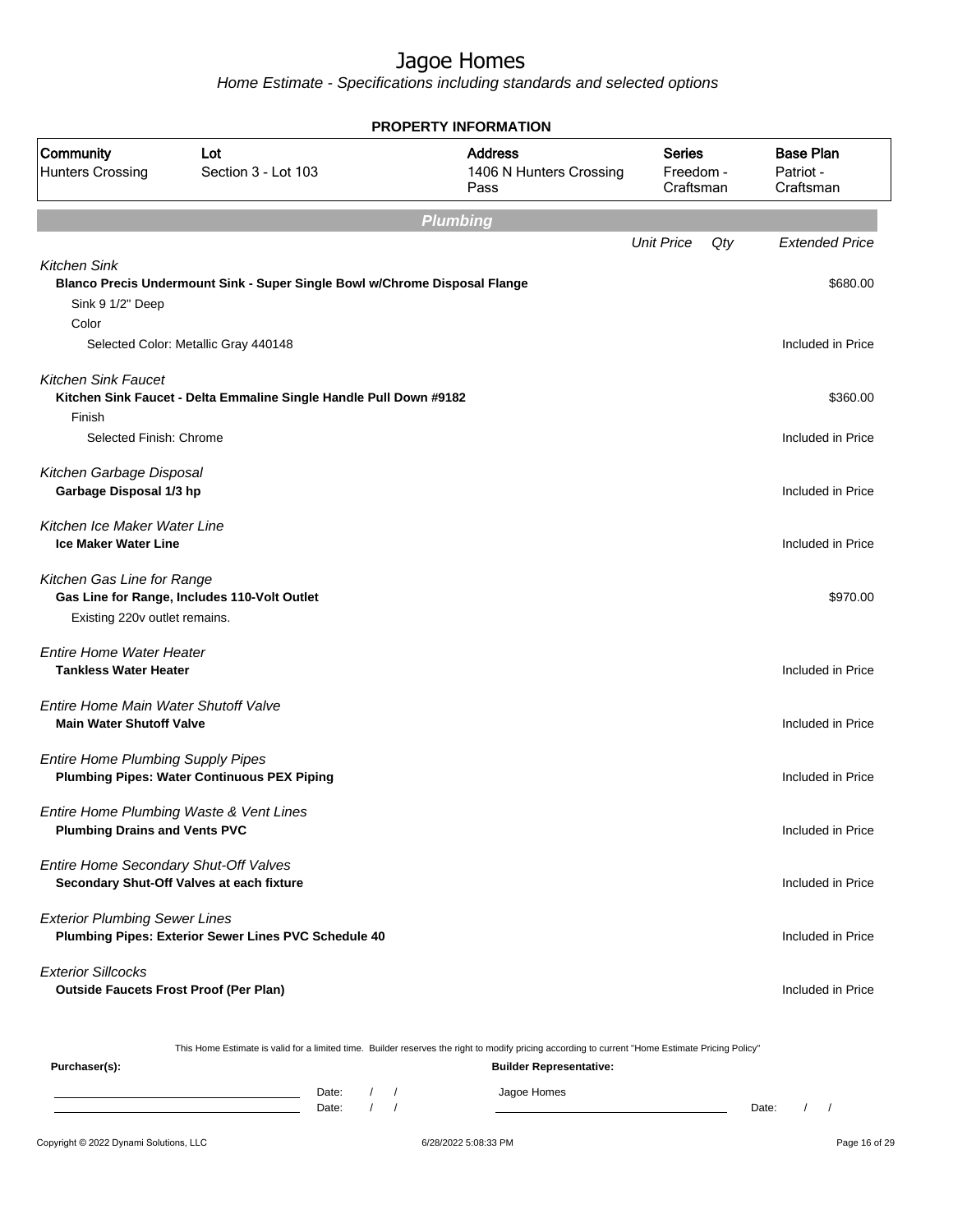|                                                                         |                                                                                                                                                  | <b>PROPERTY INFORMATION</b>                                                                                                                      |                                         |                                                 |
|-------------------------------------------------------------------------|--------------------------------------------------------------------------------------------------------------------------------------------------|--------------------------------------------------------------------------------------------------------------------------------------------------|-----------------------------------------|-------------------------------------------------|
| Community<br><b>Hunters Crossing</b>                                    | Lot<br>Section 3 - Lot 103                                                                                                                       | <b>Address</b><br>1406 N Hunters Crossing<br>Pass                                                                                                | <b>Series</b><br>Freedom -<br>Craftsman | <b>Base Plan</b><br>Patriot -<br>Craftsman      |
|                                                                         |                                                                                                                                                  | <b>Electrical</b>                                                                                                                                |                                         |                                                 |
|                                                                         |                                                                                                                                                  |                                                                                                                                                  | <b>Unit Price</b><br>Qty                | <b>Extended Price</b>                           |
| Front Porch Light(s)<br><b>Recessed Lighting (Per Plan)</b>             |                                                                                                                                                  |                                                                                                                                                  |                                         | Included in Price                               |
| <b>Front Entry Ceiling Light</b><br><b>Recessed Lighting (Per Plan)</b> |                                                                                                                                                  |                                                                                                                                                  |                                         | \$0.00                                          |
| <b>Storage Ceiling Light</b><br>Flush Mount Light   2 Bulb<br>Finish    |                                                                                                                                                  |                                                                                                                                                  |                                         | Included in Price                               |
|                                                                         | Selected Finish: Brushed Nickel                                                                                                                  |                                                                                                                                                  |                                         | Included in Price                               |
| Home Office Ceiling Light(s)<br><b>Recessed Lighting (Per Plan)</b>     |                                                                                                                                                  |                                                                                                                                                  |                                         | Included in Price                               |
| <b>Closet Under Stairs Light</b>                                        | Satco - 7" Square Flush Mount, 13.5 Watt/LED w/Switch                                                                                            |                                                                                                                                                  |                                         | \$0.00                                          |
| Family Room Ceiling Fixture                                             | Ceiling Fan 52" Kichler Pro #330018, Fan Only                                                                                                    |                                                                                                                                                  |                                         | Included in Price                               |
| Color                                                                   | Selected Color: Brushed Nickel w/Silver Blades                                                                                                   |                                                                                                                                                  |                                         | Included in Price                               |
| Family Room Recessed Light(s)<br><b>Recessed Lighting (Per Plan)</b>    |                                                                                                                                                  |                                                                                                                                                  |                                         | Included in Price                               |
| <b>Kitchen Ceiling Lighting</b><br><b>Recessed Lighting (Per Plan)</b>  |                                                                                                                                                  |                                                                                                                                                  |                                         | Included in Price                               |
|                                                                         | Additional Kitchen Ceiling Lighting on Separate Switch<br>Light Outlets with Switch for (2) Future Pendant Lights, to be Capped with Plate Cover |                                                                                                                                                  |                                         | \$140.00                                        |
| Kitchen Under Cabinet Light<br>Under Cabinet Lighting Package, qty 3    |                                                                                                                                                  |                                                                                                                                                  |                                         | \$360.00                                        |
| wall cabinets in the kitchen.<br>Includes 3 under counter lights        | Includes one under counter lighting package to be installed in predetermined location under                                                      |                                                                                                                                                  |                                         |                                                 |
| <b>Kitchen GFI Outlet</b><br>Interior GFI Outlet(s)                     |                                                                                                                                                  |                                                                                                                                                  |                                         | Included in Price                               |
| Kitchen Range Receptacle<br>Range 220 Volt Receptacle                   |                                                                                                                                                  |                                                                                                                                                  |                                         | Included in Price                               |
|                                                                         |                                                                                                                                                  | This Home Estimate is valid for a limited time. Builder reserves the right to modify pricing according to current "Home Estimate Pricing Policy" |                                         |                                                 |
| Purchaser(s):                                                           |                                                                                                                                                  | <b>Builder Representative:</b>                                                                                                                   |                                         |                                                 |
|                                                                         | Date:<br>$\sqrt{2}$<br>$\sqrt{ }$<br>Date:                                                                                                       | Jagoe Homes<br>$\sqrt{2}$<br>$\sqrt{ }$                                                                                                          |                                         | Date:<br>$\sqrt{2}$<br>$\overline{\phantom{a}}$ |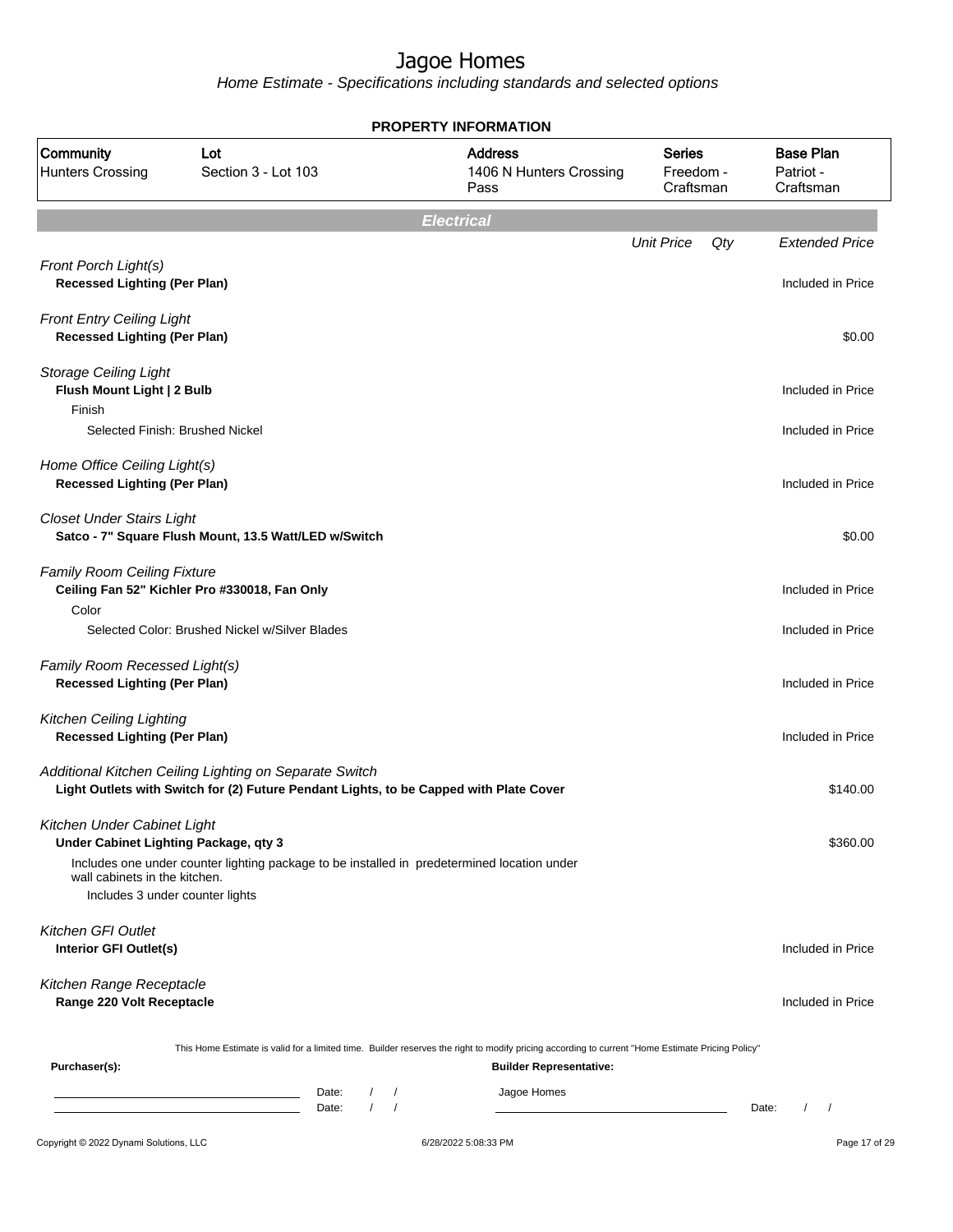|                                                                                 |                                                                                                                                                                       |                                |                   | <b>PROPERTY INFORMATION</b>                                                                                                                      |                                         |     |                                            |
|---------------------------------------------------------------------------------|-----------------------------------------------------------------------------------------------------------------------------------------------------------------------|--------------------------------|-------------------|--------------------------------------------------------------------------------------------------------------------------------------------------|-----------------------------------------|-----|--------------------------------------------|
| Community<br><b>Hunters Crossing</b>                                            | Lot<br>Section 3 - Lot 103                                                                                                                                            |                                |                   | <b>Address</b><br>1406 N Hunters Crossing<br>Pass                                                                                                | <b>Series</b><br>Freedom -<br>Craftsman |     | <b>Base Plan</b><br>Patriot -<br>Craftsman |
|                                                                                 |                                                                                                                                                                       |                                | <b>Electrical</b> |                                                                                                                                                  |                                         |     |                                            |
|                                                                                 |                                                                                                                                                                       |                                |                   |                                                                                                                                                  | <b>Unit Price</b>                       | Qty | <b>Extended Price</b>                      |
| Dining Area Ceiling Light(s)<br><b>Recessed Lighting (Per Plan)</b>             |                                                                                                                                                                       |                                |                   |                                                                                                                                                  |                                         |     | Included in Price                          |
| Powder Room Vanity Light<br>Shailene   3 Light   21"   45574                    |                                                                                                                                                                       |                                |                   |                                                                                                                                                  |                                         |     | \$110.00                                   |
| Finish                                                                          | The straight lines and up-sized satin etched glass of this bath light from the Shailene<br>Collection create the perfect casual look for the updated urban lifestyle. |                                |                   |                                                                                                                                                  |                                         |     |                                            |
| Selected Finish: Chrome                                                         |                                                                                                                                                                       |                                |                   |                                                                                                                                                  |                                         |     | Included in Price                          |
| Powder Room Fan or Fan/Light<br>Bath Exhaust Fan, Fan Only                      |                                                                                                                                                                       |                                |                   |                                                                                                                                                  |                                         |     | Included in Price                          |
| Main Level Hall Ceiling Light(s)<br>Flush Mount Light   2 Bulb                  |                                                                                                                                                                       |                                |                   |                                                                                                                                                  |                                         |     | Included in Price                          |
| Finish<br>Selected Finish: Brushed Nickel                                       |                                                                                                                                                                       |                                |                   |                                                                                                                                                  |                                         |     | Included in Price                          |
| <b>Laundry Ceiling Light</b>                                                    | Satco - 7" Square Flush Mount, 13.5 Watt/LED                                                                                                                          |                                |                   |                                                                                                                                                  |                                         |     | \$25.00                                    |
| Laundry Dryer Receptacle<br>Dryer 220 Volt Receptacle                           |                                                                                                                                                                       |                                |                   |                                                                                                                                                  |                                         |     | Included in Price                          |
| <b>Pantry Ceiling Light</b><br>Flush Mount Light   2 Bulb                       |                                                                                                                                                                       |                                |                   |                                                                                                                                                  |                                         |     | Included in Price                          |
| Finish<br>Selected Finish: Brushed Nickel                                       |                                                                                                                                                                       |                                |                   |                                                                                                                                                  |                                         |     | Included in Price                          |
| <b>Owner's Suite Ceiling Light</b><br><b>Recessed Lighting (Per Plan)</b>       |                                                                                                                                                                       |                                |                   |                                                                                                                                                  |                                         |     | Included in Price                          |
| Owner's Closet Light(s)                                                         | Satco - 9" Square Flush Mount, 18.5 Watt/LED w/Switch                                                                                                                 |                                |                   |                                                                                                                                                  |                                         |     | Included in Price                          |
| <b>Owner's Bath Vanity Light</b><br>Shailene   4 Lite   29 1/2"   45575   Qty 2 |                                                                                                                                                                       |                                |                   |                                                                                                                                                  |                                         |     | \$310.00                                   |
| Finish                                                                          | The straight lines and up-sized satin etched glass of this bath light from the Shailene<br>Collection create the perfect casual look for the updated urban lifestyle. |                                |                   |                                                                                                                                                  |                                         |     |                                            |
| Selected Finish: Chrome                                                         |                                                                                                                                                                       |                                |                   |                                                                                                                                                  |                                         |     | Included in Price                          |
|                                                                                 |                                                                                                                                                                       |                                |                   | This Home Estimate is valid for a limited time. Builder reserves the right to modify pricing according to current "Home Estimate Pricing Policy" |                                         |     |                                            |
| Purchaser(s):                                                                   |                                                                                                                                                                       |                                |                   | <b>Builder Representative:</b>                                                                                                                   |                                         |     |                                            |
|                                                                                 | Date:<br><u> 1989 - Johann Barn, amerikansk politiker (</u><br>Date:                                                                                                  | $\frac{1}{2}$<br>$\frac{1}{2}$ |                   | Jagoe Homes                                                                                                                                      |                                         |     | $\left  \right $<br>Date:                  |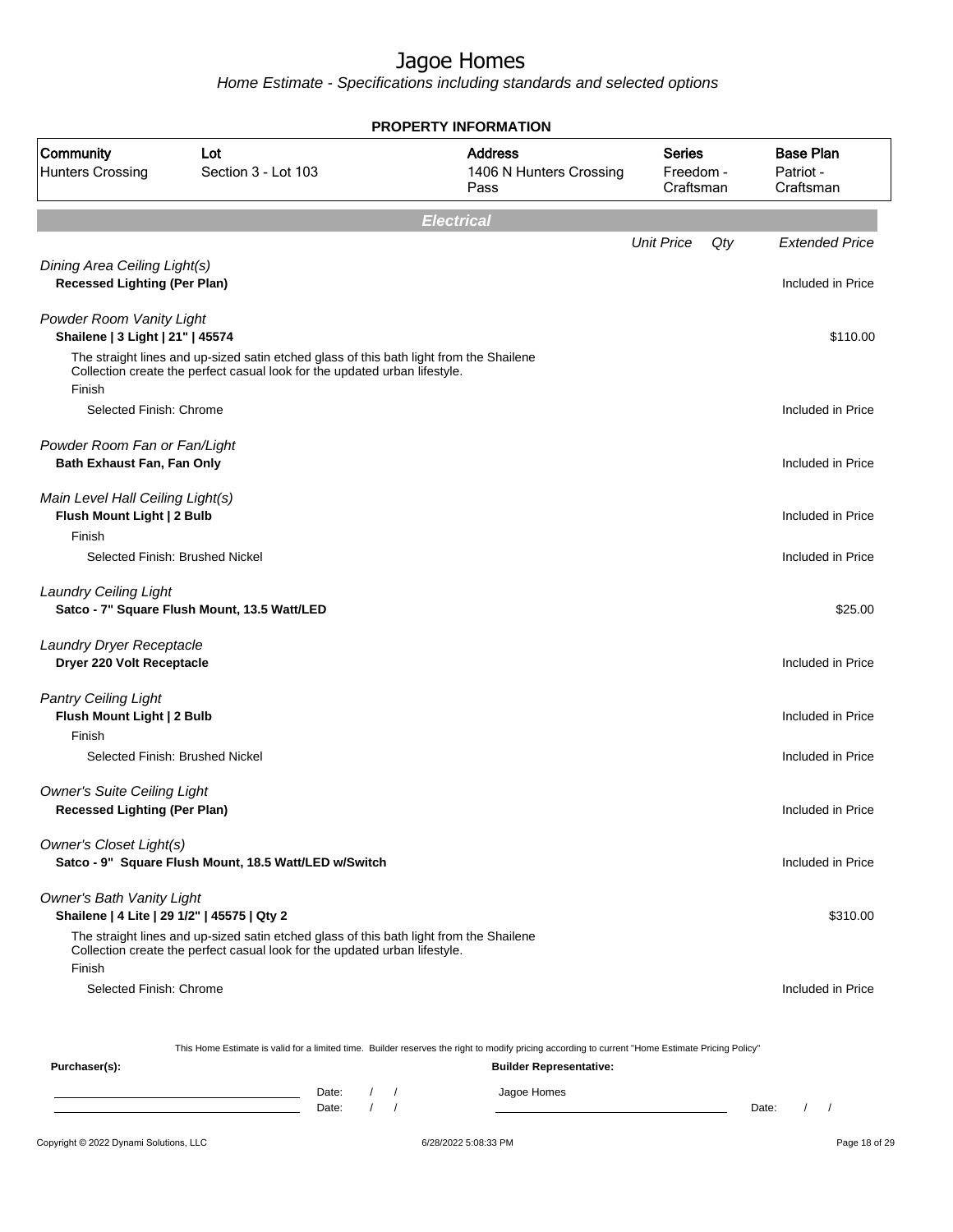Home Estimate - Specifications including standards and selected options

|                                                                           |                                                                                                                                                                                                            | <b>PROPERTY INFORMATION</b>                       |                                         |     |                                            |
|---------------------------------------------------------------------------|------------------------------------------------------------------------------------------------------------------------------------------------------------------------------------------------------------|---------------------------------------------------|-----------------------------------------|-----|--------------------------------------------|
| Community<br><b>Hunters Crossing</b>                                      | Lot<br>Section 3 - Lot 103                                                                                                                                                                                 | <b>Address</b><br>1406 N Hunters Crossing<br>Pass | <b>Series</b><br>Freedom -<br>Craftsman |     | <b>Base Plan</b><br>Patriot -<br>Craftsman |
|                                                                           |                                                                                                                                                                                                            | <b>Electrical</b>                                 |                                         |     |                                            |
|                                                                           |                                                                                                                                                                                                            |                                                   | <b>Unit Price</b>                       | Qty | <b>Extended Price</b>                      |
| Owner's Bath Additional Tub/Shower Light                                  | Additional Tub/Shower Light Fixture w/ Switch<br>Includes one tub/shower special recessed light fixture with switch in choice of bathroom.<br>Technical Specification: Buyer must indicate choice of bath. |                                                   |                                         |     | \$195.00                                   |
| Owner's Bath Exhaust Fan or Fan/Light<br><b>Bath Exhaust Fan w/ Light</b> |                                                                                                                                                                                                            |                                                   |                                         |     | Included in Price                          |
| <b>Owner's Bath GFI Outlet</b><br><b>GFI Interior Outlet(s)</b>           |                                                                                                                                                                                                            |                                                   |                                         |     | Included in Price                          |
| <b>Bedroom 2 Ceiling Light</b><br>Flush Mount Light   3 Bulb<br>Finish    |                                                                                                                                                                                                            |                                                   |                                         |     | Included in Price                          |
| Selected Finish: Brushed Nickel                                           |                                                                                                                                                                                                            |                                                   |                                         |     | Included in Price                          |
| <b>Bedroom 2 Closet Light</b><br>Flush Mount Light   2 Bulb<br>Finish     |                                                                                                                                                                                                            |                                                   |                                         |     | Included in Price                          |
| Selected Finish: Brushed Nickel                                           |                                                                                                                                                                                                            |                                                   |                                         |     | Included in Price                          |
| <b>Bedroom 3 Ceiling Light</b><br>Flush Mount Light   3 Bulb<br>Finish    |                                                                                                                                                                                                            |                                                   |                                         |     | Included in Price                          |
| Selected Finish: Brushed Nickel                                           |                                                                                                                                                                                                            |                                                   |                                         |     | Included in Price                          |
| <b>Bedroom 3 Closet Light</b><br>Flush Mount Light   2 Bulb<br>Finish     |                                                                                                                                                                                                            |                                                   |                                         |     | Included in Price                          |
| Selected Finish: Brushed Nickel                                           |                                                                                                                                                                                                            |                                                   |                                         |     | Included in Price                          |
| Bedroom 4 Ceiling Light(s)<br>Flush Mount Light   3 Bulb<br>Finish        |                                                                                                                                                                                                            |                                                   |                                         |     | Included in Price                          |
| Selected Finish: Brushed Nickel                                           |                                                                                                                                                                                                            |                                                   |                                         |     | Included in Price                          |
| <b>Bedroom 4 Closet Light</b><br>Flush Mount Light   2 Bulb<br>Finish     |                                                                                                                                                                                                            |                                                   |                                         |     | Included in Price                          |
| Selected Finish: Brushed Nickel                                           |                                                                                                                                                                                                            |                                                   |                                         |     | Included in Price                          |

This Home Estimate is valid for a limited time. Builder reserves the right to modify pricing according to current "Home Estimate Pricing Policy"

**Purchaser(s): Builder Representative:** Date: / / Jagoe Homes<br>Date: / / Jagoe Homes Date: / / Date: / /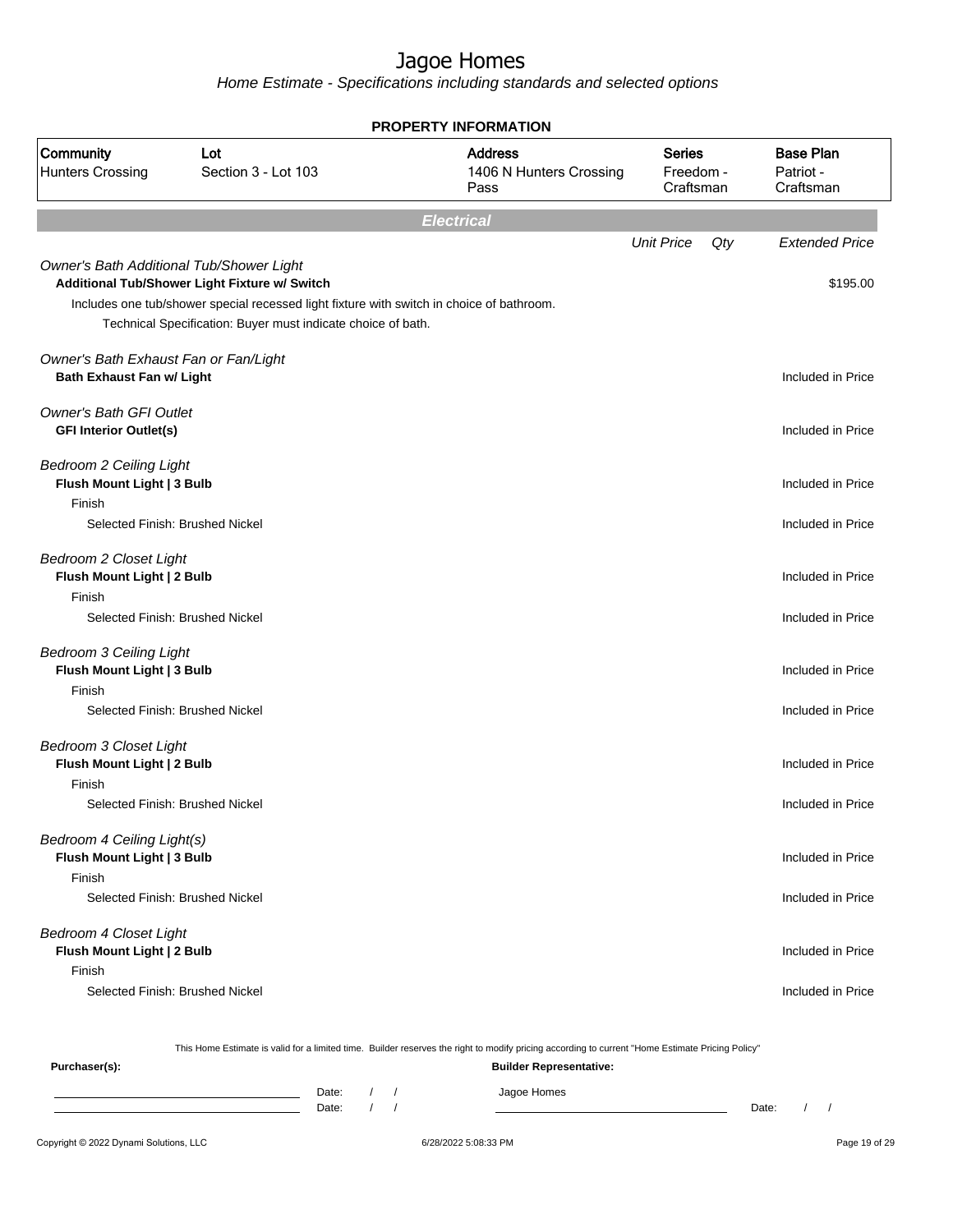Home Estimate - Specifications including standards and selected options

|                                                                         |                                                                                                                                                                       | <b>PROPERTY INFORMATION</b>                       |                                         |     |                                            |
|-------------------------------------------------------------------------|-----------------------------------------------------------------------------------------------------------------------------------------------------------------------|---------------------------------------------------|-----------------------------------------|-----|--------------------------------------------|
| Community<br>Lot<br><b>Hunters Crossing</b><br>Section 3 - Lot 103      |                                                                                                                                                                       | <b>Address</b><br>1406 N Hunters Crossing<br>Pass | <b>Series</b><br>Freedom -<br>Craftsman |     | <b>Base Plan</b><br>Patriot -<br>Craftsman |
|                                                                         |                                                                                                                                                                       | <b>Electrical</b>                                 |                                         |     |                                            |
|                                                                         |                                                                                                                                                                       |                                                   | <b>Unit Price</b>                       | Qty | <b>Extended Price</b>                      |
| <b>Bath 2 Vanity Light</b><br>Shailene   4 Lite   29 1/2"   45575       |                                                                                                                                                                       |                                                   |                                         |     | \$140.00                                   |
| Finish                                                                  | The straight lines and up-sized satin etched glass of this bath light from the Shailene<br>Collection create the perfect casual look for the updated urban lifestyle. |                                                   |                                         |     |                                            |
| Selected Finish: Chrome                                                 |                                                                                                                                                                       |                                                   |                                         |     | Included in Price                          |
| <b>Bath 2 Additional Tub/Shower Light</b>                               | Additional Tub/Shower Light Fixture w/ Switch                                                                                                                         |                                                   |                                         |     | \$240.00                                   |
|                                                                         | Includes one tub/shower special recessed light fixture with switch in choice of bathroom.                                                                             |                                                   |                                         |     |                                            |
|                                                                         | Technical Specification: Buyer must indicate choice of bath.                                                                                                          |                                                   |                                         |     |                                            |
| Bath 2 Exhaust Fan or Fan/Light<br>Bath Exhaust Fan, Fan Only           |                                                                                                                                                                       |                                                   |                                         |     | Included in Price                          |
| <b>Bath 2 GFI Outlet</b><br>Interior GFI Outlet(s)                      |                                                                                                                                                                       |                                                   |                                         |     | Included in Price                          |
| 2nd Level Hall Ceiling Light(s)<br><b>Recessed Lighting (Per Plan)</b>  |                                                                                                                                                                       |                                                   |                                         |     | Included in Price                          |
| <b>Stairway Ceiling Lighting</b><br><b>Recessed Lighting (Per Plan)</b> |                                                                                                                                                                       |                                                   |                                         |     | Included in Price                          |
| Garage Ceiling Light(s)<br>Keyless (2)                                  |                                                                                                                                                                       |                                                   |                                         |     | Included in Price                          |
| Garage Opener<br><b>Garage Door Opener Pre-Wire</b>                     |                                                                                                                                                                       |                                                   |                                         |     | Included in Price                          |
| Garage Exterior Light                                                   | Coach Light Kichler #49926 BKT Capanna                                                                                                                                |                                                   |                                         |     | Included in Price                          |
| Height: 16.00"                                                          | The 16" 1-light outdoor wall light from the Capanna™ collection features waterfall glass.<br>Technical Specification: Width: 10.50"                                   |                                                   |                                         |     |                                            |
| Finish                                                                  |                                                                                                                                                                       |                                                   |                                         |     |                                            |
|                                                                         | Selected Finish: Textured Black                                                                                                                                       |                                                   |                                         |     | Included in Price                          |

This Home Estimate is valid for a limited time. Builder reserves the right to modify pricing according to current "Home Estimate Pricing Policy" **Purchaser(s): Builder Representative:**

Date: / / Jagoe Homes<br>Date: / / Jagoe Homes Date: / / Date: / /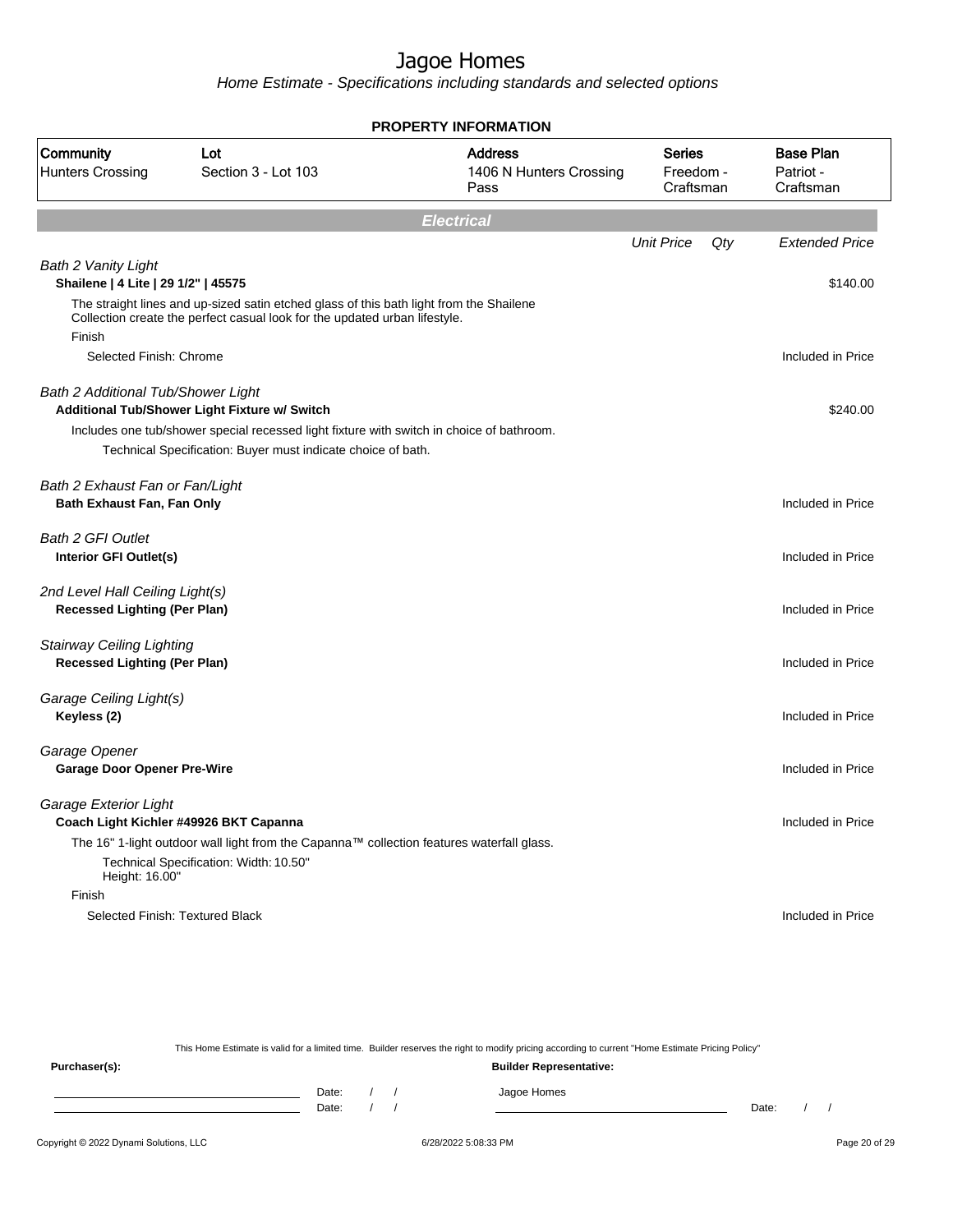|                                                                            |                                                                                                                                                                                                                                                                                                                                            | <b>PROPERTY INFORMATION</b>                                                                                                                      |                                         |     |                                            |
|----------------------------------------------------------------------------|--------------------------------------------------------------------------------------------------------------------------------------------------------------------------------------------------------------------------------------------------------------------------------------------------------------------------------------------|--------------------------------------------------------------------------------------------------------------------------------------------------|-----------------------------------------|-----|--------------------------------------------|
| Community<br><b>Hunters Crossing</b>                                       | Lot<br>Section 3 - Lot 103                                                                                                                                                                                                                                                                                                                 | <b>Address</b><br>1406 N Hunters Crossing<br>Pass                                                                                                | <b>Series</b><br>Freedom -<br>Craftsman |     | <b>Base Plan</b><br>Patriot -<br>Craftsman |
|                                                                            |                                                                                                                                                                                                                                                                                                                                            | <b>Electrical</b>                                                                                                                                |                                         |     |                                            |
|                                                                            |                                                                                                                                                                                                                                                                                                                                            |                                                                                                                                                  | <b>Unit Price</b>                       | Qty | <b>Extended Price</b>                      |
| <b>Outside Retreat Light</b><br>Exterior Kichler Light #49924 Capanna      |                                                                                                                                                                                                                                                                                                                                            |                                                                                                                                                  |                                         |     | Included in Price                          |
|                                                                            | The 10.25" 1-light outdoor wall light from the Capanna(TM) collection gives the classic<br>lantern light a linear update. A textured black finish and squared edges, including a capstone<br>finial, combine with artful waterfall glass to create a style that works on homes with modern,<br>transitional or arts & crafts architecture. |                                                                                                                                                  |                                         |     |                                            |
| 6.50W X 10.25H                                                             |                                                                                                                                                                                                                                                                                                                                            |                                                                                                                                                  |                                         |     |                                            |
| Finish                                                                     |                                                                                                                                                                                                                                                                                                                                            |                                                                                                                                                  |                                         |     |                                            |
| Selected Finish: Black Textured                                            |                                                                                                                                                                                                                                                                                                                                            |                                                                                                                                                  |                                         |     | Included in Price                          |
| <b>Bonus Room 1 Ceiling Light</b>                                          | Ceiling Fan 52" Kichler Pro Select #330017, w/Bowl LED Light                                                                                                                                                                                                                                                                               |                                                                                                                                                  |                                         |     | \$320.00                                   |
| Color                                                                      |                                                                                                                                                                                                                                                                                                                                            |                                                                                                                                                  |                                         |     |                                            |
|                                                                            | Selected Color: Brushed Nickel w/Silver Blades                                                                                                                                                                                                                                                                                             |                                                                                                                                                  |                                         |     | Included in Price                          |
| <b>Attic Light</b><br><b>Attic Lights Keyless</b>                          |                                                                                                                                                                                                                                                                                                                                            |                                                                                                                                                  |                                         |     | Included in Price                          |
| <b>Front Door Doorbell Button</b><br>Doorbell Button at Front Door         |                                                                                                                                                                                                                                                                                                                                            |                                                                                                                                                  |                                         |     | Included in Price                          |
| <b>Front Door Door Chime</b><br><b>Door Chime</b>                          |                                                                                                                                                                                                                                                                                                                                            |                                                                                                                                                  |                                         |     | Included in Price                          |
|                                                                            | <b>Entire Home - Electrical Outlets and Switches</b><br>Electrical Outlets & Switches per Plan & Code                                                                                                                                                                                                                                      |                                                                                                                                                  |                                         |     | Included in Price                          |
| Color                                                                      |                                                                                                                                                                                                                                                                                                                                            |                                                                                                                                                  |                                         |     |                                            |
| Selected Color: White                                                      |                                                                                                                                                                                                                                                                                                                                            |                                                                                                                                                  |                                         |     | Included in Price                          |
|                                                                            | Entire Home - Braced and Wired for Future Ceiling Fan at Existing Ceiling Light<br>Light Location Braced and Wired for Future Ceiling Fan                                                                                                                                                                                                  |                                                                                                                                                  | \$115.00                                | 3   | \$345.00                                   |
|                                                                            | Includes addition of bracing and box for ceiling fan addition with a switch                                                                                                                                                                                                                                                                |                                                                                                                                                  |                                         |     |                                            |
|                                                                            | Comments: Bed 2, 3 and 4                                                                                                                                                                                                                                                                                                                   |                                                                                                                                                  |                                         |     |                                            |
| Fan                                                                        | Entire Home - Braced and Wired for Future Ceiling Fan with Switch<br>Light Outlet with 2 Switches, Capped with Plate Cover, Braced & Wired for Future Ceiling                                                                                                                                                                              |                                                                                                                                                  |                                         |     | \$200.00                                   |
| <b>Comments: Owner's</b>                                                   |                                                                                                                                                                                                                                                                                                                                            |                                                                                                                                                  |                                         |     |                                            |
| <b>Entire Home Electrical Service</b><br><b>Electrical Service 200 AMP</b> |                                                                                                                                                                                                                                                                                                                                            |                                                                                                                                                  |                                         |     | Included in Price                          |
|                                                                            |                                                                                                                                                                                                                                                                                                                                            | This Home Estimate is valid for a limited time. Builder reserves the right to modify pricing according to current "Home Estimate Pricing Policy" |                                         |     |                                            |
| Purchaser(s):                                                              |                                                                                                                                                                                                                                                                                                                                            | <b>Builder Representative:</b>                                                                                                                   |                                         |     |                                            |
|                                                                            | Date:<br>$\prime$<br>Date:<br>$\prime$                                                                                                                                                                                                                                                                                                     | Jagoe Homes<br>$\sqrt{2}$<br>$\prime$                                                                                                            |                                         |     | Date:<br>$\frac{1}{2}$                     |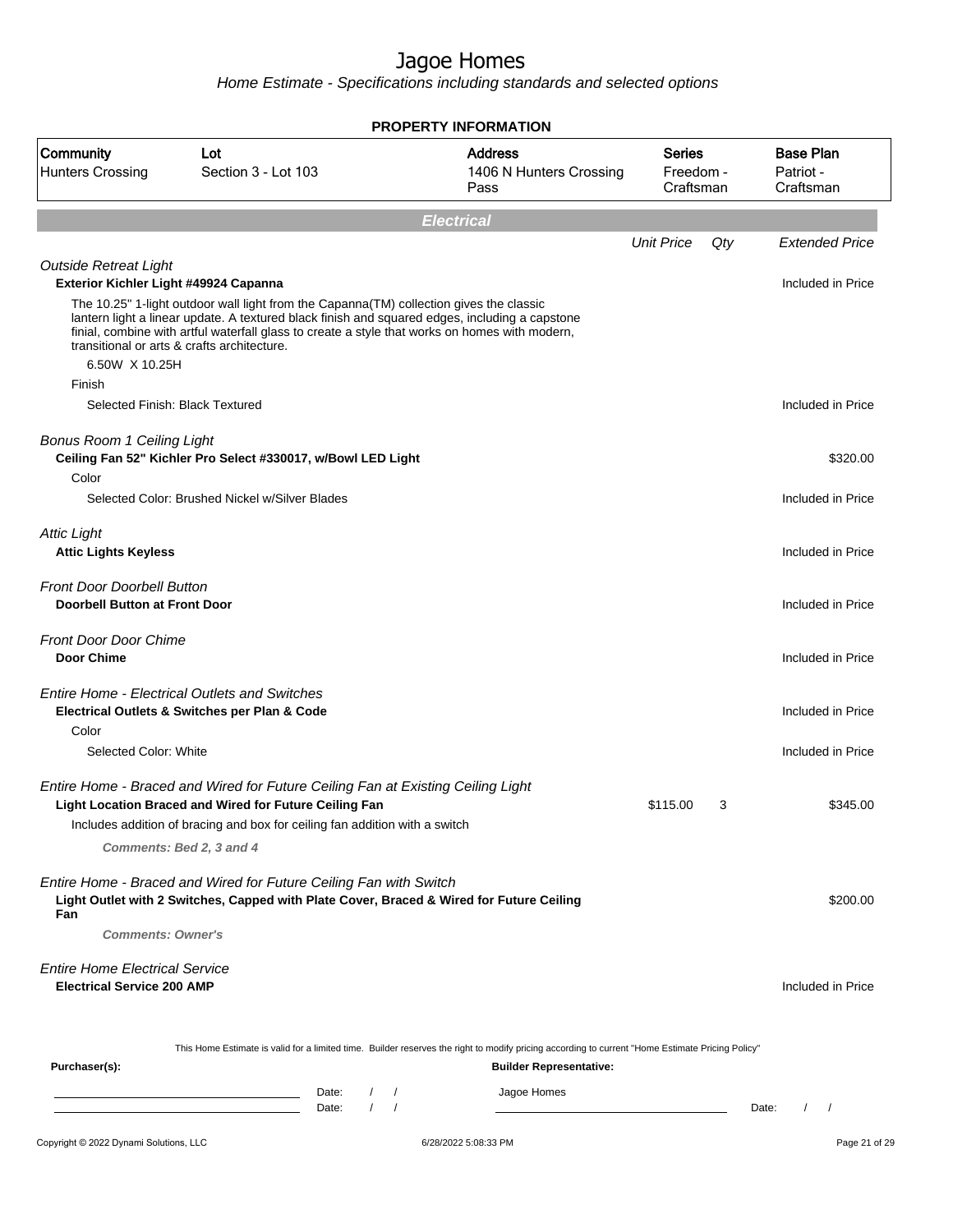|                                                                             |                                                                                                                                                                                                                                                                                                                                                                                                                                  | <b>PROPERTY INFORMATION</b>                                                                                                                                                        |                                         |       |                                            |
|-----------------------------------------------------------------------------|----------------------------------------------------------------------------------------------------------------------------------------------------------------------------------------------------------------------------------------------------------------------------------------------------------------------------------------------------------------------------------------------------------------------------------|------------------------------------------------------------------------------------------------------------------------------------------------------------------------------------|-----------------------------------------|-------|--------------------------------------------|
| Community<br><b>Hunters Crossing</b>                                        | Lot<br>Section 3 - Lot 103                                                                                                                                                                                                                                                                                                                                                                                                       | <b>Address</b><br>1406 N Hunters Crossing<br>Pass                                                                                                                                  | <b>Series</b><br>Freedom -<br>Craftsman |       | <b>Base Plan</b><br>Patriot -<br>Craftsman |
|                                                                             |                                                                                                                                                                                                                                                                                                                                                                                                                                  | <b>Electrical</b>                                                                                                                                                                  |                                         |       |                                            |
|                                                                             |                                                                                                                                                                                                                                                                                                                                                                                                                                  |                                                                                                                                                                                    | <b>Unit Price</b>                       | Qty   | <b>Extended Price</b>                      |
| <b>Entire Home Electrical Service</b>                                       | Includes 200 AMP electric service upgrade for the entire house.                                                                                                                                                                                                                                                                                                                                                                  |                                                                                                                                                                                    |                                         |       |                                            |
| <b>Exterior Electrical Service</b><br><b>Electrical Service Underground</b> |                                                                                                                                                                                                                                                                                                                                                                                                                                  |                                                                                                                                                                                    |                                         |       | Included in Price                          |
| <b>Smoke Detectors</b><br>Smoke Detectors, per plan                         |                                                                                                                                                                                                                                                                                                                                                                                                                                  |                                                                                                                                                                                    |                                         |       | Included in Price                          |
| <b>Carbon Monoxide Detectors</b><br>Carbon Monoxide Detectors, per plan     |                                                                                                                                                                                                                                                                                                                                                                                                                                  |                                                                                                                                                                                    |                                         |       | Included in Price                          |
|                                                                             |                                                                                                                                                                                                                                                                                                                                                                                                                                  | <b>Structured Wiring   Smart Home</b>                                                                                                                                              |                                         |       |                                            |
|                                                                             |                                                                                                                                                                                                                                                                                                                                                                                                                                  |                                                                                                                                                                                    | <b>Unit Price</b>                       | Qty   | <b>Extended Price</b>                      |
| Home Run   Included<br><b>Location Per Plan</b>                             |                                                                                                                                                                                                                                                                                                                                                                                                                                  |                                                                                                                                                                                    |                                         |       | Included in Price                          |
| - Dedicated 100V Outlet<br>WIFI coverage.                                   | - Central Wiring Panel w/ Hinged Door (Qty 1)<br>- 1" Conduit with Pull String to Exterior Service (Qty 1)<br>- Coax from Panel to Exterior Service (Qty 1)<br>- Shielded Cat6 w/ Male Termination   Panel to Owners   Labeled at Panel (Qty 1)<br>- Shielded Cat6 w/ Male Termination   Panel to Family Room   Labeled at Panel (Qty 1)<br>Central Wiring Panel Locations determined based on overall home layout and efficient |                                                                                                                                                                                    |                                         |       |                                            |
| Family Room   Included<br><b>Location Per Plan</b>                          |                                                                                                                                                                                                                                                                                                                                                                                                                                  |                                                                                                                                                                                    |                                         |       | Included in Price                          |
| Included:<br>- Coax to Exterior Service (Qty 1)                             | - Shielded Cat6 w/ Female Termination   Family Room to Panel   Labeled at Panel (Qty 1)                                                                                                                                                                                                                                                                                                                                          |                                                                                                                                                                                    |                                         |       |                                            |
| Owners Suite   Included<br><b>Location Per Plan</b>                         |                                                                                                                                                                                                                                                                                                                                                                                                                                  |                                                                                                                                                                                    |                                         |       | Included in Price                          |
| Included:<br>*Coax to Exterior Service (Qty 1)*                             | *Shielded Cat6 w/ Female Termination   Owners to Panel   Labeled at Panel (Qty 1)*                                                                                                                                                                                                                                                                                                                                               |                                                                                                                                                                                    |                                         |       |                                            |
|                                                                             |                                                                                                                                                                                                                                                                                                                                                                                                                                  | <b>HVAC</b>                                                                                                                                                                        |                                         |       |                                            |
|                                                                             |                                                                                                                                                                                                                                                                                                                                                                                                                                  |                                                                                                                                                                                    | <b>Unit Price</b>                       | Qty   | <b>Extended Price</b>                      |
| Entire Home Air Conditioner<br>14 Seer Air Conditioning System              |                                                                                                                                                                                                                                                                                                                                                                                                                                  |                                                                                                                                                                                    |                                         |       | Included in Price                          |
|                                                                             | Up to 14 Seer Air Conditioning System                                                                                                                                                                                                                                                                                                                                                                                            |                                                                                                                                                                                    |                                         |       |                                            |
| Purchaser(s):                                                               |                                                                                                                                                                                                                                                                                                                                                                                                                                  | This Home Estimate is valid for a limited time. Builder reserves the right to modify pricing according to current "Home Estimate Pricing Policy"<br><b>Builder Representative:</b> |                                         |       |                                            |
|                                                                             | Date:<br>the control of the control of the control of the<br>$\prime$<br>Date:                                                                                                                                                                                                                                                                                                                                                   | Jagoe Homes<br>$\sqrt{ }$<br>$\prime$                                                                                                                                              |                                         | Date: | $\prime$<br>$\prime$                       |
| Copyright © 2022 Dynami Solutions, LLC                                      |                                                                                                                                                                                                                                                                                                                                                                                                                                  | 6/28/2022 5:08:33 PM                                                                                                                                                               |                                         |       | Page 22 of 29                              |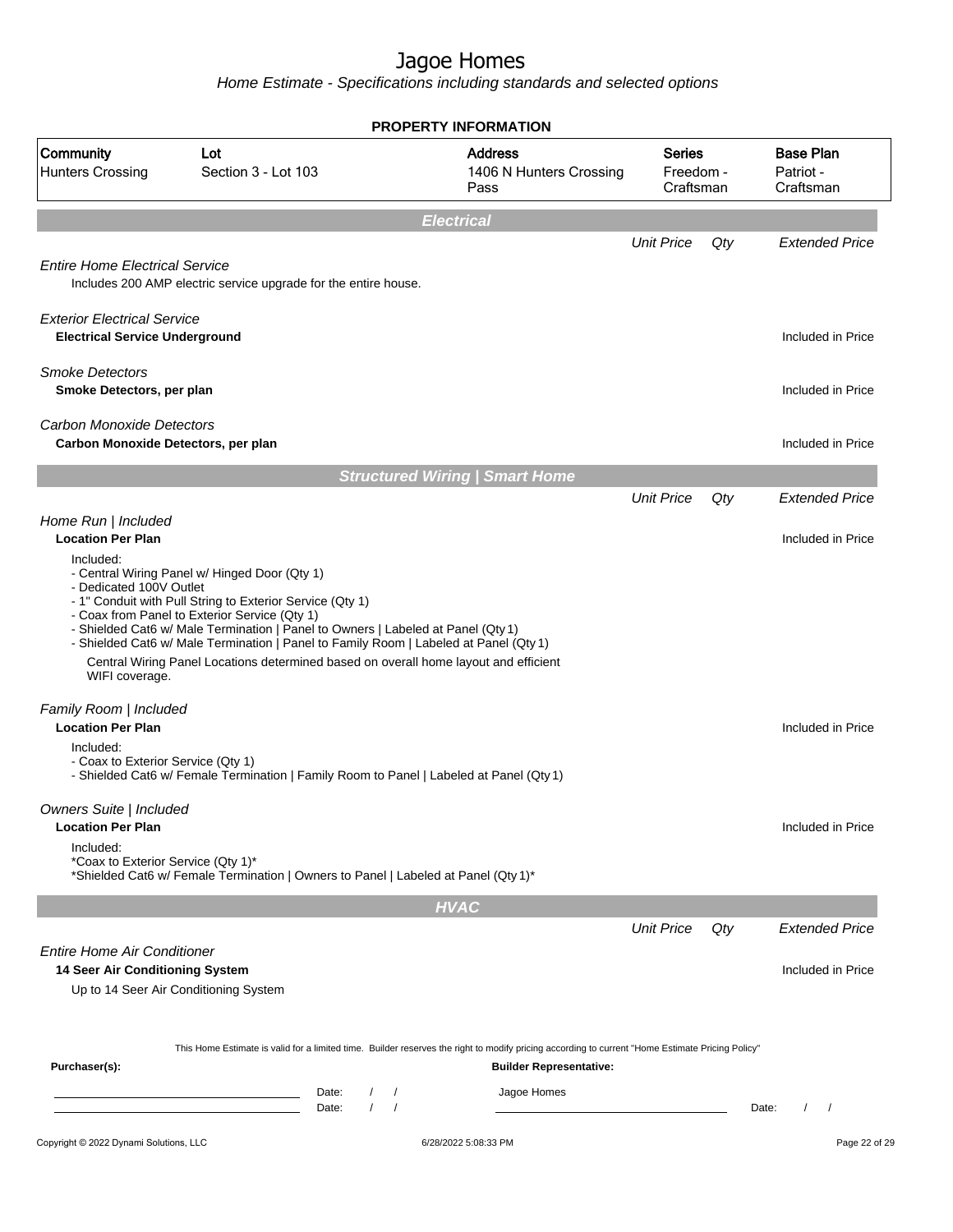Home Estimate - Specifications including standards and selected options

|                                                                             |                                                                                                                                                                        | <b>PROPERTY INFORMATION</b>                       |                                         |     |                                            |
|-----------------------------------------------------------------------------|------------------------------------------------------------------------------------------------------------------------------------------------------------------------|---------------------------------------------------|-----------------------------------------|-----|--------------------------------------------|
| Community<br><b>Hunters Crossing</b>                                        | Lot<br>Section 3 - Lot 103                                                                                                                                             | <b>Address</b><br>1406 N Hunters Crossing<br>Pass | <b>Series</b><br>Freedom -<br>Craftsman |     | <b>Base Plan</b><br>Patriot -<br>Craftsman |
|                                                                             |                                                                                                                                                                        | <b>HVAC</b>                                       |                                         |     |                                            |
|                                                                             |                                                                                                                                                                        |                                                   | <b>Unit Price</b>                       | Qty | <b>Extended Price</b>                      |
| <b>Entire Home Furnace</b>                                                  | 92% Plus High Efficiency Gas Home Furnace<br>Includes 92% plus high efficiency gas home furnace<br>Builder makes no guarantee with respect to heating and cooling cost |                                                   |                                         |     | Included in Price                          |
| <b>Entire Home Furnace Filter</b><br>Aprilaire Model 2000 Series Air Filter |                                                                                                                                                                        |                                                   |                                         |     | Included in Price                          |
| <b>Entire Home Thermostat</b><br><b>Programmable Thermostat</b>             |                                                                                                                                                                        |                                                   |                                         |     | Included in Price                          |
| <b>Indoor Air Quality</b>                                                   | Honeywell Fresh Air Ventilation System                                                                                                                                 |                                                   |                                         |     | Included in Price                          |
| <b>Entire Home Duct System</b><br><b>Flexible Duct</b>                      |                                                                                                                                                                        |                                                   |                                         |     | Included in Price                          |
| <b>Entire Home Return Air</b><br><b>Multiple Return Air Vents</b>           | One Return per Bedroom & One Central Return                                                                                                                            |                                                   |                                         |     | Included in Price                          |
| Laundry Dryer Vent<br><b>Dryer Vent Vented to Outside</b>                   |                                                                                                                                                                        |                                                   |                                         |     | Included in Price                          |
|                                                                             |                                                                                                                                                                        | <b>Floor Coverings</b>                            |                                         |     |                                            |
|                                                                             |                                                                                                                                                                        |                                                   | <b>Unit Price</b>                       | Qty | <b>Extended Price</b>                      |
| <b>Entire Home Carpet Selection</b><br><b>Mohawk Carpet   Top Card II</b>   |                                                                                                                                                                        |                                                   |                                         |     | Included in Price                          |
| Color                                                                       | Our Proven Performer, Top Card II, offers colorfast and consistent solution dyed Everstrand<br>polyester fiber with a 15 yr Manufacturer Warranty.                     |                                                   |                                         |     |                                            |
|                                                                             | Selected Color: 901 Crystal Ball                                                                                                                                       |                                                   |                                         |     | Included in Price                          |
| Entire Home Carpet Pad<br>6# Carpet Pad                                     |                                                                                                                                                                        |                                                   |                                         |     | Included in Price                          |
|                                                                             |                                                                                                                                                                        |                                                   |                                         |     |                                            |

This Home Estimate is valid for a limited time. Builder reserves the right to modify pricing according to current "Home Estimate Pricing Policy" **Purchaser(s): Builder Representative:** Date: / / Jagoe Homes<br>Date: / / Jagoe Homes Date: / / Date: / /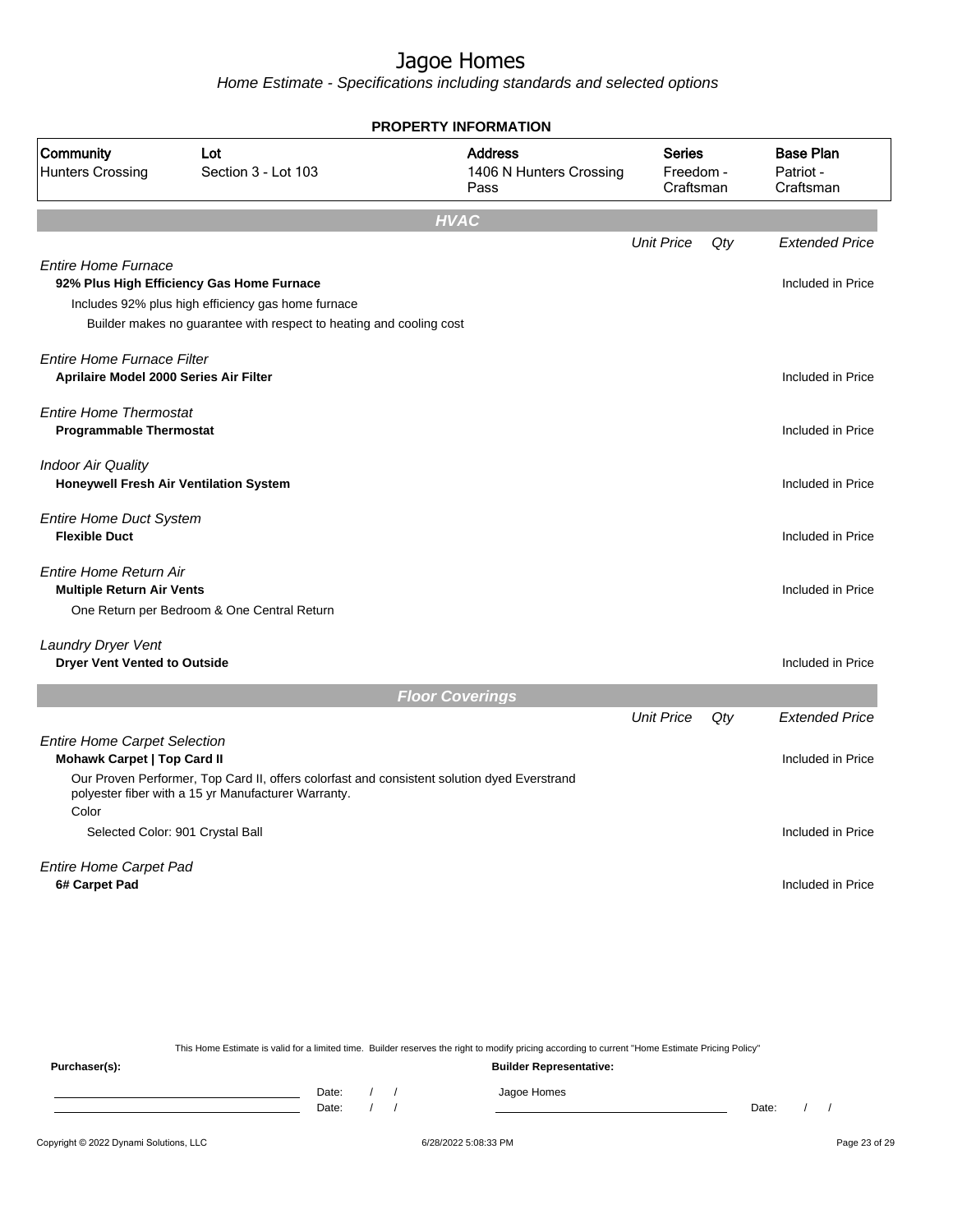Home Estimate - Specifications including standards and selected options

|                                                                      |                                                                                                                                                | <b>PROPERTY INFORMATION</b>                       |                                  |     |                                            |
|----------------------------------------------------------------------|------------------------------------------------------------------------------------------------------------------------------------------------|---------------------------------------------------|----------------------------------|-----|--------------------------------------------|
| Community<br><b>Hunters Crossing</b>                                 | Lot<br>Section 3 - Lot 103                                                                                                                     | <b>Address</b><br>1406 N Hunters Crossing<br>Pass | Series<br>Freedom -<br>Craftsman |     | <b>Base Plan</b><br>Patriot -<br>Craftsman |
|                                                                      |                                                                                                                                                | <b>Floor Coverings</b>                            |                                  |     |                                            |
|                                                                      |                                                                                                                                                |                                                   | <b>Unit Price</b>                | Qty | <b>Extended Price</b>                      |
| <b>Front Entry Flooring</b><br>Luxury Vinyl Plank   Mohawk Arrington |                                                                                                                                                |                                                   |                                  |     | Included in Price                          |
|                                                                      | Mohawk's Arrington offers a water-resistant construction, comfort underfoot, and high<br>resistance to dents and scratches in a hardwood look. |                                                   |                                  |     |                                            |
| Color                                                                |                                                                                                                                                |                                                   |                                  |     |                                            |
|                                                                      | Selected Color: Silver Strand AU892                                                                                                            |                                                   |                                  |     | Included in Price                          |
| Direction                                                            |                                                                                                                                                |                                                   |                                  |     |                                            |
|                                                                      | Selected Direction: Front to Back                                                                                                              |                                                   |                                  |     | Included in Price                          |
| Home Office Flooring<br>Luxury Vinyl Plank   Mohawk Arrington        |                                                                                                                                                |                                                   |                                  |     | \$470.00                                   |
|                                                                      | Mohawk's Arrington offers a water-resistant construction, comfort underfoot, and high<br>resistance to dents and scratches in a hardwood look. |                                                   |                                  |     |                                            |
| Color                                                                |                                                                                                                                                |                                                   |                                  |     |                                            |
|                                                                      | Selected Color: Silver Strand AU892                                                                                                            |                                                   |                                  |     | Included in Price                          |
| Direction                                                            |                                                                                                                                                |                                                   |                                  |     |                                            |
|                                                                      | Selected Direction: Front to Back                                                                                                              |                                                   |                                  |     | Included in Price                          |
| <b>Family Room</b>                                                   |                                                                                                                                                |                                                   |                                  |     |                                            |
| Luxury Vinyl Plank   Mohawk Arrington                                |                                                                                                                                                |                                                   |                                  |     | \$1,370.00                                 |
|                                                                      | Mohawk's Arrington offers a water-resistant construction, comfort underfoot, and high<br>resistance to dents and scratches in a hardwood look. |                                                   |                                  |     |                                            |
| Color                                                                |                                                                                                                                                |                                                   |                                  |     |                                            |
|                                                                      | Selected Color: Silver Strand AU892                                                                                                            |                                                   |                                  |     | Included in Price                          |
| <b>Direction</b>                                                     |                                                                                                                                                |                                                   |                                  |     |                                            |
|                                                                      | Selected Direction: Front to Back                                                                                                              |                                                   |                                  |     | Included in Price                          |
| <b>Owner's Bath Flooring</b>                                         |                                                                                                                                                |                                                   |                                  |     |                                            |
| Luxury Vinyl Plank   Mohawk Arrington                                |                                                                                                                                                |                                                   |                                  |     | Included in Price                          |
|                                                                      | Mohawk's Arrington offers a water-resistant construction, comfort underfoot, and high<br>resistance to dents and scratches in a hardwood look. |                                                   |                                  |     |                                            |
| Color                                                                |                                                                                                                                                |                                                   |                                  |     |                                            |
|                                                                      | Selected Color: Silver Strand AU892                                                                                                            |                                                   |                                  |     | Included in Price                          |
| Direction                                                            |                                                                                                                                                |                                                   |                                  |     |                                            |
|                                                                      | Selected Direction: Front to Back                                                                                                              |                                                   |                                  |     | Included in Price                          |
|                                                                      |                                                                                                                                                |                                                   |                                  |     |                                            |

This Home Estimate is valid for a limited time. Builder reserves the right to modify pricing according to current "Home Estimate Pricing Policy"

**Purchaser(s): Builder Representative:** Date: / / Jagoe Homes<br>Date: / / Jagoe Homes Date: / / Date: / /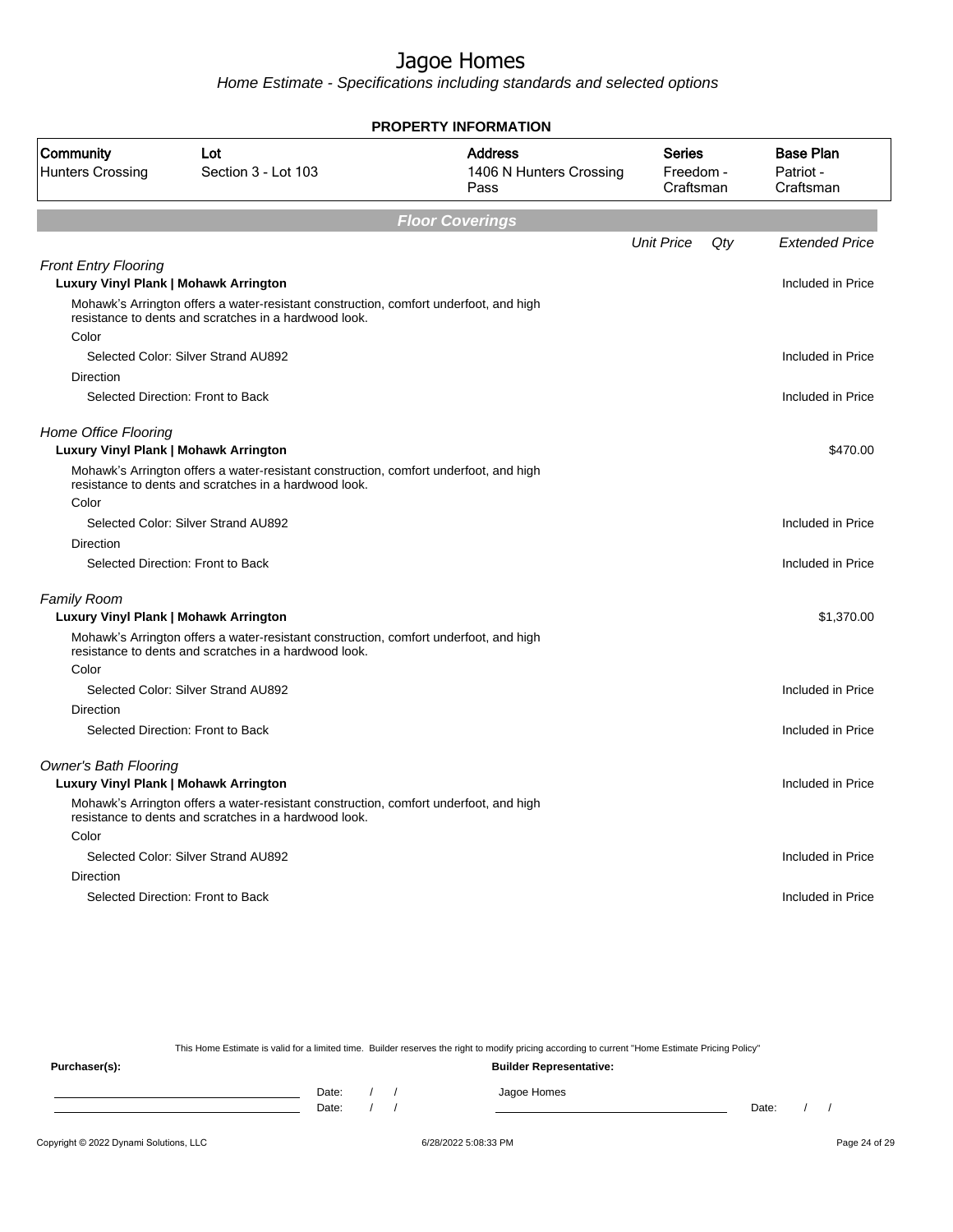Home Estimate - Specifications including standards and selected options

|                                                                                     |                                                                                                                                                | <b>PROPERTY INFORMATION</b>                       |                                  |     |                                            |
|-------------------------------------------------------------------------------------|------------------------------------------------------------------------------------------------------------------------------------------------|---------------------------------------------------|----------------------------------|-----|--------------------------------------------|
| Community<br><b>Hunters Crossing</b>                                                | Lot<br>Section 3 - Lot 103                                                                                                                     | <b>Address</b><br>1406 N Hunters Crossing<br>Pass | Series<br>Freedom -<br>Craftsman |     | <b>Base Plan</b><br>Patriot -<br>Craftsman |
|                                                                                     |                                                                                                                                                | <b>Floor Coverings</b>                            |                                  |     |                                            |
|                                                                                     |                                                                                                                                                |                                                   | <b>Unit Price</b>                | Qty | <b>Extended Price</b>                      |
| Kitchen/Dining Area/Pantry Flooring<br><b>Luxury Vinyl Plank   Mohawk Arrington</b> |                                                                                                                                                |                                                   |                                  |     | Included in Price                          |
| Color                                                                               | Mohawk's Arrington offers a water-resistant construction, comfort underfoot, and high<br>resistance to dents and scratches in a hardwood look. |                                                   |                                  |     |                                            |
|                                                                                     | Selected Color: Silver Strand AU892                                                                                                            |                                                   |                                  |     | Included in Price                          |
| Direction                                                                           |                                                                                                                                                |                                                   |                                  |     |                                            |
|                                                                                     | Selected Direction: Front to Back                                                                                                              |                                                   |                                  |     | Included in Price                          |
| <b>Bath 2 Flooring</b><br>Luxury Vinyl Plank   Mohawk Arrington                     |                                                                                                                                                |                                                   |                                  |     | Included in Price                          |
|                                                                                     | Mohawk's Arrington offers a water-resistant construction, comfort underfoot, and high<br>resistance to dents and scratches in a hardwood look. |                                                   |                                  |     |                                            |
| Color                                                                               |                                                                                                                                                |                                                   |                                  |     |                                            |
|                                                                                     | Selected Color: Silver Strand AU892                                                                                                            |                                                   |                                  |     | Included in Price                          |
| <b>Direction</b>                                                                    |                                                                                                                                                |                                                   |                                  |     |                                            |
|                                                                                     | Selected Direction: Front to Back                                                                                                              |                                                   |                                  |     | Included in Price                          |
| <b>Powder Room Flooring</b><br>Luxury Vinyl Plank   Mohawk Arrington                |                                                                                                                                                |                                                   |                                  |     | Included in Price                          |
|                                                                                     | Mohawk's Arrington offers a water-resistant construction, comfort underfoot, and high<br>resistance to dents and scratches in a hardwood look. |                                                   |                                  |     |                                            |
| Color                                                                               |                                                                                                                                                |                                                   |                                  |     |                                            |
|                                                                                     | Selected Color: Silver Strand AU892                                                                                                            |                                                   |                                  |     | Included in Price                          |
| Direction                                                                           |                                                                                                                                                |                                                   |                                  |     |                                            |
|                                                                                     | Selected Direction: Front to Back                                                                                                              |                                                   |                                  |     | Included in Price                          |
| <b>Laundry Flooring</b>                                                             |                                                                                                                                                |                                                   |                                  |     |                                            |
| Luxury Vinyl Plank   Mohawk Arrington                                               |                                                                                                                                                |                                                   |                                  |     | Included in Price                          |
|                                                                                     | Mohawk's Arrington offers a water-resistant construction, comfort underfoot, and high<br>resistance to dents and scratches in a hardwood look. |                                                   |                                  |     |                                            |
| Color                                                                               |                                                                                                                                                |                                                   |                                  |     |                                            |
|                                                                                     | Selected Color: Silver Strand AU892                                                                                                            |                                                   |                                  |     | Included in Price                          |
| Direction                                                                           |                                                                                                                                                |                                                   |                                  |     |                                            |
|                                                                                     | Selected Direction: Front to Back                                                                                                              |                                                   |                                  |     | Included in Price                          |
|                                                                                     |                                                                                                                                                |                                                   |                                  |     |                                            |

This Home Estimate is valid for a limited time. Builder reserves the right to modify pricing according to current "Home Estimate Pricing Policy"

**Purchaser(s): Builder Representative:** Date: / / Jagoe Homes<br>Date: / / Jagoe Homes Date: / / **Date: / / 2006** Date: / / / Date: / / /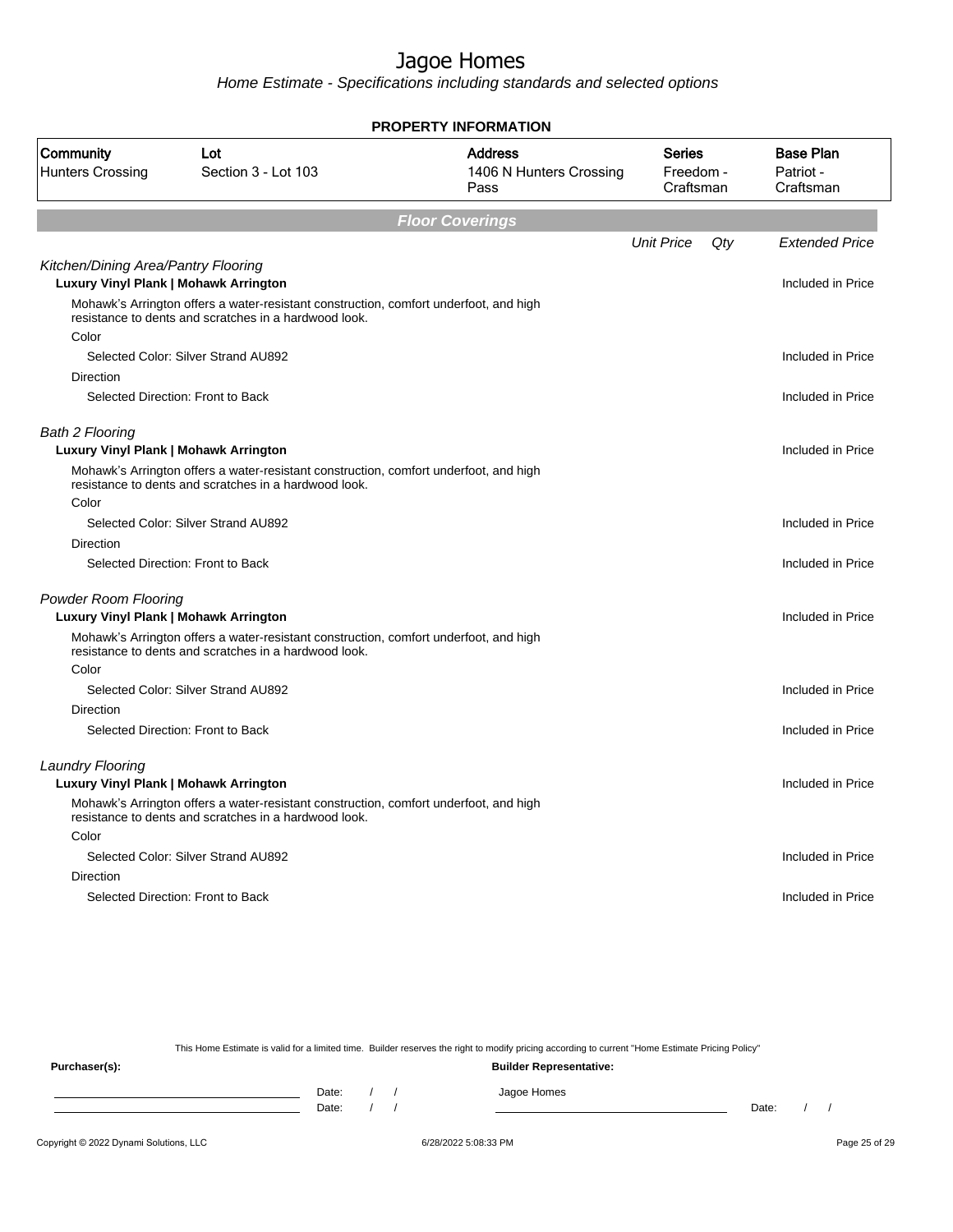Home Estimate - Specifications including standards and selected options

|                                       |                                                                                                                                                | <b>PROPERTY INFORMATION</b>                       |                                         |     |                                            |
|---------------------------------------|------------------------------------------------------------------------------------------------------------------------------------------------|---------------------------------------------------|-----------------------------------------|-----|--------------------------------------------|
| Community<br><b>Hunters Crossing</b>  | Lot<br>Section 3 - Lot 103                                                                                                                     | <b>Address</b><br>1406 N Hunters Crossing<br>Pass | <b>Series</b><br>Freedom -<br>Craftsman |     | <b>Base Plan</b><br>Patriot -<br>Craftsman |
|                                       |                                                                                                                                                | <b>Floor Coverings</b>                            |                                         |     |                                            |
|                                       |                                                                                                                                                |                                                   | <b>Unit Price</b>                       | Qty | <b>Extended Price</b>                      |
| Storage Area Flooring                 |                                                                                                                                                |                                                   |                                         |     |                                            |
| Luxury Vinyl Plank   Mohawk Arrington |                                                                                                                                                |                                                   |                                         |     | \$215.00                                   |
| Color                                 | Mohawk's Arrington offers a water-resistant construction, comfort underfoot, and high<br>resistance to dents and scratches in a hardwood look. |                                                   |                                         |     |                                            |
|                                       | Selected Color: Silver Strand AU892                                                                                                            |                                                   |                                         |     | Included in Price                          |
| Direction                             |                                                                                                                                                |                                                   |                                         |     |                                            |
|                                       | Selected Direction: Front to Back                                                                                                              |                                                   |                                         |     | Included in Price                          |
|                                       |                                                                                                                                                | <b>Shelving</b>                                   |                                         |     |                                            |
|                                       |                                                                                                                                                |                                                   | <b>Unit Price</b>                       | Qty | <b>Extended Price</b>                      |
| <b>Owner's Closet Shelf &amp; Rod</b> |                                                                                                                                                |                                                   |                                         |     |                                            |
|                                       | Closet Shelf 12" Shelf & Rod - 2 Runs Width of Closet - Supported 2'0" O.C. Vented                                                             |                                                   |                                         |     | Included in Price                          |
| Long Garment Hanging                  |                                                                                                                                                |                                                   |                                         |     |                                            |
|                                       | Selected Long Garment Hanging: None                                                                                                            |                                                   |                                         |     | Included in Price                          |
| Standard Hanging                      |                                                                                                                                                |                                                   |                                         |     |                                            |
|                                       | Selected Standard Hanging: Standard Hanging (42" & 84")                                                                                        |                                                   |                                         |     | Included in Price                          |
| Bedroom 2 Closet Shelf & Rod          | Closet Shelf 12" Shelf & Rod - 2 Runs Width of Closet - Supported 2'0" O.C. Vented                                                             |                                                   |                                         |     | Included in Price                          |
| Long Garment Hanging                  |                                                                                                                                                |                                                   |                                         |     |                                            |
|                                       | Selected Long Garment Hanging: None                                                                                                            |                                                   |                                         |     | Included in Price                          |
| Standard Hanging                      |                                                                                                                                                |                                                   |                                         |     |                                            |
|                                       | Selected Standard Hanging: Standard Hanging (42" & 84")                                                                                        |                                                   |                                         |     | Included in Price                          |
| Bedroom 3 Closet Shelf & Rod          | Closet Shelf 12" Shelf & Rod - 2 Runs Width of Closet - Supported 2'0" O.C. Vented                                                             |                                                   |                                         |     | Included in Price                          |
| Long Garment Hanging                  |                                                                                                                                                |                                                   |                                         |     |                                            |
|                                       | Selected Long Garment Hanging: None                                                                                                            |                                                   |                                         |     | Included in Price                          |
| <b>Standard Hanging</b>               |                                                                                                                                                |                                                   |                                         |     |                                            |
|                                       | Selected Standard Hanging: Standard Hanging (42" & 84")                                                                                        |                                                   |                                         |     | Included in Price                          |
| Bedroom 4 Closet Shelf & Rod          | Closet Shelf 12" Shelf & Rod - 2 Runs Width of Closet - Supported 2'0" O.C. Vented                                                             |                                                   |                                         |     | Included in Price                          |
| Long Garment Hanging                  |                                                                                                                                                |                                                   |                                         |     |                                            |
|                                       | Selected Long Garment Hanging: None                                                                                                            |                                                   |                                         |     | Included in Price                          |
| Standard Hanging                      |                                                                                                                                                |                                                   |                                         |     |                                            |
|                                       | Selected Standard Hanging: Standard Hanging (42" & 84")                                                                                        |                                                   |                                         |     | Included in Price                          |

This Home Estimate is valid for a limited time. Builder reserves the right to modify pricing according to current "Home Estimate Pricing Policy"

| Purchaser(s): |                |  | <b>Builder Representative:</b> |       |  |  |
|---------------|----------------|--|--------------------------------|-------|--|--|
|               | Date:<br>Date: |  | Jagoe Homes                    | Date: |  |  |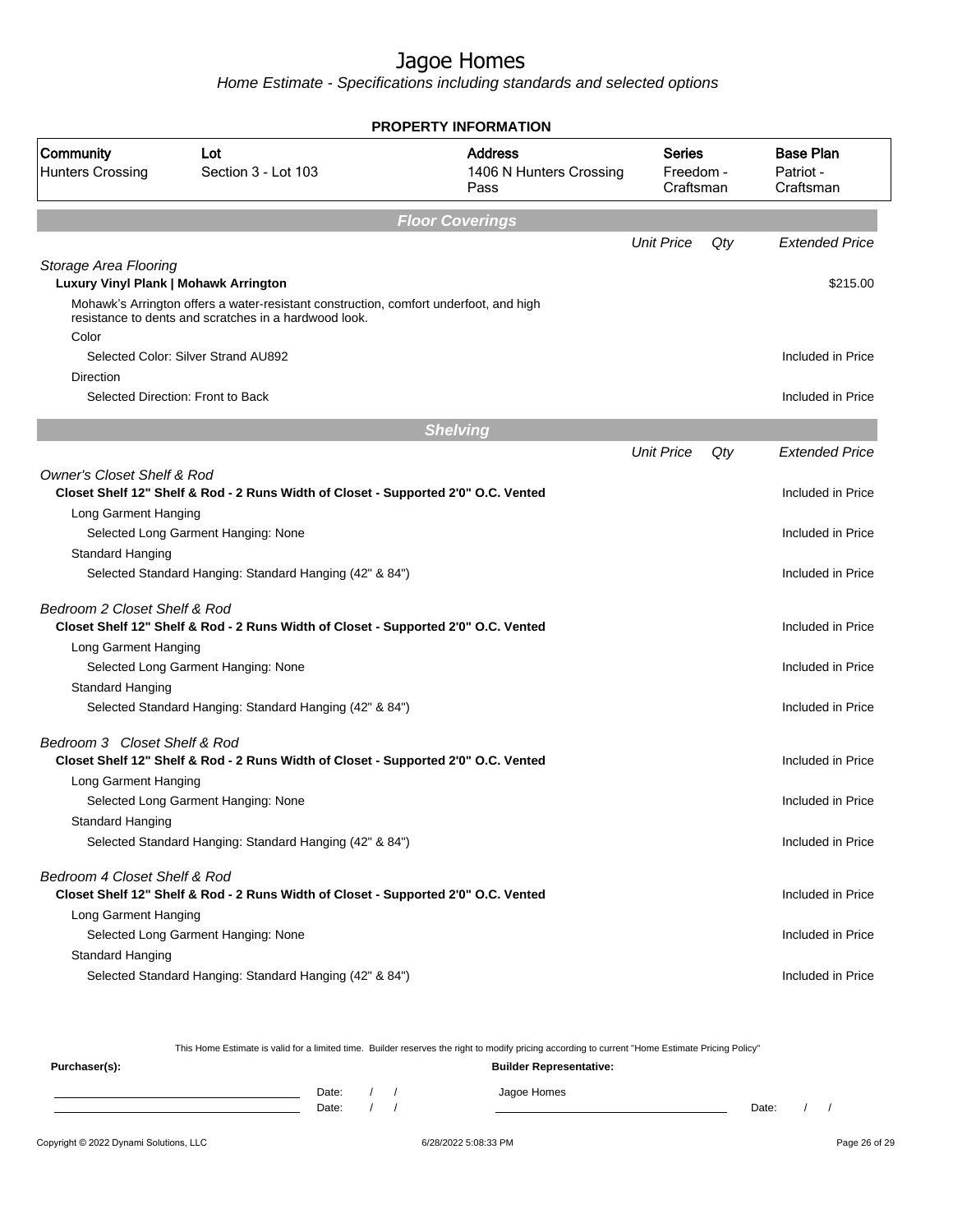|                                                                                  |                                                                                                 | <b>PROPERTY INFORMATION</b>                       |                                         |     |                                            |
|----------------------------------------------------------------------------------|-------------------------------------------------------------------------------------------------|---------------------------------------------------|-----------------------------------------|-----|--------------------------------------------|
| Community<br><b>Hunters Crossing</b>                                             | Lot<br>Section 3 - Lot 103                                                                      | <b>Address</b><br>1406 N Hunters Crossing<br>Pass | <b>Series</b><br>Freedom -<br>Craftsman |     | <b>Base Plan</b><br>Patriot -<br>Craftsman |
|                                                                                  |                                                                                                 | <b>Shelving</b>                                   |                                         |     |                                            |
| <b>Entire Home Storage Shelf</b>                                                 |                                                                                                 |                                                   | <b>Unit Price</b>                       | Qty | <b>Extended Price</b>                      |
|                                                                                  | Storage Shelf 12" and 16" deep- Vented (per plan)                                               |                                                   |                                         |     | Included in Price                          |
|                                                                                  |                                                                                                 | <b>Foundations</b>                                |                                         |     |                                            |
|                                                                                  |                                                                                                 |                                                   | <b>Unit Price</b>                       | Qty | <b>Extended Price</b>                      |
| <b>Entire Home Footing Size</b><br>19" Wide x 8" Deep, 3000 psi,                 |                                                                                                 |                                                   |                                         |     | Included in Price                          |
|                                                                                  |                                                                                                 | <b>Framing</b>                                    |                                         |     |                                            |
|                                                                                  |                                                                                                 |                                                   | <b>Unit Price</b>                       | Qty | <b>Extended Price</b>                      |
| Entire Home 2 x 4 Wall Studs<br>Studs 2 x 4 @ 16" oc, SPF Grade                  |                                                                                                 |                                                   |                                         |     | Included in Price                          |
| Entire Home 2 x 6 Wall Studs                                                     | Studs 2 x 6 @ 24" oc, SPF Grade (Per Plan)                                                      |                                                   |                                         |     | Included in Price                          |
| <b>Entire Home Exterior Wall Sheathing</b>                                       | Exterior Wall Sheathing (7/16" OSB &/or 1/2" Styrofoam)                                         |                                                   |                                         |     | Included in Price                          |
| Entire Home Exterior Wall House Wrap<br><b>Exterior Wall Covering House Wrap</b> |                                                                                                 |                                                   |                                         |     | Included in Price                          |
| <b>Entire Home Foundation Plates</b><br>Foundation Plates treated yellow pine    |                                                                                                 |                                                   |                                         |     | Included in Price                          |
|                                                                                  | Entire Home - Sub Floor (Where Applicable)<br>Sub Floor 3/4" OSB T&G, glued & screwed or nailed |                                                   |                                         |     | Included in Price                          |
| Main Level Ceiling Heights<br>Interior Flat Ceiling Height 9'0"                  |                                                                                                 |                                                   |                                         |     | Included in Price                          |
| Certain ceiling heights may vary.                                                |                                                                                                 |                                                   |                                         |     |                                            |
| Per Plan Roof Trusses<br><b>Roof Trusses</b>                                     |                                                                                                 |                                                   |                                         |     | Included in Price                          |
| <b>Roof Sheathing</b><br>Roof Sheathing 7/16" OSB                                |                                                                                                 |                                                   |                                         |     | Included in Price                          |
| 2nd Level Ceiling Heights<br>Interior Flat Ceiling Height 8'0"                   |                                                                                                 |                                                   |                                         |     | Included in Price                          |

|               |       |  | This Home Estimate is valid for a limited time. Builder reserves the right to modify pricing according to current "Home Estimate Pricing Policy" |       |  |
|---------------|-------|--|--------------------------------------------------------------------------------------------------------------------------------------------------|-------|--|
| Purchaser(s): |       |  | <b>Builder Representative:</b>                                                                                                                   |       |  |
|               | Date: |  | Jagoe Homes                                                                                                                                      |       |  |
|               | Date: |  |                                                                                                                                                  | Date: |  |
|               |       |  |                                                                                                                                                  |       |  |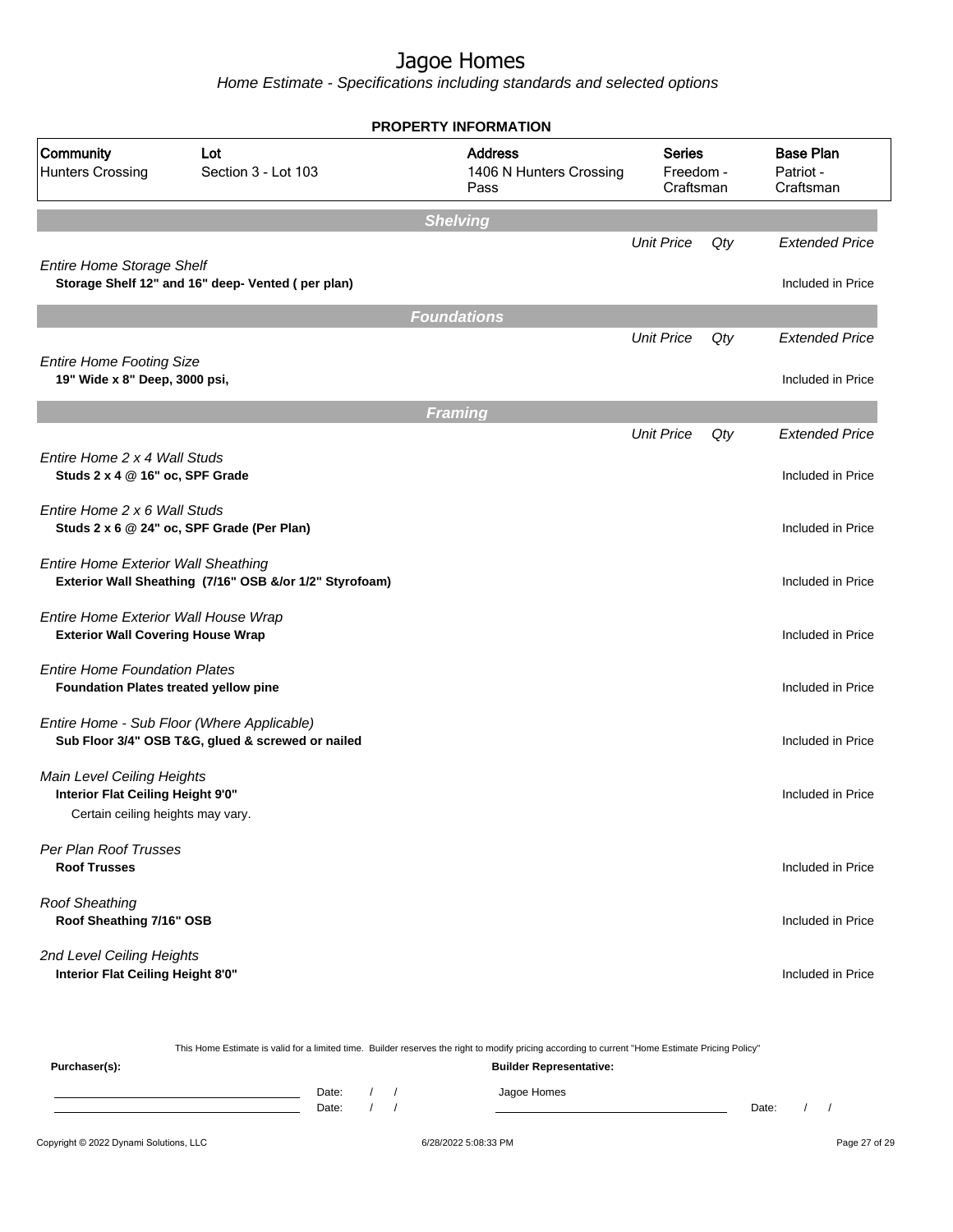|                                                                  |                                                                                                      | <b>PROPERTY INFORMATION</b>                       |                                         |     |                                            |
|------------------------------------------------------------------|------------------------------------------------------------------------------------------------------|---------------------------------------------------|-----------------------------------------|-----|--------------------------------------------|
| Community<br><b>Hunters Crossing</b>                             | Lot<br>Section 3 - Lot 103                                                                           | <b>Address</b><br>1406 N Hunters Crossing<br>Pass | <b>Series</b><br>Freedom -<br>Craftsman |     | <b>Base Plan</b><br>Patriot -<br>Craftsman |
|                                                                  |                                                                                                      | <b>Framing</b>                                    |                                         |     |                                            |
|                                                                  |                                                                                                      |                                                   | <b>Unit Price</b>                       | Qty | <b>Extended Price</b>                      |
| 2nd Level Ceiling Heights<br>Certain ceiling heights may vary.   |                                                                                                      |                                                   |                                         |     |                                            |
| 2nd Floor Floor System<br>14" I-Joists (Spacing per Mfg)         |                                                                                                      |                                                   |                                         |     | Included in Price                          |
|                                                                  |                                                                                                      | <b>Landscaping &amp; Yard</b>                     |                                         |     |                                            |
|                                                                  |                                                                                                      |                                                   | <b>Unit Price</b>                       | Qty | <b>Extended Price</b>                      |
| <b>Exterior Lawn Sod</b><br>Basins)                              | Sod All of Yard, Fescue & Bluegrass (Excludes Areas with Brush & Trees & Retention                   |                                                   |                                         |     | Included in Price                          |
| Shrubs & Trees                                                   | Shrubs & Trees 5/18" shrubs, 3/3' upright shrubs, 1 tree and landscape mulch                         |                                                   |                                         |     | Included in Price                          |
|                                                                  |                                                                                                      | <b>Ventilation</b>                                |                                         |     |                                            |
|                                                                  |                                                                                                      |                                                   | <b>Unit Price</b>                       | Qty | <b>Extended Price</b>                      |
| <b>Bath Vent Fans</b><br><b>Bath Fans Vented to Exterior</b>     |                                                                                                      |                                                   |                                         |     | Included in Price                          |
|                                                                  | Kitchen Range Hood or Microwave Hood Vent<br>Kitchen Range Hood or Microwave Hood Vented to Exterior |                                                   |                                         |     | Included in Price                          |
| <b>Exterior Decorative Louvers</b><br>Painted Louver(s) per plan |                                                                                                      |                                                   |                                         |     | Included in Price                          |
| Color                                                            | Selected Color: SW7006 Extra White                                                                   |                                                   |                                         |     | Included in Price                          |
| Roof Whirlybird                                                  | Aluminum Turbine Ventilator "Whirlybird", by design                                                  |                                                   |                                         |     | Included in Price                          |
| Home Soffit Vents<br>Soffit Vent Continuous Perforated Vinyl     |                                                                                                      |                                                   |                                         |     | Included in Price                          |
|                                                                  |                                                                                                      | <b>Site Layout</b>                                |                                         |     |                                            |
|                                                                  |                                                                                                      |                                                   | <b>Unit Price</b>                       | Qty | <b>Extended Price</b>                      |
| Home Elevation & Site Placement                                  | Elevation & Location Established by Contractor                                                       |                                                   |                                         |     | Included in Price                          |

|                                        |                |  | This Home Estimate is valid for a limited time. Builder reserves the right to modify pricing according to current "Home Estimate Pricing Policy" |       |  |               |
|----------------------------------------|----------------|--|--------------------------------------------------------------------------------------------------------------------------------------------------|-------|--|---------------|
| Purchaser(s):                          |                |  | <b>Builder Representative:</b>                                                                                                                   |       |  |               |
|                                        | Date:<br>Date: |  | Jagoe Homes                                                                                                                                      | Date: |  |               |
| Copyright © 2022 Dynami Solutions, LLC |                |  | 6/28/2022 5:08:33 PM                                                                                                                             |       |  | Page 28 of 29 |